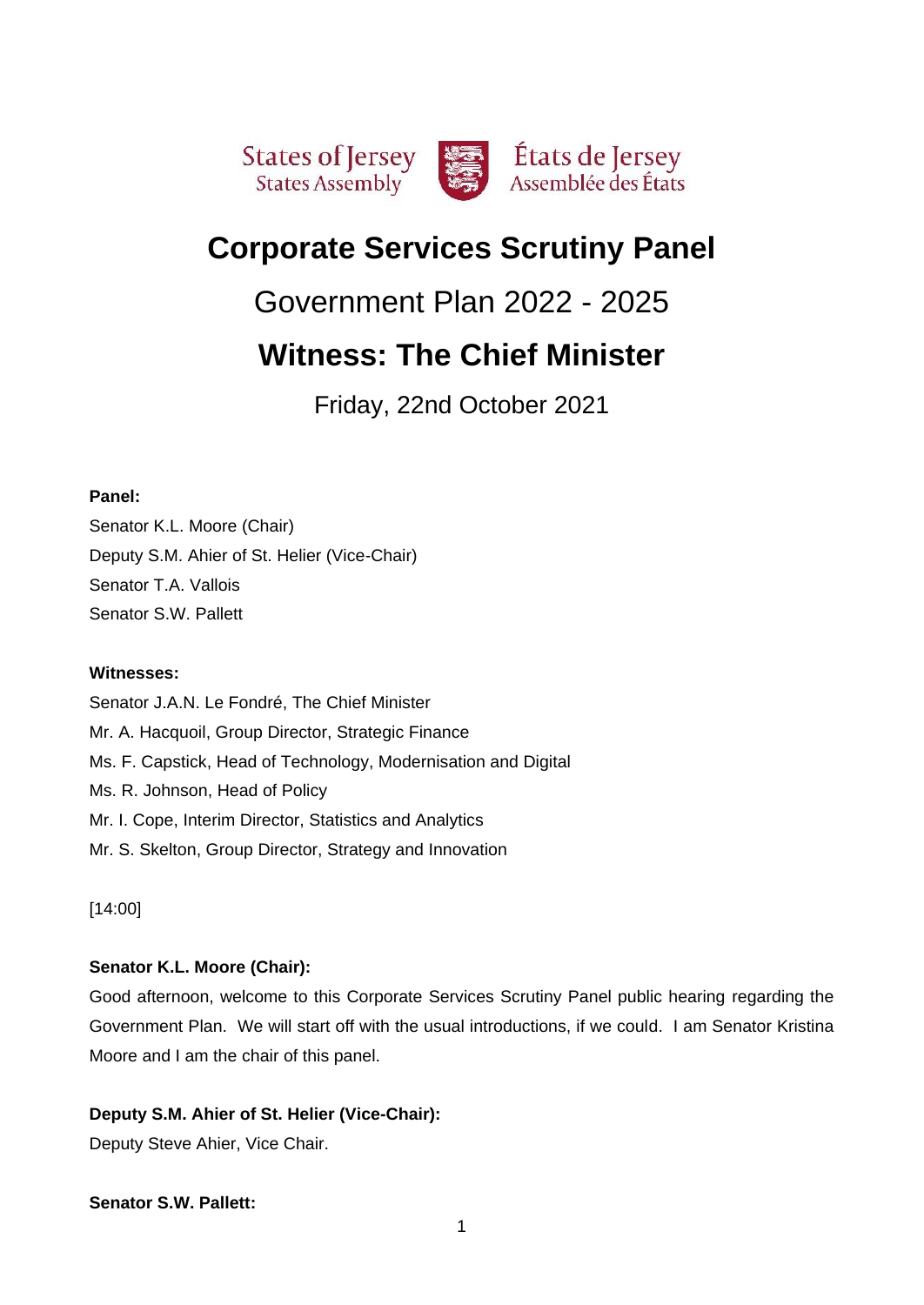Senator Steve Pallet, panel member.

**Senator T.A. Vallois:** Senator Tracey Vallois, panel member.

# **The Chief Minister:**

Senator John Le Fondré, Chief Minister.

# **Interim Director of Statistics and Analytics:**

Ian Cope, interim director of Statistics and Analytics.

**Head of Policy:** Ruth Johnson, head of policy.

# **Group Director, Strategic Finance:**

Andy Hacquoil, the group director of Strategic Finance.

# **Head of Technology, Modernisation and Digital:**

Fiona Capstick, head of Technology, Modernisation and Digital.

## **Group Director, Strategy and Innovation:**

Steve Skelton, group director of Strategy and Innovation.

## **Senator K.L. Moore:**

Thank you all very much. If we could get started, Chief Minister. We would just like you to talk us through, if you could, the direction in relation to the prioritisation that you and your Council of Ministers have placed on programmes and projects within the Government Plan?

# **The Chief Minister:**

Obviously the principle is this Government Plan builds on the others and so a lot of it is maintaining programmes but with the added challenge of recovery from COVID. That is probably the summary position.

# **Senator K.L. Moore:**

Indeed COVID has caused a severe change both to society and also to public finances, therefore we would be interested if you could perhaps elaborate on how your approach and direction has changed and been modified following the COVID experience and therefore the subsequent recovery that the community expected?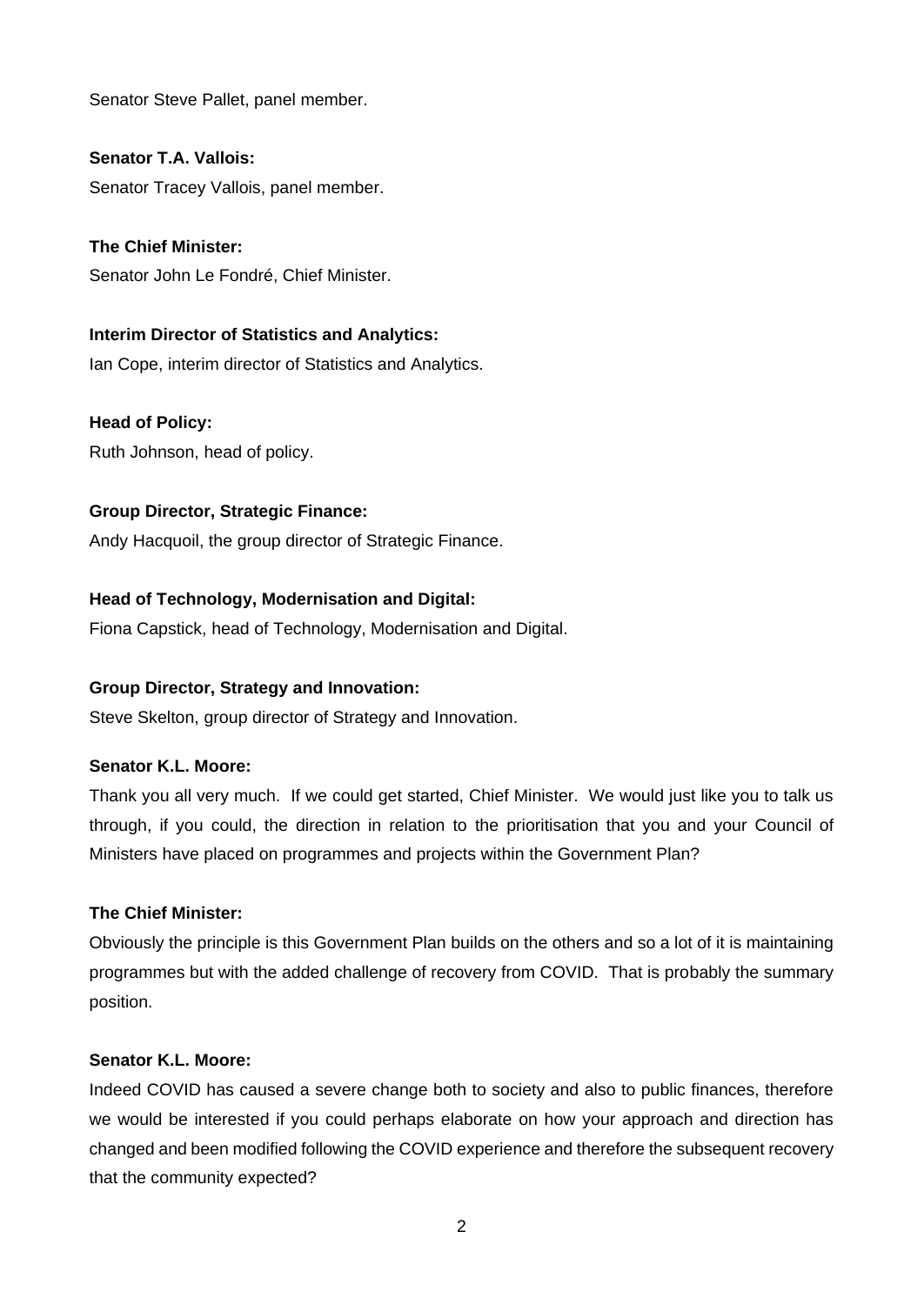## **The Chief Minister:**

Obviously we are still in COVID so we have made various provisions, given the ... if you want to use the term "uncertainty", we believe we can hopefully foresee where we go in the next few months but we have got contingency amounts aside which will give the flexibility if we did need to respond, in other words if something comes through that we are not expecting. In terms of the prioritisation, as I have said, it has been building down … continuing the strands coming through from previous Government Plans and the C.S.P. (Common Strategic Policy) that where, for example, education and health have come along and said: "We are seeing issues around …" whether it is more referrals from C.A.M.H.S. (Children and Adult Mental Health Service) or whatever then obviously - and also has been run past the Minister and then to the Council of Ministers - extra funding has been suggested in the Government Plan.

#### **Senator K.L. Moore:**

COVID has obviously resulted in some quite significant societal change, more people are working from home and migrants returning home. We heard last week from the Treasury team and the Comptroller of Revenue that he considers there has been an exodus from the Island. What implications does this have for the Island, its labour market, in particular the provision of public services and performance of the wider economy?

## **The Chief Minister:**

At this stage the forecasts for income remain as they are. Obviously we will get further data that will come through from the census and from the updates that will come through on tax revenues as we see the tax returns being finalised, et cetera. But at this stage we are not anticipating any changes in terms of figures for the Government Plan. I am obviously looking to the gentleman to my left. Obviously in terms of the impact which is being seen in the whole range of jurisdictions and societies around misuse of manpower, for example, obviously there are separate pieces of work that are being put together. That, if funding is required, can be sourced from some of the economic recovery pots or, depending on the source, for example, the COVID contingency if that was an appropriate source.

# **Senator K.L. Moore:**

Could you perhaps elaborate? What sort of projects do you mean? Would those be directed at boosting productivity or perhaps … how do you envisage seeing more people working in the private sector?

#### **The Chief Minister:**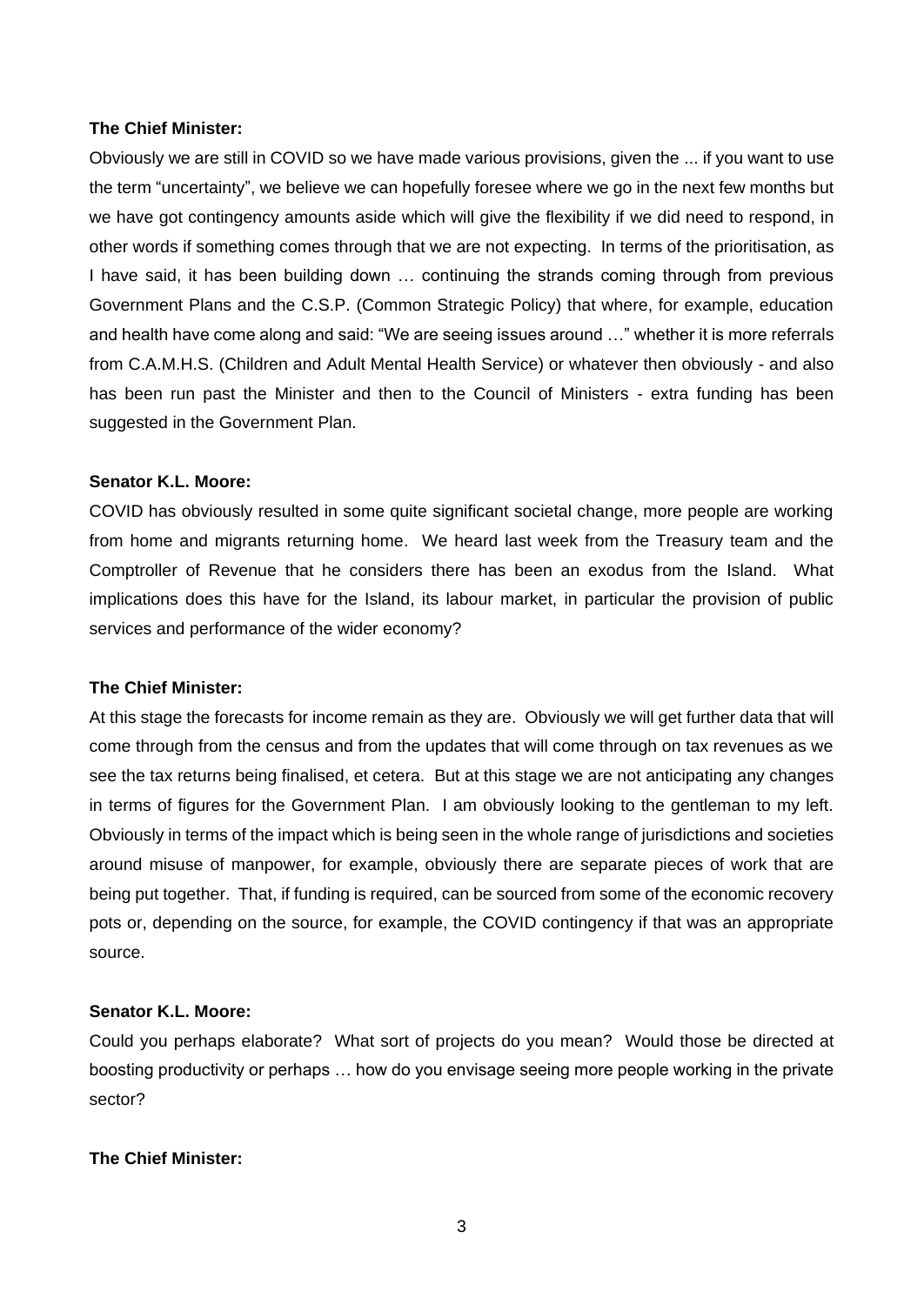There is work going on to properly understand the issue and seeing what solutions can be brought together, and those discussion are happening and I would hope we would get some … I think we have a workshop at the Council of Ministers in 2 weeks' time, depending on the States and that will then generate any proposed outcomes that will hopefully lead into some action points either during the course of the rest of this year or the early part of next year.

## **Senator K.L. Moore:**

One of the lessons taken from COVID has been the importance of public health. Could you describe, perhaps, how the plan strikes a balance between public health and the acute health service?

#### **The Chief Minister:**

I think from my perspective I would tend to take a fairly high level of that. I would have thought it was more properly directed at the Minister for Health and Social Services. Do you want to just repeat the question?

#### **Senator K.L. Moore:**

Yes, of course. Obviously being the Chief Minister you should have a broad approach to ensure all needs of the community are met, so I am asking you how you feel this strikes a balance between delivering upon needs of public health, for example, obesity, managing people's diets and active travel, sustainable well-being measures, perhaps, versus the needs of the delivery of acute health services?

## **The Chief Minister:**

Sorry, I was misinterpreting the question. I was going to that split between public health, as being better off, and acute health as in directly the hospital or G.P.s (general practitioners). If you are looking at the wider health impact on the societal public of the Island, I think there is quite a good balance in there. There are references to a health and social recovery fund, which does look at some of those wider issues but equally, depending how you allocate that split, it kind of sits somewhere in the middle. There is obviously quite a lot of resource being put in for COVID recovery, for example, in mental health, et cetera.

# **Senator K.L. Moore:**

I will move on. Across the world, and I think you have already identified that some of the changes have been exposed by the fragile global supply chains at the moment. Of course, as a small Island community we are further exposed to interruption of supply and we have already seen that in terms of shelves and shops being empty on regular occasions at the moment. So what measures are there in the plan to ensure a prudent response to these risks and to ensure that Jersey, in terms of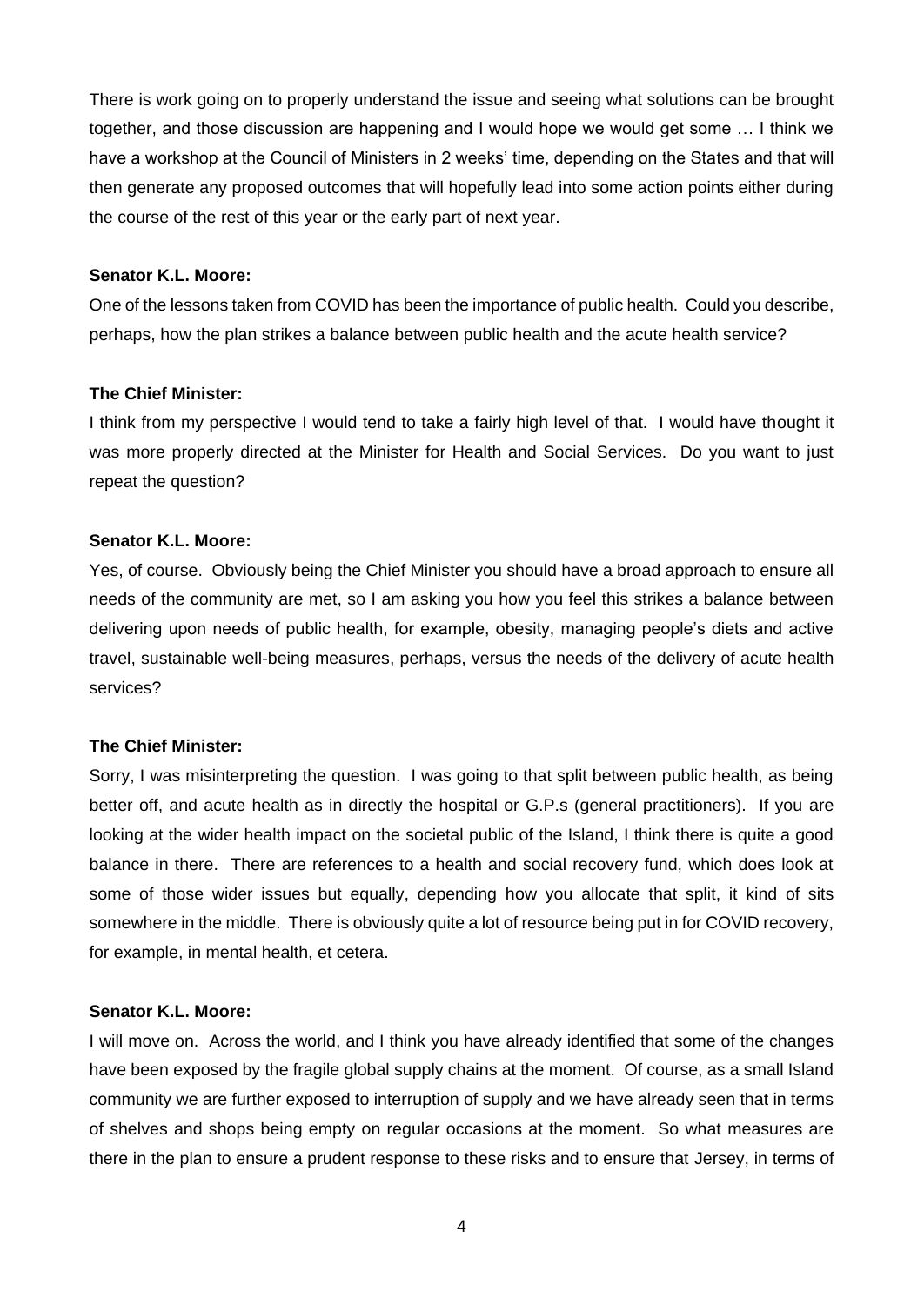fuel, food and medicine, is made resilient when confronted with the supply shocks that we have seen and are still …

# **The Chief Minister:**

We have not had any supply shocks, for example, on fuel, certainly not to my knowledge. I am looking down at Steve to see if he has any different information.

# **Group Director, Strategy and Innovation:**

No, price changes but no supply issues.

# **The Chief Minister:**

We also made sure we had resilience in terms of our supply lines for a combination of reasons, one was COVID and one was Brexit and that resilience carries on.

# **Senator K.L. Moore:**

In your foreword, you mention, and I quote: "From the beginning of 2022 a new health and social recovery fund will support targeted and timely recovery projects, strengthened through the leadership of a political oversight group who will champion health, social recovery and well-being activity across all government departments." Could you explain why you have added yet another political oversight group to your toolbox?

# **The Chief Minister:**

We could have just given it to the Minister for Health and Social Services to spend the money but we rather liked the idea of having a slightly wider oversight on that area. We do think it is important it is a different sum of money to economic recovery. This is a slightly more nuanced area. It met for the first time on Tuesday I think, but anyway this week.

# **Senator K.L. Moore:**

The political oversight group is already constituted?

# **The Chief Minister:**

Yes, it is meeting but that is more in preparation that if the Assembly agrees the funding. For example, there will again be some suggestion for funding and business cases being produced in terms of additional work required, for example, in C.Y.P.E.S. (Children, Young People, Education and Skills) again in the mental health territory and, for example, on children's dental issues that if we can be ready to roll if the Assembly approves it then some of those things can be implemented very swiftly in the first quarter of next year. For dental there is a discussion to see if there is some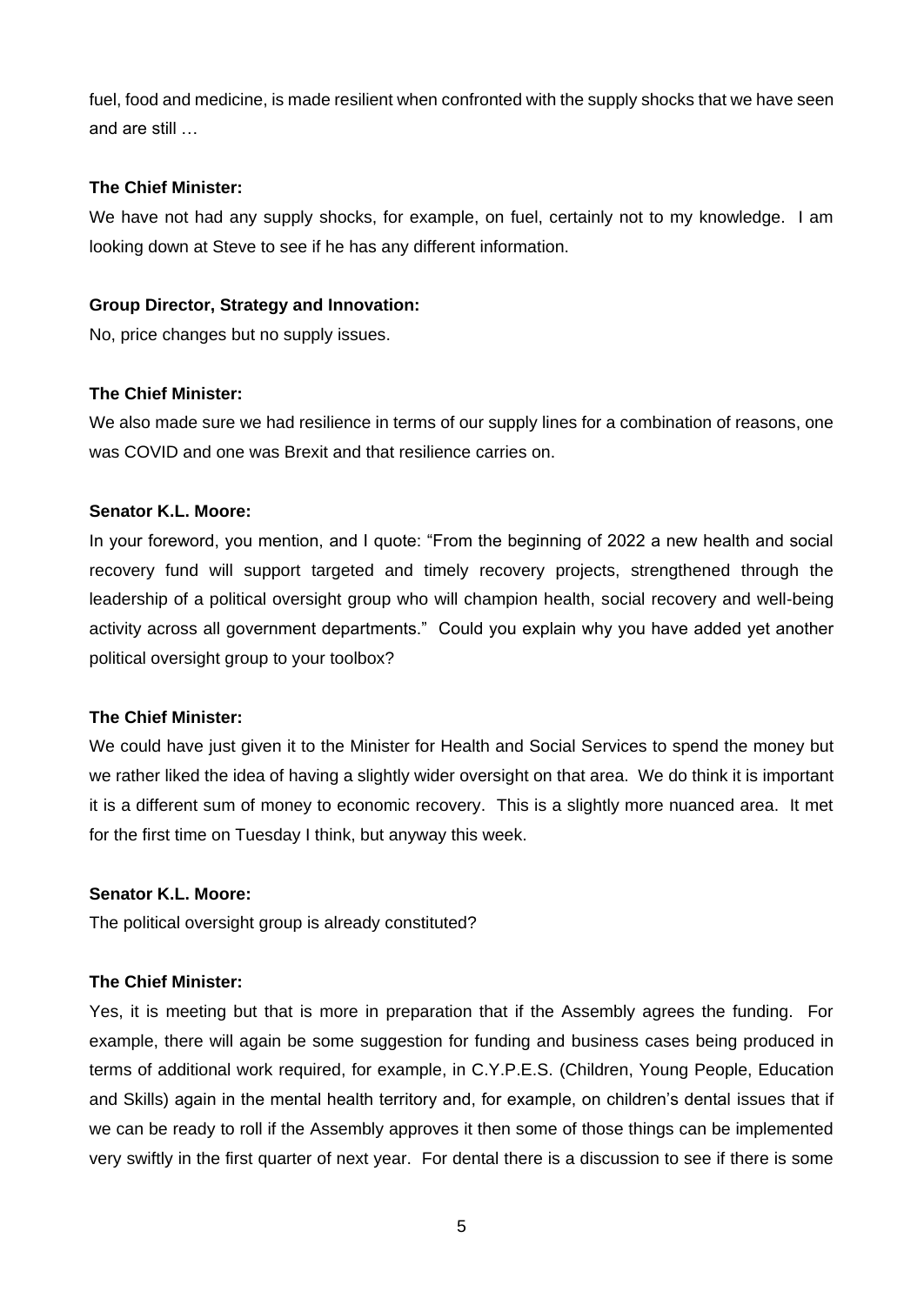money that can be found to implement that earlier but that is a discussion obviously within existing budgets.

# **Senator T.A. Vallois:**

Is there a terms of reference that is applied to the political oversight group so we can understand the objective and the *raison d'etre*?

# **The Chief Minister:**

There are some terms of reference agreed, so that is no problem. You can have them.

# **Senator T.A. Vallois:**

Okay, thank you.

# **Senator S.W. Pallett:**

Is this the Sustainable Well-being Political Oversight Group that has already been set up or is that another political oversight group? There is a Sustainable Well-being Political Oversight Group that was set up to look at well-being across government and I think it had terms of reference and it had members, so this is over and above that?

# **The Chief Minister:**

No, as far as I am concerned … I think it is the Health and Social Recovery Political Oversight Group.

## **Senator K.L. Moore:**

How are you allocating funding to this additional fund?

# **The Chief Minister:**

There is money in the Government Plan proposed under that heading, hopefully you can tell me what page it is identified on. But, as I said, we are not committing anything, we are just preparing the administration side of it for if the Assembly agrees and thinks it worthwhile, obviously if it does not then the programmes will not go ahead.

# **Senator K.L. Moore:**

Given that this is the last gasp of your Government, what is the likelihood, given the track record of previous political oversight groups of failure to deliver over a period of years, that we will see anything tangible emanate from this?

# **The Chief Minister:**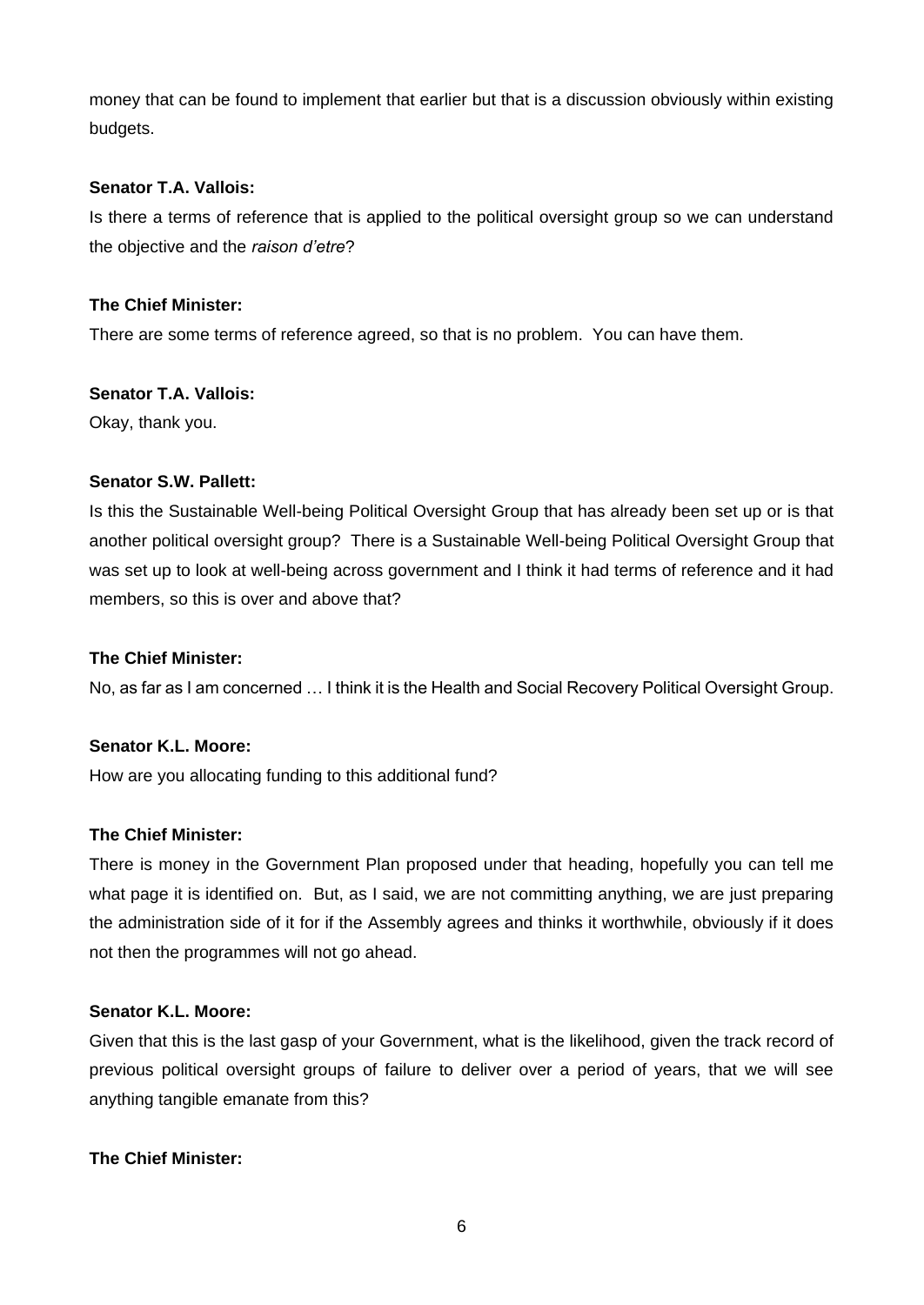Can you give some specific examples of where previous P.O.G.s (political oversight group) in number have failed to deliver?

# **Senator K.L. Moore:**

I think we have seen very slow delivery from the Housing Political Oversight Group, from the revenue one who have not met for over a year, I think …

# **The Chief Minister:**

The Revenue Policy Development Board has met very regularly on a monthly basis.

# **Senator K.L. Moore:**

Well, perhaps you are not including all of the Members anymore. We are certainly aware of some Members who have not returned to those meetings, if they have been happening.

# **The Chief Minister:**

Such as?

# **Senator K.L. Moore:**

We are here to talk about your Government Plan.

## **The Chief Minister:**

No, the reason I clarified it is you made an assertion that the P.O.G.s have not worked and I was just looking for you to back up that assertion.

# **Senator K.L. Moore:**

Sure, let us go back to the housing one then; there is no point in splitting hairs on the membership of the Revenue Political Oversight Group. The housing one took some time to deliver a report and that money was allocated 2 Government Plans ago and still not being used, so 2 years later …

# **The Chief Minister:**

You will recall the Minister for Housing and Communities resigned and that delayed matters.

## **Senator K.L. Moore:**

But the political oversight group remained in place throughout that period.

# **The Chief Minister:**

Well, he chaired it and …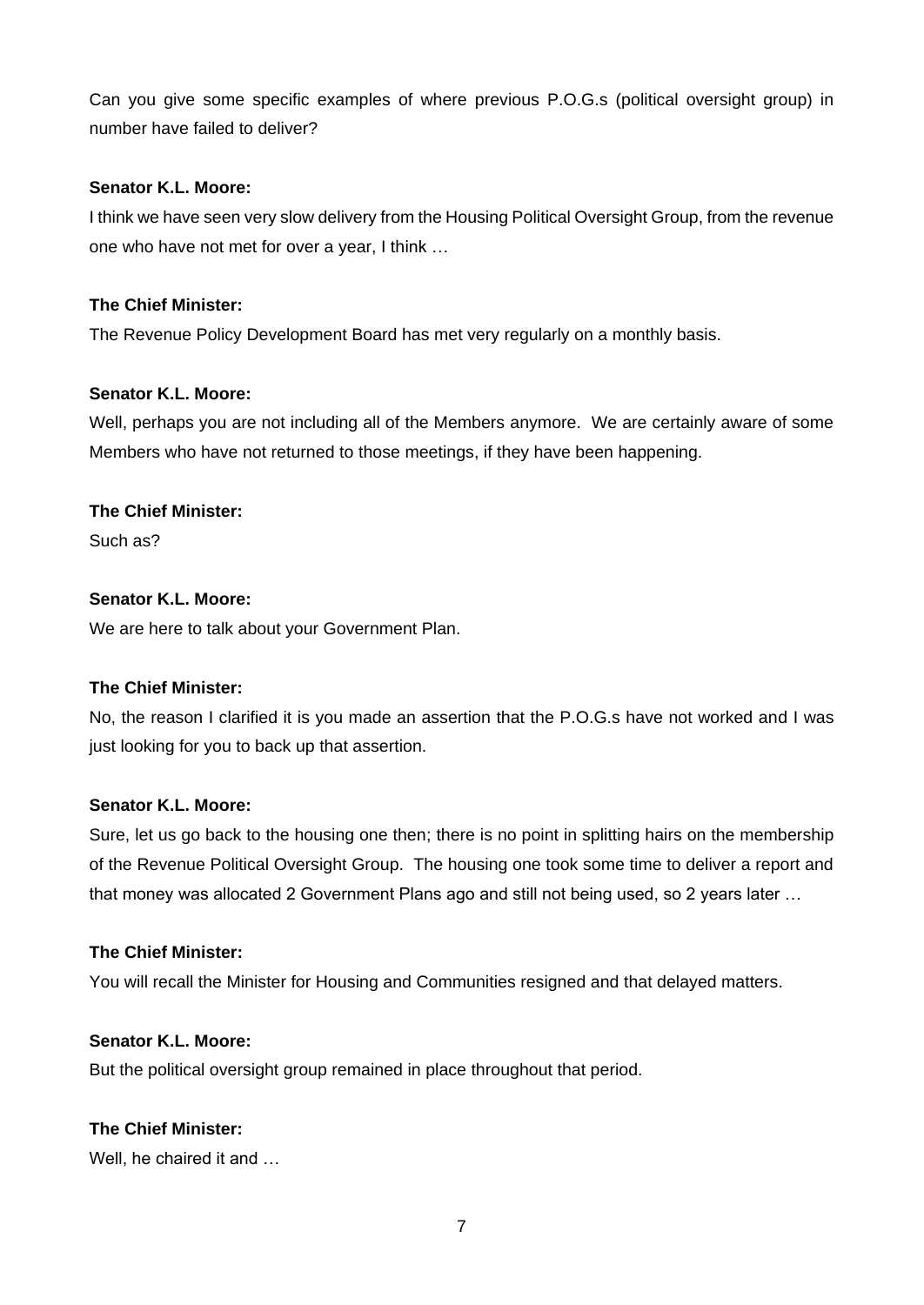## **Senator K.L. Moore:**

You still have a Minister for Housing and Communities.

# **The Chief Minister:**

Yes, and the new Minister for Housing and Communities is very much acting and moving quite swiftly. In fact, one would suggest possibly more swiftly that the previous one.

# **Group Director, Strategy and Innovation:**

Can I clarify? I think for terminology sake, the Housing and Policy Development Board was instituted by the previous Minister and concluded its work and reported at the end of 2020. The Housing Political Oversight Group was established by the new Minister in May, I think, and has met several times since then.

# **The Chief Minister:**

Thanks for the correction, actually you are right, yes.

# **Senator K.L. Moore:**

Thank you, but it still has not delivered anything during the lifetime of your Government. But this is an objective process and I do not want us to get bogged down in political nonsense. Shall we move on to the next question which is: previously the recoup of tax liability associated with the prior year basis tax reforms were earmarked to repay the COVID debt? It is now asserted in this Government Plan that same pot of money will also meet some of the expenditure for the Our Hospital Project. Could you describe to us how it is going to achieve both?

[14:15]

# **The Chief Minister:**

Essentially the switch to current year basis is projected to raise around £340 million, off the top of my head, £345 million.

# **Senator K.L. Moore:**

Over a period of 24 years.

## **The Chief Minister:**

Yes, and the COVID debt is projected - if you exclude the fiscal stimulus - around £209 million. Obviously that is a difference there, a reasonably significant difference and therefore that sum of money, that difference, can be used for something else. All we have said in there … I cannot remember the exact phrasing in the Government Plan, certainly verbally I have said it is in the hands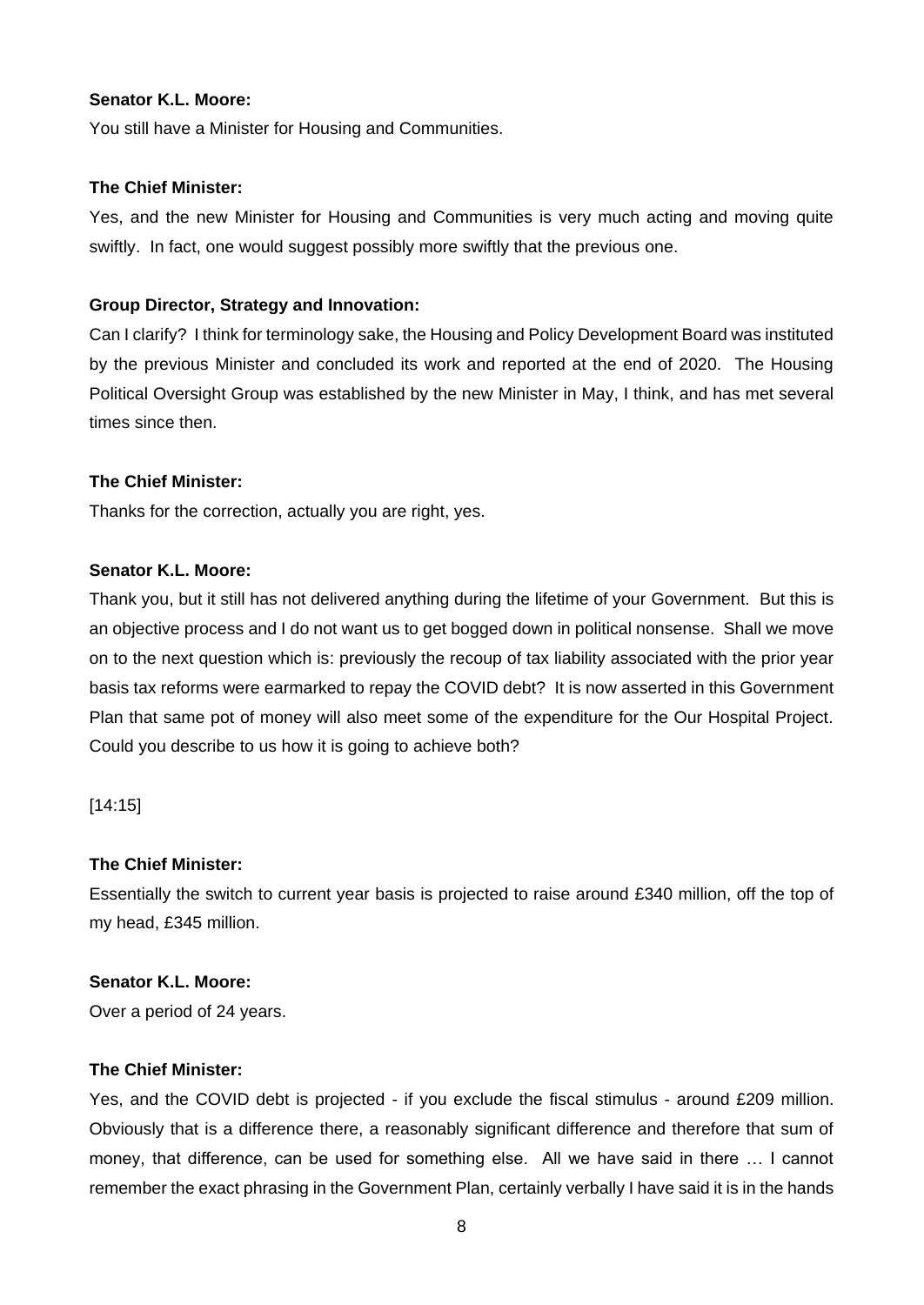of future Assemblies and future Council of Ministers to decide. My view is I have said it could go towards, for example, reducing the debt from the hospital. Or the alternative way of looking at that, it goes into the reserves which then grow bigger and therefore contribute more towards the repayment of the debt of the hospital.

## **Senator K.L. Moore:**

If everything goes to plan A. The Assembly supported Senator Gorst's amendment with relation to borrowing requirements, so surely it would be a natural political thing to do to accept the will of the Assembly and attribute that money to reducing the element of borrowing that your Government is …

### **The Chief Minister:**

Well, you made the point, it is over 24 years so you have to get between that gap now to 24 years down the line. That is what I said, I think, in terms of its use to reduce borrowing that it will be a decision of the Assembly as and when those monies come in. Your first priority of raising that money is going to be clearing the COVID debt. It is only at the end of it, X number of years down the line, that you will go into surplus and you will make that decision what you want to do with that surplus.

## **Senator S.W. Pallett:**

It is understood that the legislative pipeline has been under pressure in 2021 but why has certain legislation not been a priority by yourself and the wider government? I will give 2 examples: the Public Inquiries Law and the Employment of the States of Jersey Employees Law.

# **The Chief Minister:**

It has not been a case of things not being a priority but it has been a case of essentially the delays that have come through from COVID, particularly in the second wave, have caused delays down the line. We, as you know, continue to be in COVID. We are trying to deal with the big issues, shall we say, and get things in the right places but you are now down to the impact of that time.

## **Senator S.W. Pallett:**

Okay, well accepting COVID, are you concerned that there will be any negative consequences due to these not being taken forward earlier or these laws not being brought forward earlier?

#### **The Chief Minister:**

I think it depends on which laws.

#### **Senator S.W. Pallett:**

Well, those 2 in particular, the Public Inquiries Law.

9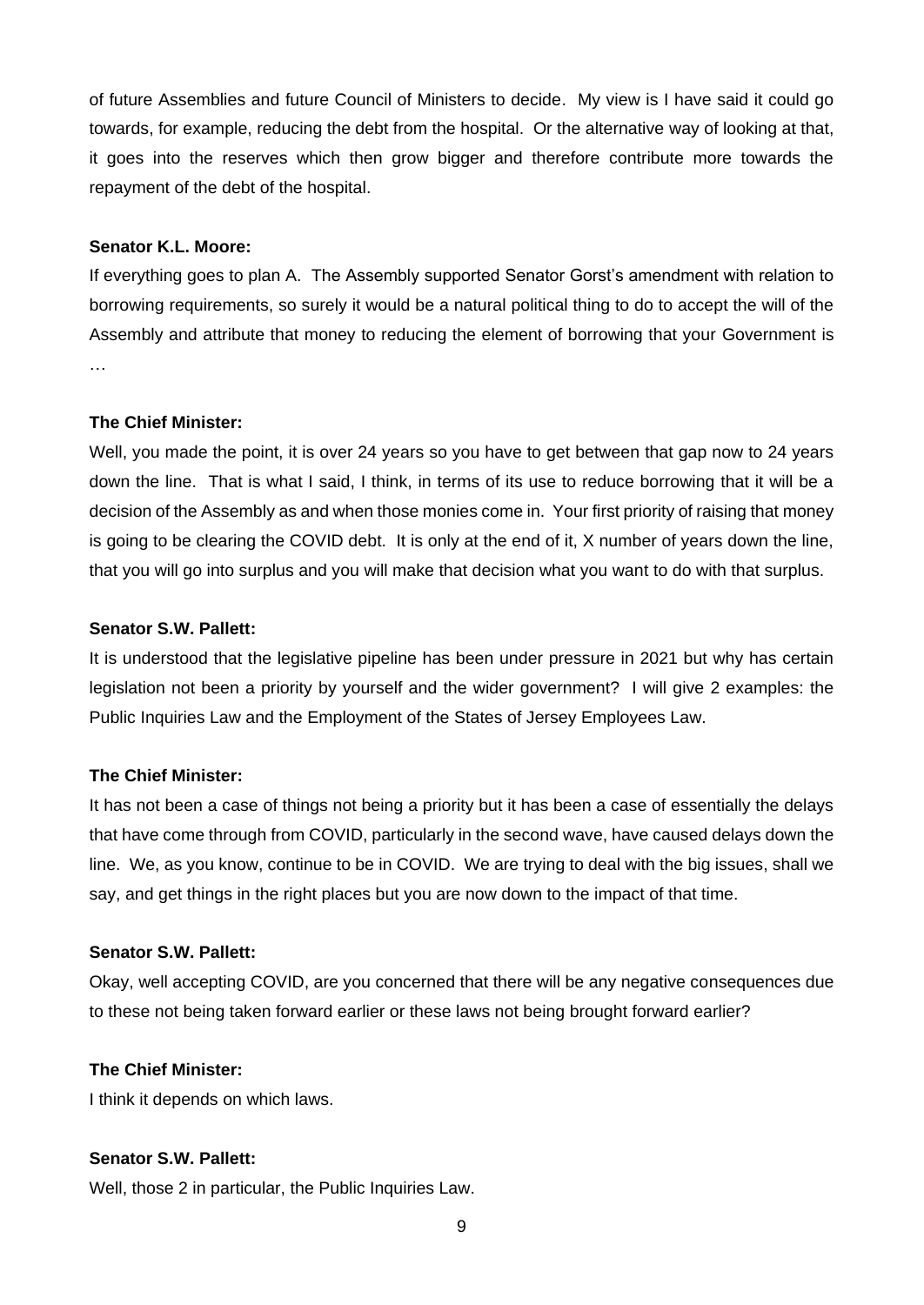# **The Chief Minister:**

The Public Inquiries Law is being brought forward and is …

## **Senator S.W. Pallett:**

Is that now a priority?

# **The Chief Minister:**

Yes, and the States of Jersey Employees Law, I cannot remember where we are on the schedule at the moment but there is …

# **Senator K.L. Moore:**

The changes to the Employment of the States of Jersey Employees Law were identified as needing to be amended when P.1 was brought in and accepted by the Assembly, the previous Assembly, so in the early part of 2018.

# **The Chief Minister:**

But given that we have a list of legislation and prioritisation that has to go through … for example, I would put the Children and Young People Law ahead of the States of Jersey Employees Law. But that is a personal perspective, the point being is that is slightly ... when I say in flux at the moment, has not been finalised. It is in the process of going to Ministers pretty much as we talk and as we discussed at S.L.C. - that is Scrutiny Liaison Committee for the purposes of the tape - this morning, we are hoping to bring that schedule back to S.L.C. … I think the Council of Ministers meet on either the 9th or it will be the following meeting, which will be a week later, so it will be no later than the third-ish week of November, it will not be the end of November, and once C.O.M. have agreed the revised schedule and are happy with it, it will come here or will come to S.L.C.

# **Senator S.W. Pallett:**

On a general point, do you think the policy pipeline has slowed down the opportunity to bring policy forward, having policy officers in one area rather than having across government?

# **The Chief Minister:**

I have to say I think it has given a far more co-ordinated approach and certainly I have been particularly impressed by the quality of policy generation that has occurred.

## **Senator S.W. Pallett:**

But what about speed?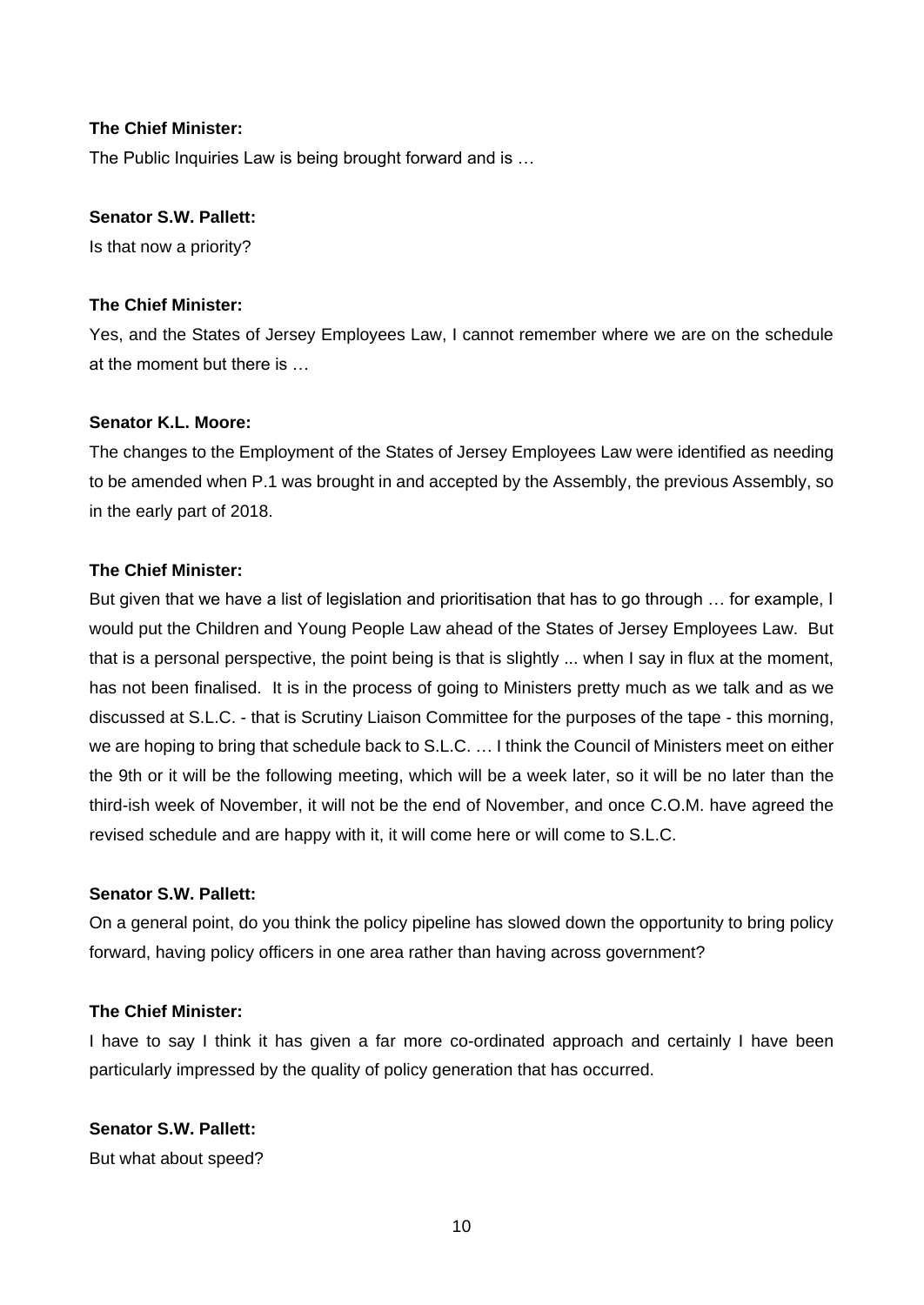#### **The Chief Minister:**

There was always a trade-off and certainly I can remember in Council of Ministers in 2007, when I was Assistant Minister for Treasury and Resources, there was a schedule that was brought forward which gave the various likely time required for different laws and there was an allocation process that went through. To an extent, this is a slightly more sophisticated version. It is a similar type of normal project management, I would say. I do not think it has slowed down, I do think the pause is - I am afraid you are going to hear it lots today - the impact of COVID. You cannot assess it because a lot of people were pulled off to different areas to focus very much on changes in 2020 and even, to an extent, I think that still continues. I will look directly at Ruth and Steve on this matter.

#### **Senator S.W. Pallett:**

Okay, I think we accept the general point about COVID. Moving on, what has been done to reduce inequality in this Government Plan?

#### **The Chief Minister:**

Where do you want to start? In terms of what has been done in the run-up to the Government Plan there have been various measures put in place. If you look at even in here now, I will have to go to the plan, I am afraid, because I do not have the detail.

#### **Senator S.W. Pallett:**

The section starts on page 60.

# **The Chief Minister:**

Part of the issue here is that you will have existing growth that has come through from previous plans, which is still underlying, this is the additional on top. If you look around specifically in 63 onwards, yes, it talks about the housing side, it does talk about the income expenditure survey, which we know was delayed. I am sure Ian would be delighted to comment on that if you wish us to, which will then feed into information that will then go into the poverty strategy, which then obviously impacts and improves on inequality.

# **Senator S.W. Pallett:**

But to be fair, it is light on detail. How is this Government Plan going to aid those in relative poverty, because they are the ones that are suffering and struggling?

# **The Chief Minister:**

What I was trying to use as the example - apologies I am just trying to find the relevant bit, which I will get to in a minute - if you look down on the piece of work that is identified on page 192 of the plan rather than the annexe, which says: "Reducing inequality and improving the standard of living"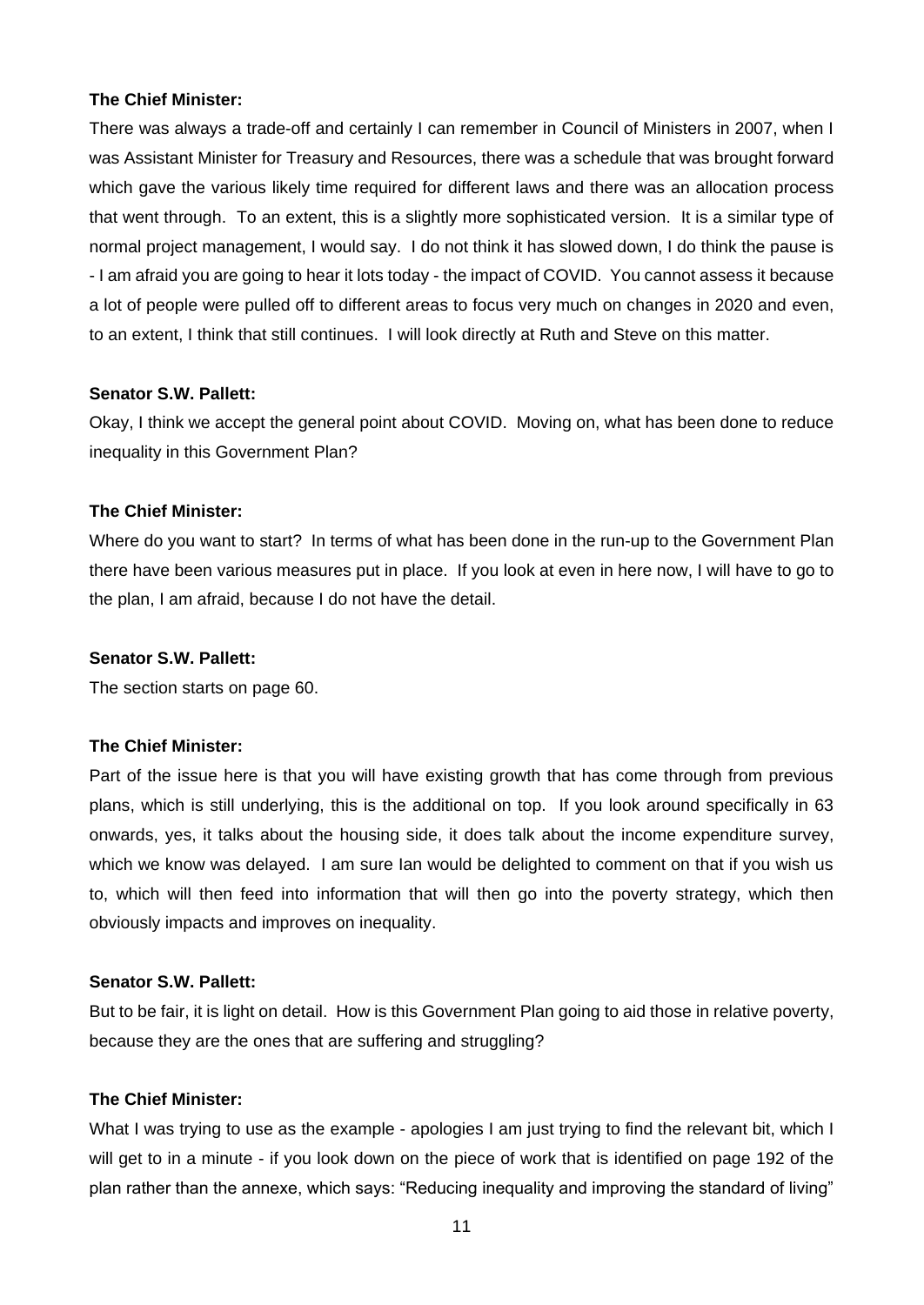you have items that are coming out around tenants' rights, as was identified on page 64, things around worker's employment rights. You also have, for example, the financial independence in old age scenarios and you have things like disability. There is funding that goes into each of those work areas which will improve matters for Islanders. The reason I pause is because between the strict definition of income inequality versus what you have alluded to, which is making people who are at the …

#### **Senator S.W. Pallett:**

Poor end of society.

#### **The Chief Minister:**

I do not necessarily like the expression but the poor end of society making their lives better. For example, as you know, the Minister for Social Security announced just before Christmas the change in access in terms of G.P. fees, which from memory impacted and benefited around between 10,000 and 12,000 Islanders. That, strictly speaking, does not improve income inequality but it does benefit those at the poorer end and that is why I was pausing about that distinction.

#### **Senator S.W. Pallett:**

One of the big budget items, I think, for any household is going to be the cost of housing. I just note in here you have your fair rent supply and it will be published by the end of 2021. When is that due?

#### **The Chief Minister:**

Again with the workshops that we are doing over the next few weeks, housing is one of those components. There have been meetings and discussions particularly driven by the new Minister for Housing and Communities, or relatively new Minister for Housing and Communities, which are exploring certain areas which we would hope will assist in terms of the housing problems that we are presently facing.

#### **Senator S.W. Pallett:**

Will that look at social housing rents, which a lot of people have suggested …

# **The Chief Minister:**

Social housing rents … so Andium rents and that tends to then move on to the housing trust which therefore in its entirety pretty well covers your social housing rents. They have been frozen for another year and that is identified in the plan.

# **Senator S.W. Pallett:**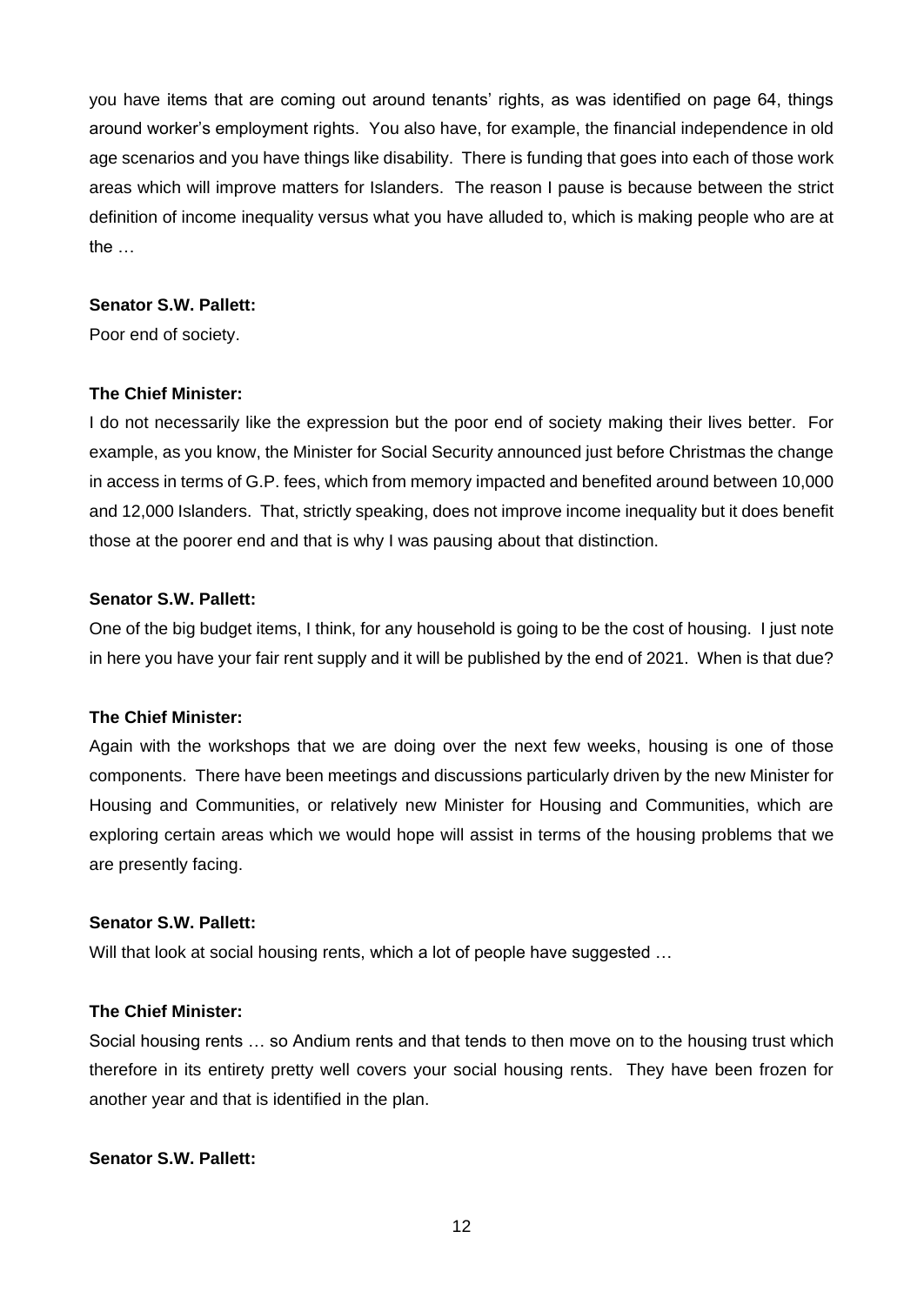Moving on from that, what are you going to do as a Government to ensure inequality of Islanders is not increased as we recover from COVID-19, so those margins do not increase?

#### **The Chief Minister:**

I think there are 2 answers. There is what we have already done. Obviously there was a lot of support that went into helping Islanders and even when we did the Spend Local card, we made sure that those on benefits and Pension Plus - off the top of my head, hopefully Steve can remind me on that one - equally received an extra payment over and above the cards. There were some measures, those were short term obviously and one-off measures that were put in place last year, and there are other measures that are in place as well about general support. Your issue going forward in terms of the data side, obviously, we have had delays again from COVID - which Ian I am sure can talk to if you wish him to - on the gathering of that data to put metrics around what you said. If you look at trying to help Islanders who are seeking to recover from COVID, and if it is in that medical health reskilling and that type of territory, there is money in various pots in the plan to do that. If is around identifying whether that gap in the metrics has increased, the surveys are there and they will be ready for the next Council of Ministers to make the evidence-based decisions to improve matters if there are errors we have missed. We have taken measures to support Islanders going through in terms of dealing with recovery from COVID. A lot of focus has gone into mental health, it has obviously gone into children in terms of ones who have, for whatever reason, struggled as a result of COVID and there is extra money going into them in terms of educational outcomes.

## **Senator S.W. Pallett:**

I am glad you mentioned children because it comes under the next question. Could you lay out the progress that the Government is seeking to make in putting children first and illustrate how you are going to measure that and benchmark that for progress in future years. How are you going to benchmark that and what are you doing?

## **The Chief Minister:**

If we go and look at the general principles around the benchmarking and performance reporting, that is when you would tie into the performance framework territory and the other metrics, including the departmental service provision. Again, there are delays in getting some of the data up. It does not mean that just because it is not published in one place we do not know about it. There is that thread that we were very clear on at the very beginning and, again … hang on.

#### **Senator S.W. Pallett:**

Can I just ask about how you collect that data? We have issues that I have found around population and how we are going to collate data for population and migration moving forward, the fact we do not collect it at the moment and we have to.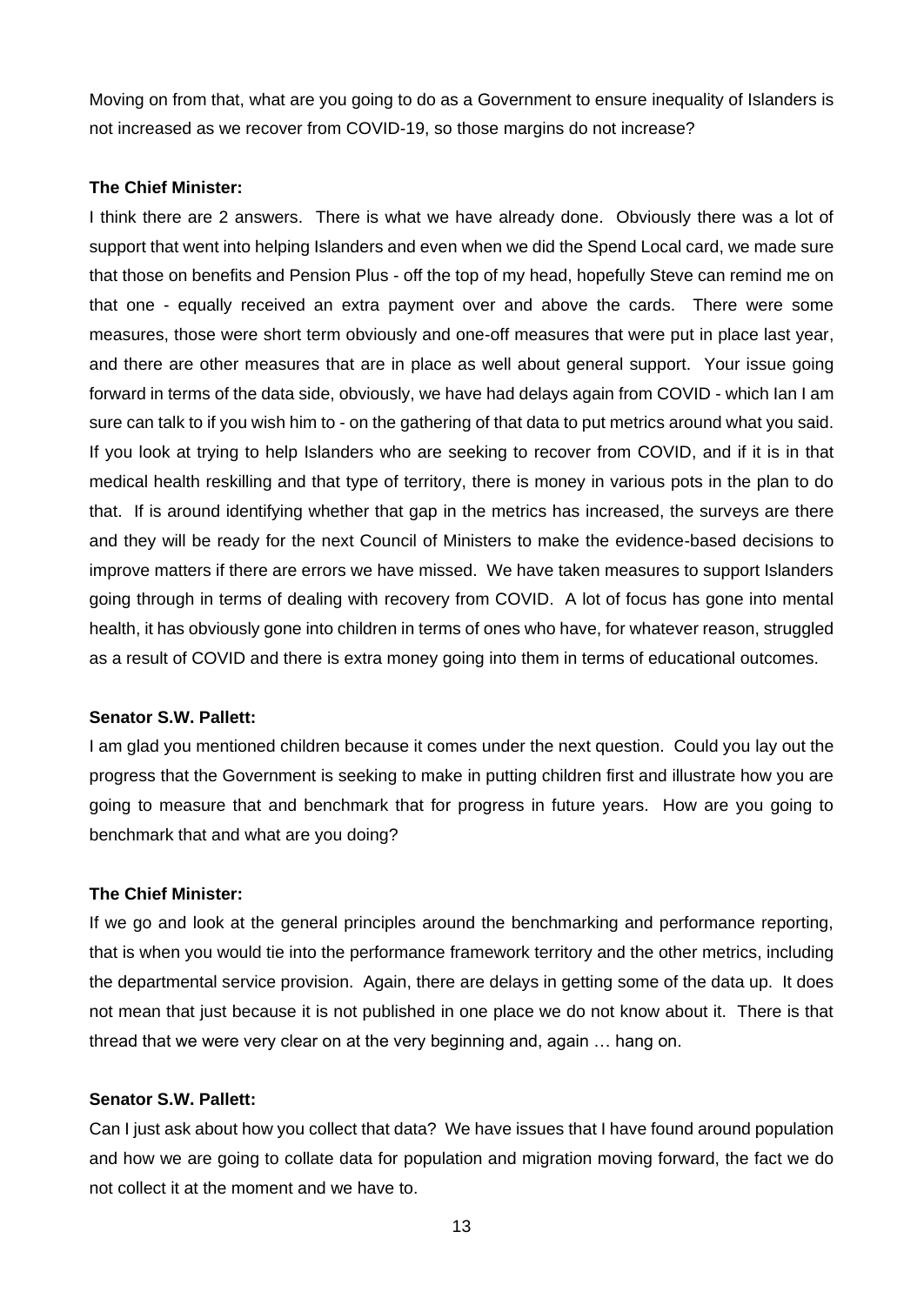# **The Chief Minister:**

Collection of data is definitely a detail level which will be …

#### **Senator S.W. Pallett:**

If we are going to talk about data, when are we going to collect it and when will it be available so that you can use it to inform you?

# **The Chief Minister:**

If I go back to the thread, the thread starts from the C.S.P., works its way through the Government Plans and then goes down to the K.P.I.s (key performance indicators) that are identified through the performance framework. I do go into the various pages in the annexe, I can talk you through one, if you want. But there is a thread that goes all the way down the line and then if you go on to the website you will see there are various metrics which have been loaded, and a lot of them come through Statistics Jersey, which then say on an annual basis how we are doing. There is a slight delay in getting some of it up but equally, as we did earlier this year, we are also then breaking that down so it is a further development that is evolving of either giving monthly or quarterly data within any particular year.

# [14:30]

As we said, that was one of the things we laid out that we were heading to do, which was about transparency, it was about the performance framework monitoring and things like that. We have had delays and glitches and all the rest of it, as you probably would expect.

#### **Senator S.W. Pallett:**

So as far as you are concerned the monitoring controls are in there?

## **The Chief Minister:**

What I was going to say is I think the best point is, yes, there are metrics in there that can then be used to monitor where everything is going. They feed through the Government Plan. But part of that, because we have had an abnormal year with the COVID, what I will safely say is that what we have built is a foundation which will then give very good data going forward for future governments to work on.

## **Group Director, Strategic Finance:**

Can we just chip in on the population? So obviously we ran a census last year, the Statistics Jersey release calendar is already out for next year which commits that we will be publishing the census

14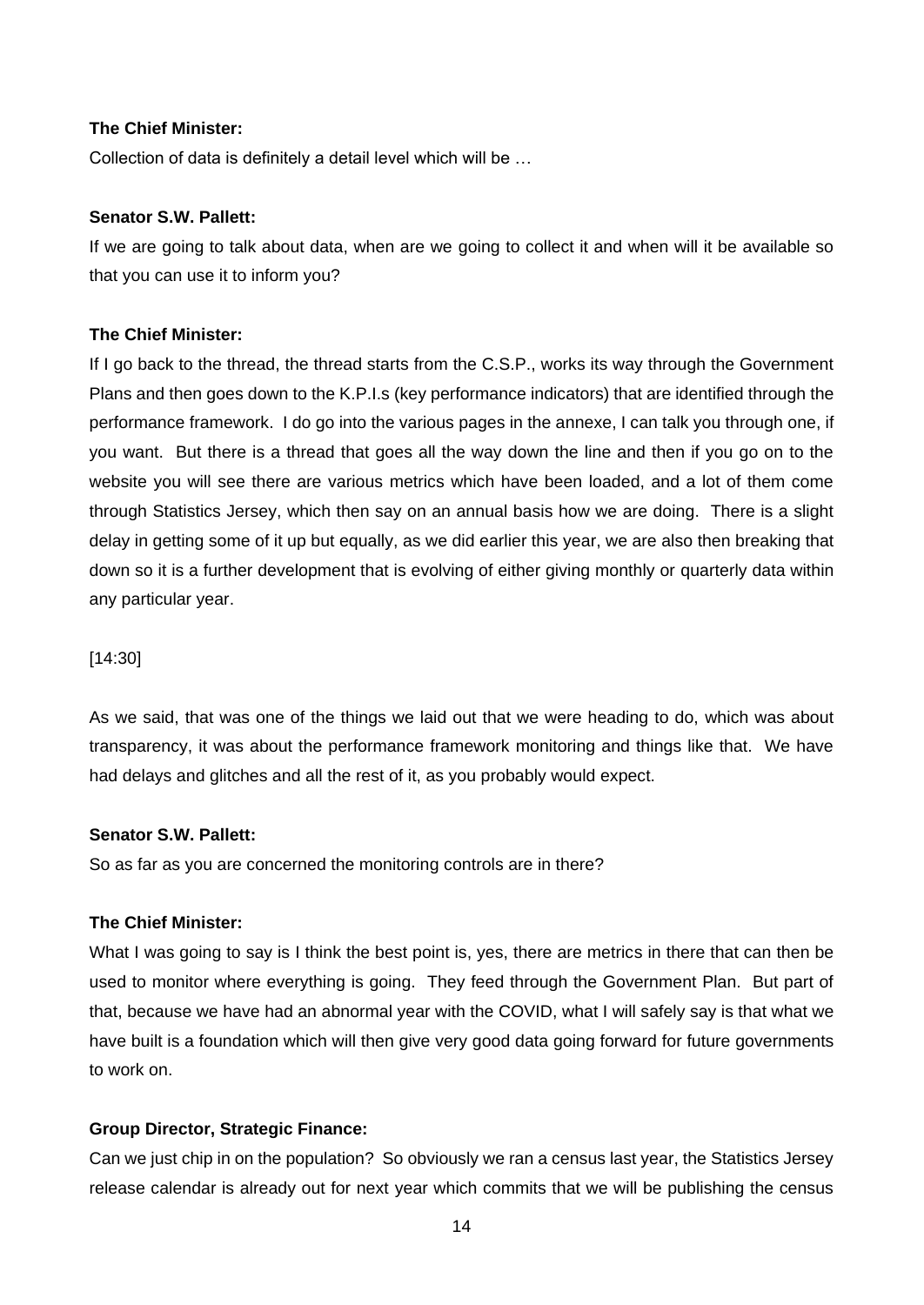results in Q1 and Q2 of next year and obviously the population by Parish will be the first release; that is all on track. Then Statistics Jersey annually does a population estimate, so it takes the census and it adds on births and deaths and an estimate of migration, and it will update that on an annual basis going forward. The last population estimates are for 2019.

# **Senator S.W. Pallett:**

But that is all on track?

#### **Group Director, Strategic Finance:**

Yes, we will be publishing the census results at the beginning of next year and I am sure it will give you a huge richness of data.

#### **Senator K.L. Moore:**

If I may just push back on the performance framework assertions that have just been made; if we look at some of the metrics for children, for example, the information on the performance framework website dates from 2019 has not been updated since.

#### **Group Director, Strategic Finance:**

You are right, I have had some staffing vacancies and the data has not been updated in the Jersey performance framework. The Jersey performance framework brings together in one place a lot of data from across government that is already published. There are about 200 metrics of which over half are from Statistics Jersey, so whenever that data is available, of course it gets published by Statistics Jersey. There are some measures in there that rely on the Jersey Opinions and Lifestyle, and those questions had not been asked for a while, so they are a bit of date. If you go on the Jersey Performance Framework and you look at R.P.I. (retail price index), that is out of date, and of course that data is available elsewhere on the website. It is available to the public, it is available to government.

## **Senator K.L. Moore:**

But in terms of openness and transparency, if that is the place where people are pointed to go for up-to-date information so that they can monitor and track the performance of a government and, as the Chief Minister has said, this is one of the golden threads running through his Government Plan and one of the factors that has influenced the decisions made by Ministers to develop this Government Plan, it is based on information that is over 2 years out of date.

#### **Group Director, Strategic Finance:**

There is a transparency issue and an ease of access; I will accept that. I have somebody who is in post and that data will be updated by the end of the year. We are putting the data in now, so I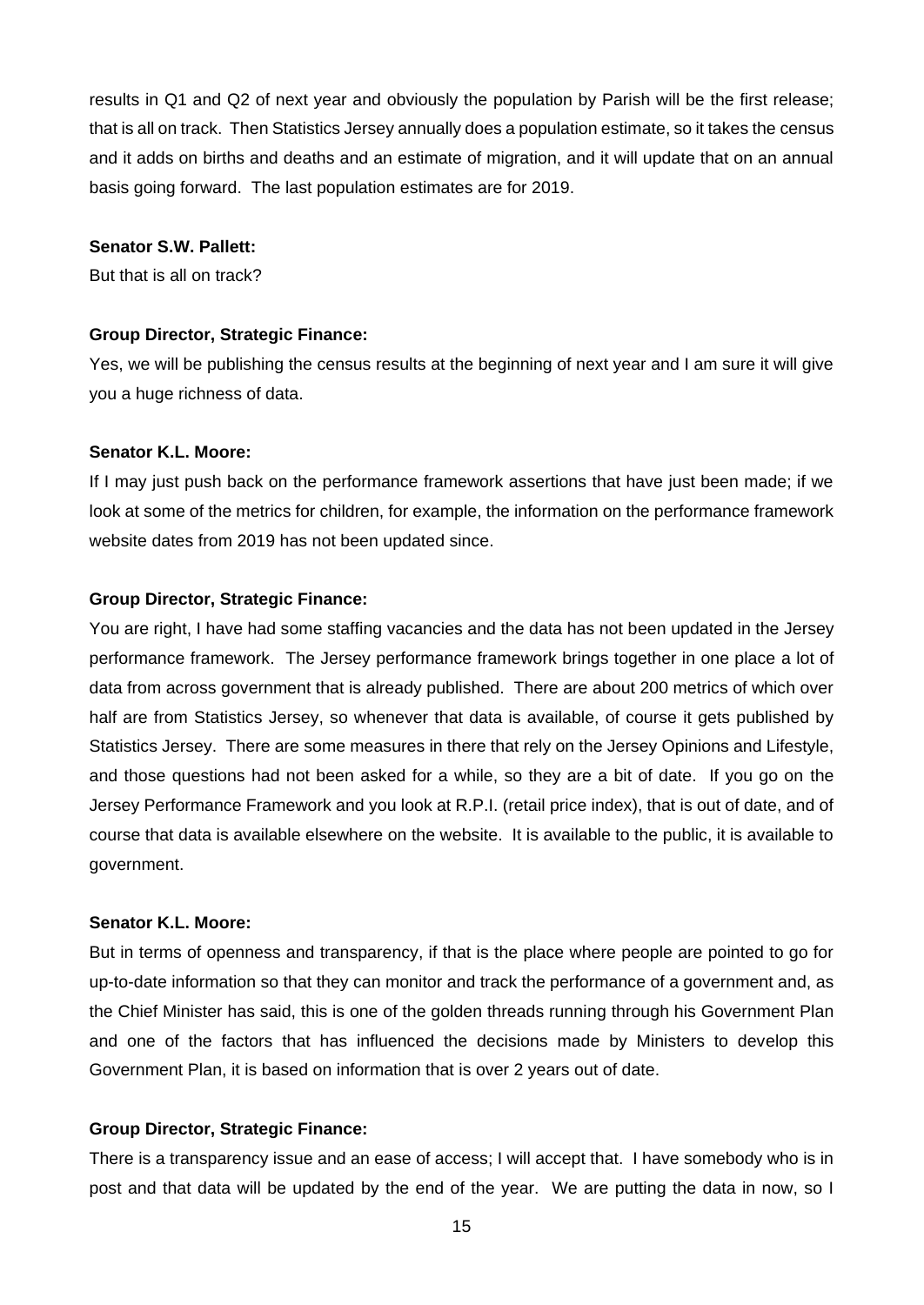apologise for the fact that in that part of the website the data has not been updated. But most of it is available elsewhere, Statistics Jersey, and also, as you will be aware, we have introduced departmental service performance measures. They were first reported on in 2020 and the outcomes were reported and included in the 2020 Annual Report and Accounts. As of this year, the Government committed to publish that data quarterly so we published Q1 and Q2 at the end of August alongside the mid-year review and the option Q3 data in mid-November. That includes, for instance, the number of referrals of children to social care, which is one of the Jersey performance framework measures when you have Q1/Q2 data of this year. It is much more up to date than it would be by looking through the Jersey performance framework. I think we are on the journey here, we are much more transparent than we used to be. Those service performance measures, there are not many other kind of jurisdictions in the world that is as transparent as Jersey has been in that space and we will have that framework up to date by the end of the year. So I do accept and apologise for the fact that it is out of date at the moment.

## **The Chief Minister:**

But I think the point is, this was done during our time, it is an evolving tool, we have had glitches, as we have said, mainly because of COVID, but it is the part of what I said of leaving a good legacy for a future Council of Ministers to then build on. It was not there when we came in; it is now there.

## **Senator S.W. Pallett:**

I will move on to my last question in this section: what does this Government Plan do to assist households, particularly those with lower incomes, to decarbonise? There has been a lot in the news this week about ground source heat pumps in the U.K., transport, electric vehicles, you name it. What are we going to do to help those with low incomes to decarbonise?

#### **The Chief Minister:**

Do you want to talk about the Climate Emergency Fund, et cetera?

#### **Group Director, Strategy and Innovation:**

Yes, the Government Plan sets out a projected expenditure for the Climate Emergency Fund of around about £23 million over the next 4 years. It also points to the detailed carbon neutral roadmap which will be published before the end of this year.

## **Senator S.W. Pallett:**

Can I ask you a question on the £23 million to start with? Is that even going to scratch the surface of what we need to do as an Island?

#### **Group Director, Strategy and Innovation:**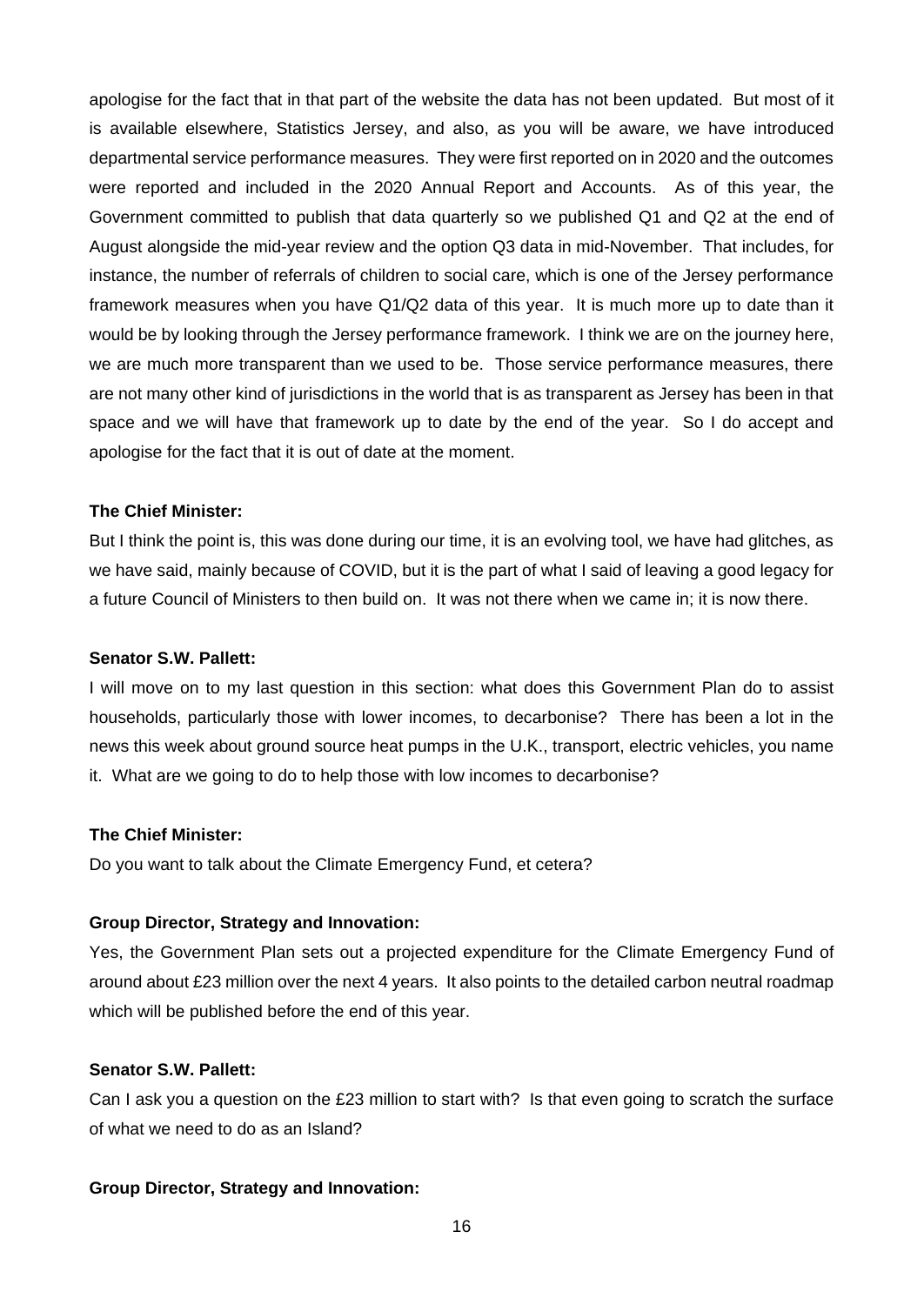I think the documents we published before recognise the scale of the challenge and, no, absolutely it is not. So, Ministers have been working on their preferred strategy for carbon neutral, which includes a financial strategy which recognises that significantly more money will be required to mount a change. The Government Plan does reference the work of the Revenue Policy Development Board, which proposes a series of areas where additional revenue might be raised in part and possibly go into the Climate Emergency Fund. What you will see in the preferred strategy when it is published in the coming weeks is a short, medium and long-term approach. The short term is to make use of the Climate Emergency Fund as we have it but there is a lot further to go.

## **Senator S.W. Pallett:**

But in terms of lower incomes, how are we going to engage people on lower incomes, or how will they be part of the journey?

## **Group Director, Strategy and Innovation:**

Again, and slightly pre-empting the work that is to be released, you will see in there a reference to the importance of supporting people to implement low-carbon technologies which are currently higher in cost. I think the Minister's intent is that those on lower incomes are supported proportionately ...

#### **Senator S.W. Pallett:**

Could they include a potential subsidisation of things like ground source heat pumps, for example?

## **Group Director, Strategy and Innovation:**

Yes, there is a range of low-energy technologies. They might be in the transport field, they might be in the heating field, et cetera, but, yes, there is government support intended in a number of those areas.

# **Senator S.W. Pallett:**

Okay, I am going to hand over to Deputy Ahier.

#### **Deputy S.M. Ahier:**

Thank you, Senator. There are a number of projects that are "fund as required". Why is it acceptable to you, Chief Minister, to lodge a plan that ties public finances to figures that are not identified?

# **The Chief Minister:**

Can you possibly point me to the right direction in the plan?

#### **Deputy S.M. Ahier:**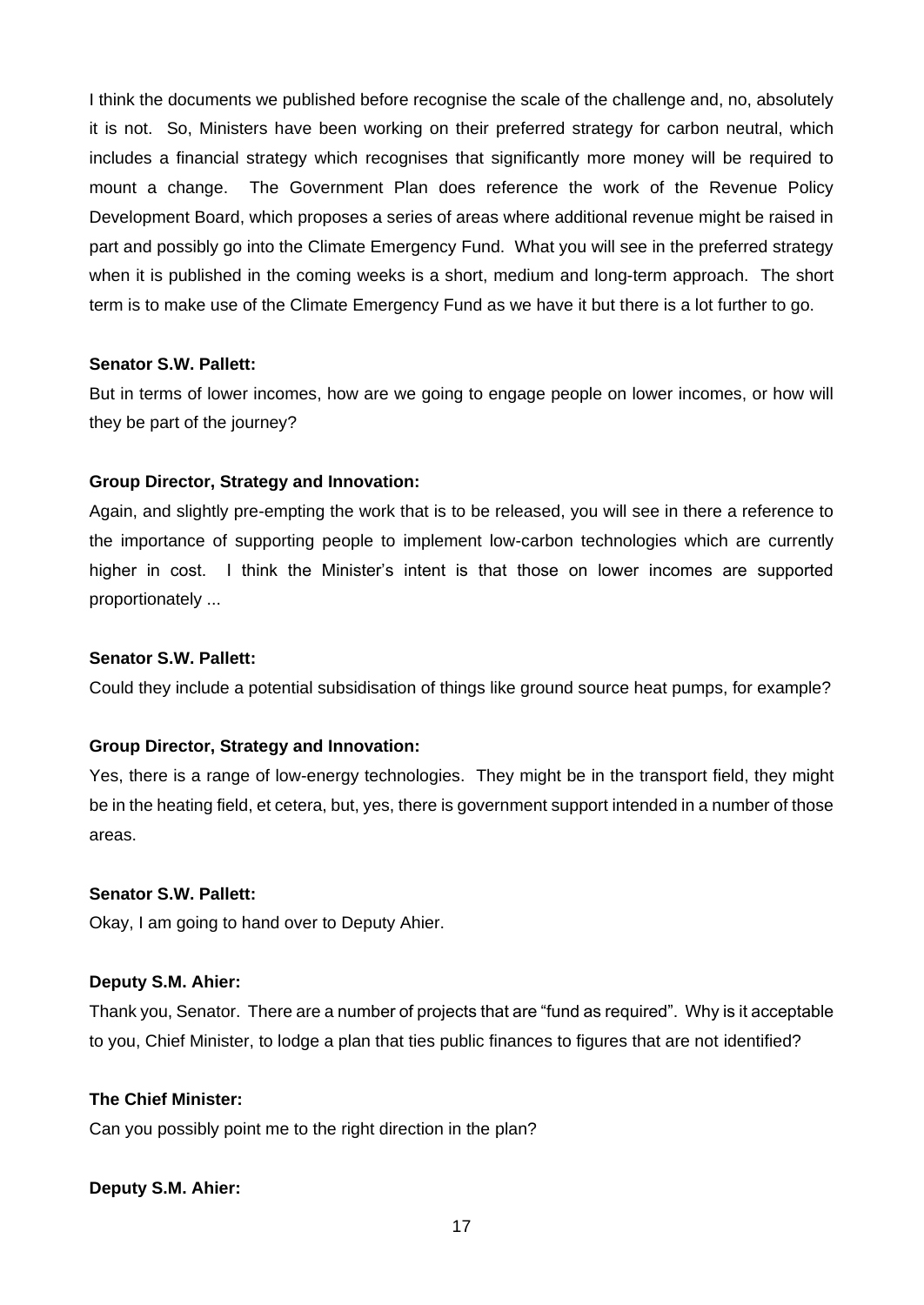I certainly can. The one that is concerning me most is the Climate Emergency Fund and sustainable transport. It says "fund as required". Now it has just been mentioned that there will be £23 million over the next 3 years and Mr. Skelton has just mentioned that significantly more money will be required. So clearly the sums involved are going to be very large and I wondered why they were not incorporated, those figures, into the Government Plan?

#### **The Chief Minister:**

Can you give me a page number?

#### **Deputy S.M. Ahier:**

Sorry, that is on page 69: "Protect the natural environment: fund as required."

#### **The Chief Minister:**

As opposed to C.S.P. reference 5-2-10 or something. I think probably it is an indication that it bases a reference, to be honest, from my perspective, i.e., because we are not saying, if you look underneath the one which says 5-2-07, that is all it is. So essentially, if you are worried that, for the sake of argument, this is going to give a blank cheque to a Council of Ministers to go away and spend, I do not know, £50 million on a new sustainable transport policy without referral to the Assembly. We will look very clearly and hope we can say no if there are any other measures that come through. So I think what it is trying to say is that there are steps within the Climate Emergency Fund, there are ones that are laid out and identified within the area we are in, but when you come to the document, for example, Steve Skelton has just referred to, that will then become a separate States decision. Then, depending on the timing, bearing in mind, because the climate emergency is very much long term and obviously goes much further than the time period of the Government Plan, if there was a change that was required for the next year you would do an amendment to the Government Plan, if that was required, which would require States Assembly approval. That is my loose answer.

## **Group Director, Strategic Finance:**

Agreed. When it comes to the Climate Emergency Fund, obviously the way the expenditure is approved is slightly different to departmental expenditure and the details and estimates of the expenditure from the Climate Emergency Fund are set out later in the document. If I were to refer you to page 173 which does set out the intended spend from the Climate Emergency Fund, that would be under the terms of reference and governance of that fund which is a States fund established under the Public Finances Law, not as a department head of expenditure. The funds in the Climate Emergency Fund are available. There are particular lines about sustainable transport included in there, so these are amounts which have been identified and included in the plan.

18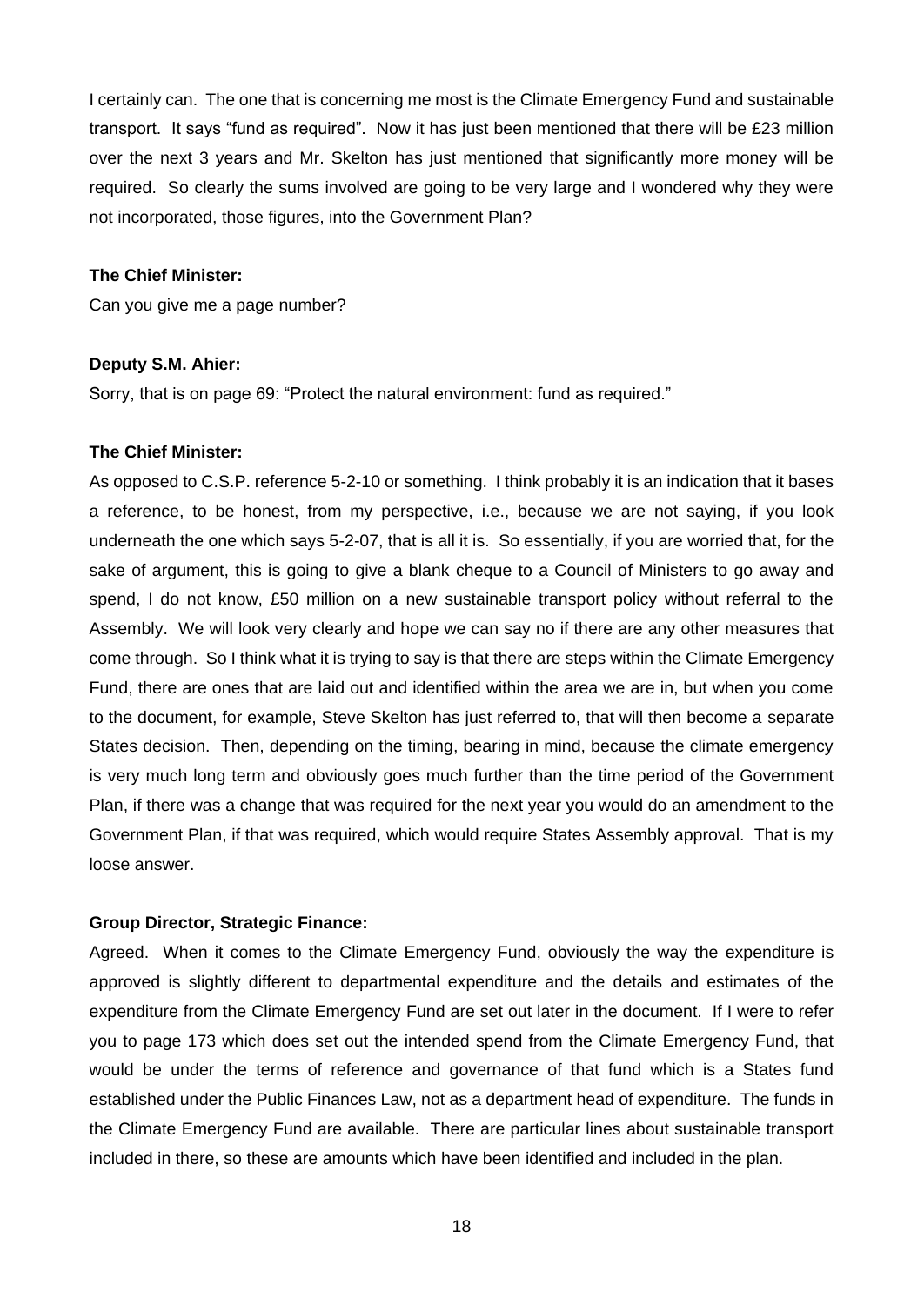## **Senator T.A. Vallois:**

Just so I can clarify "fund as required", if you require the particular funding for something to do with the climate emergency, would you have to utilise then the heads of expenditure, Article 18 of the Public Finances Law?

# **Group Director, Strategic Finance:**

No, you can incur expenditure directly from the Climate Emergency Fund. It is set up as a States fund and therefore can incur expenditure in line with this purpose.

# **Senator T.A. Vallois:**

Okay, can I just check one other thing then on the "fund as required"? Because on page 71, or even page 70, we have "fund as required" for disposal of recycling materials or glass contract. Now I cannot find that anywhere in the table at the back against those, only the resources, marine resources. Would that ...

# **Group Director, Strategic Finance:**

I can comment on those ones. Those are initiatives that were identified through the process with business cases in the same way that we would do for other initiatives that have been included in the plan with the C.S.P. reference. However, because there are some uncertainties around the actual amounts and timing of the funding of some of those initiatives, rather than building them in a specific line in the departmental head of expenditure, amounts have been put aside within the reserve head of expenditure to allow us to be able to fund them when those business cases crystalise and the numbers and the actual requirements have become more certain. So I can reassure you that there are provisions made in the plan to be able to provide expenditure for those. What they have not done is given and said: "Well this is the number it will be" because there is more information and more work that is needed before that allocation would be made.

# **Senator T.A. Vallois:**

If I can, to the Chief Minister, then on that basis, before we debate the Government Plan in December, if any of those business cases have crystalised at that point, would you create an intention to amend the Government Plan?

# **The Chief Minister:**

I do not think it will be an amendment but you would publish the business case, would you not, if we needed to?

# **Group Director, Strategic Finance:**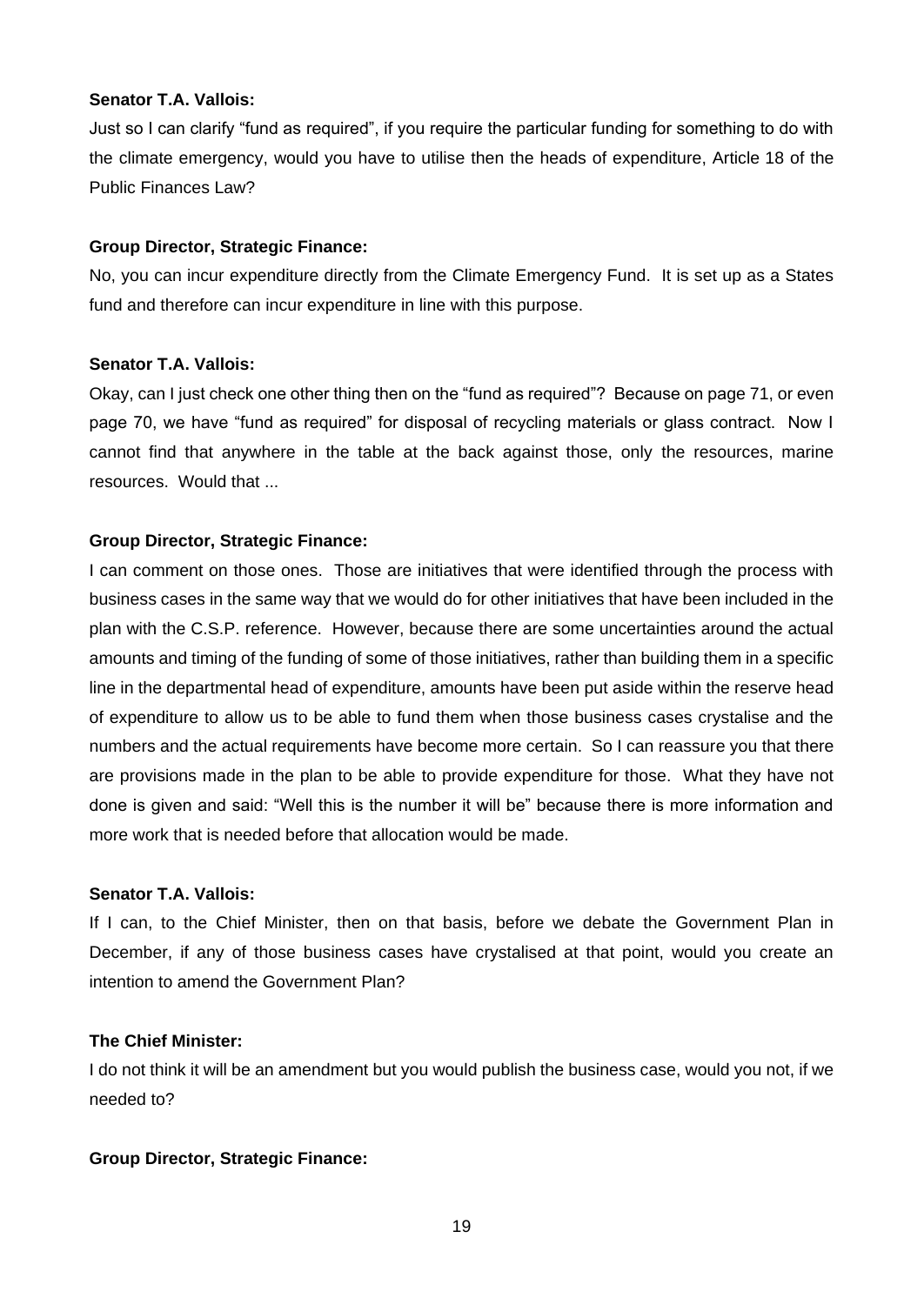The normal mechanism would be, the actual requirement for when the money is required on these is often in later years of the plan as well which are not being approved explicitly by the proposition for the Government Plan. So the normal mechanism would be to use a business case through the normal reserves policy to release that funding.

# **Senator K.L. Moore:**

But given that this is an annual Government Plan and there will be a new Government next year, why would that be a legitimate ask of the Assembly? Essentially you are asking for a blank cheque for projects. If you are correct in that all of these projects are not necessarily going to be delivered next year anyway, what is the point including them? Surely the Assembly would be better to ask them to be removed from the plan for this year because they are irrelevant and then they can be voted upon at a later stage by a future Assembly when there are figures attributed to them.

# **Group Director, Strategic Finance:**

By including figures in future years of the plan, we are making provision to make sure that we are maintaining balanced budgets while allowing for those pressures that will be coming out in future years. So if we were to remove them completely, what we would in effect be doing is understating the expenditure we think will happen in the later years of the plan. So when we are looking at how much we expect to need to borrow for the impact of COVID or when we are looking at making sure that we are maintaining a positive balance in the Consolidated Fund we would be missing out part of that.

# **The Chief Minister:**

Yes, simplistically it is a provision and ...

## **Senator K.L. Moore:**

Could you explain for me why these items in the text part of the plan do not have the sums that you claim are attributed to them in tables elsewhere because it simply does not make any sense?

# **Group Director, Strategic Finance:**

The reason is because those numbers are still very uncertain, so if you were to include a number it would not necessarily be reflective of what would happen. It comes down to, you make a provision in reserves to allow for that uncertainty so that there is work to do the rest of the business case. I am not sure I quite follow your point.

[14:45]

# **Senator K.L. Moore:**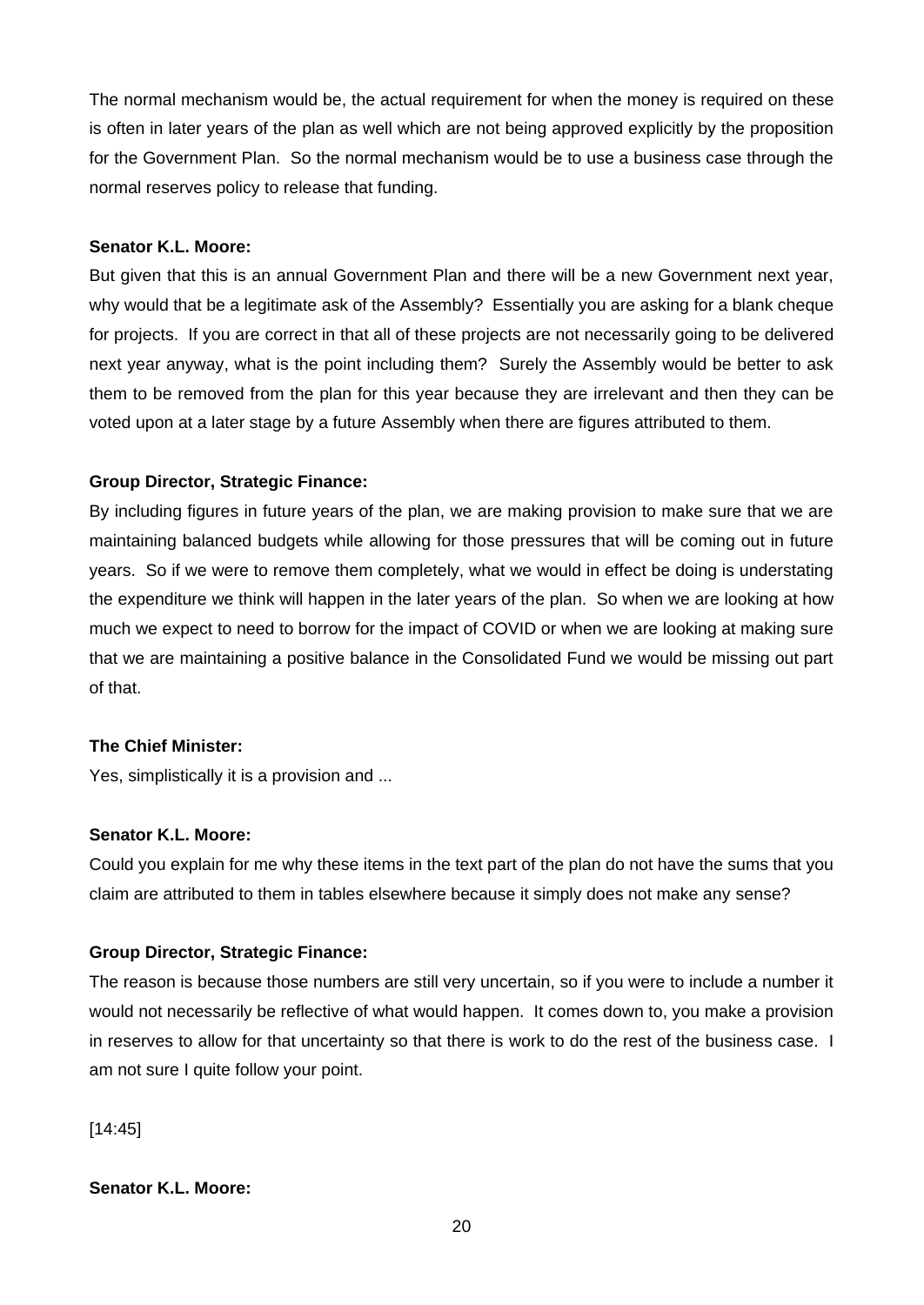I am not sure I quite follow how you can be claiming that these tables provide any form of certainty or balanced budgets for the Assembly to be voting upon if these figures are so erroneous that they are not even worth giving a figure to.

## **The Chief Minister:**

No, I think the difference is - maybe you can correct me on this - about having a provision in a future forecast of expenditure so that at least in the round you have a good indication of what the likely surplus is on government spending looking forward. The whole point of the Government Plan was to avoid the position that we kind of had where firstly in 2020, you obviously had growth expenditure that was committed to that we had to basically ... well you either cut the service or we had to maintain because that had been committed to by a previous Council of Ministers. But equally, I seem to recall, you had a kind of cut-off period where it was almost like on the M.T.F.P. (medium term financial plan), I think, I cannot remember to what date, it must have been to 31st December 2019, 1st January 2020 did not exist and we did not know what the likely outcomes were going to be but please tell me if I am going the wrong way here. But my understanding completely of the way the Government Plan works is always looking 4 years ahead; therefore, over that 4-year period you are going to have some estimates in there which some are going to be more certain and some are going to be less certain. But by having a provision in there you are hopefully at least flagging that there is this, I will say, obligation, so you have to dispose of recycling materials, for the sake of argument. There is, I am going to say a best guess applied to the number, but it is an estimate, it is not a fully firmed-up figure because that is what will happen when you get to the business case. But you include that because it is not irrelevant, it is relevant, you do have to do that at some point and you need to have some form of provision there to give an indication looking ahead over those 4 years that we still remain in surplus because then that ties into requirements of the Finances Law, if I am right.

#### **Senator T.A. Vallois:**

Just forgive me, I am trying to make sure I understand the process completely there. I get the whole 4-year division and the kind of: "Here is the balanced budget." The States of Assembly only agreed one year though; they only agreed 2022 for this Government Plan. So if those items that are mentioned, going back to the "fund as required" as an example - is it on page 124? - they mention different areas. Does that mean that in future, because it has been mentioned in the Government Plan, and at some point in, say, 2024 we need a sum of money for climate emergency or let us use the glass contract or the recycling, does that mean because it has been mentioned in a previous Government Plan you can make a head of expenditure move?

## **Group Director, Strategic Finance:**

21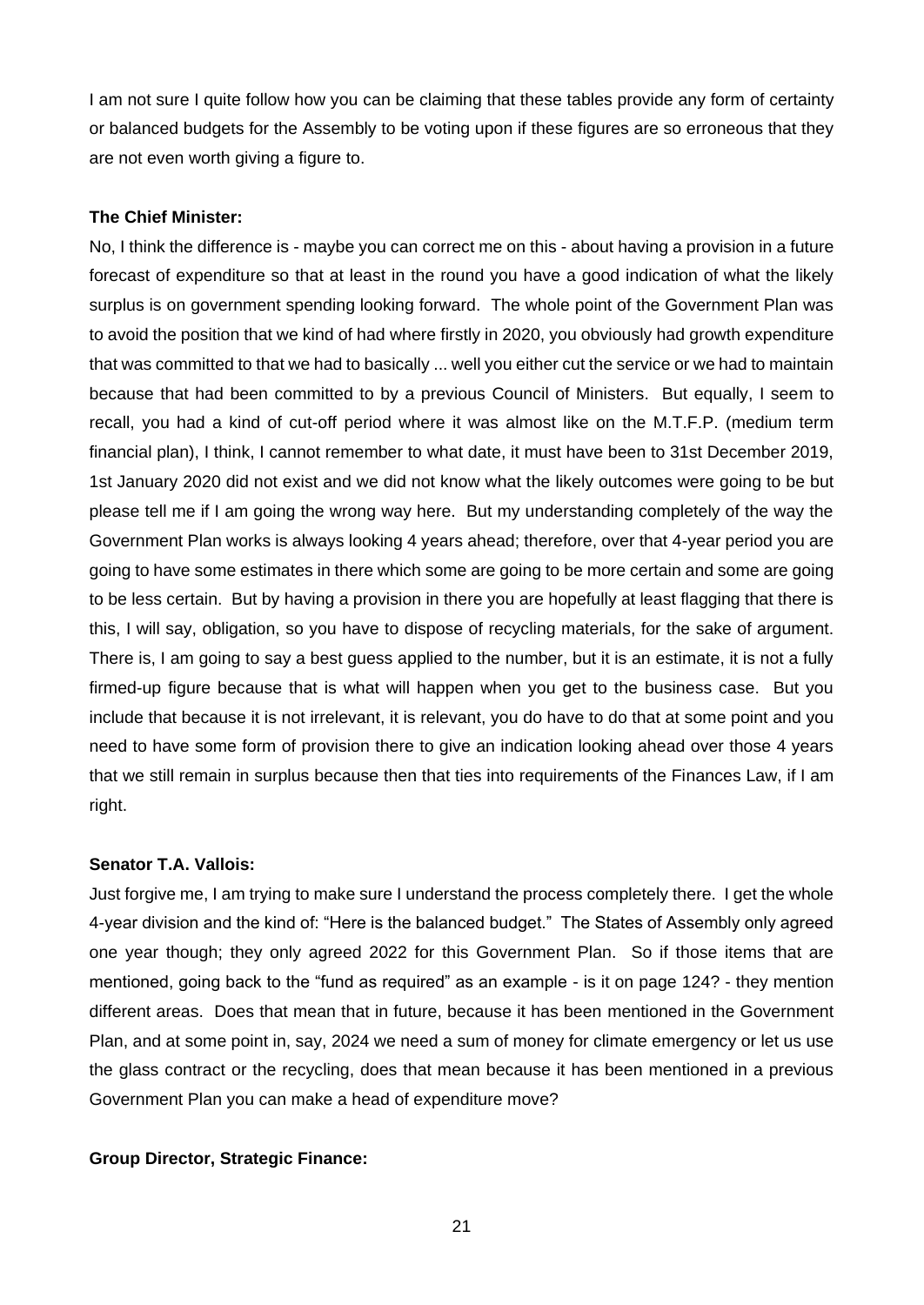The glass waste management and most of these would not be separate heads of expenditure, they would move to the relevant departmental head of expenditure. So in the same way that most of the C.S.P. priorities form part of a department's revenue head of expenditure, we would use the powers under the Public Finances Law to allocate money from the general reserve into that department. Equally, if things crystalise in next year's Government Plan when the next Council of Ministers consider it, they may be built into the budgets. We would normally try and build them into the budgets as we go rather than retaining them in the reserves if we do not need to.

# **Senator T.A. Vallois:**

That is how I understand the premise of the Public Finances Law.

### **Group Director, Strategic Finance:**

Absolutely. But at the moment with the uncertainty, what we have not done is bake them into those departmental approved heads of expenditure and are holding them separately in reserves instead.

# **Senator T.A. Vallois:**

If we are not absolutely sure at the moment, I would ask the Chief Minister to gain some certainty over that if it has been mentioned in a previous Government Plan that there is an ability to make that movement down the line, maybe in another Government, because it has been mentioned. But it would be useful to have that certainty and understand that clearer, if that is okay.

## **The Chief Minister:**

I think we would be able to be certain once we have understood the question properly.

## **Senator T.A. Vallois:**

So if it has been mentioned in this Government Plan but it is not mentioned in next year's Government Plan by a new Government, as an example.

## **Group Director, Strategic Finance:**

I see. So if you have got to the next Government Plan, obviously the Government can choose to say the glass hazardous waste management or glass waste management is no longer a priority or that the department has satisfied themselves that they do not need any of the money and have found a new way to deal with it, it would not meet ...

# **Senator T.A. Vallois:**

So that Government Plan would override this?

#### **Group Director, Strategic Finance:**

22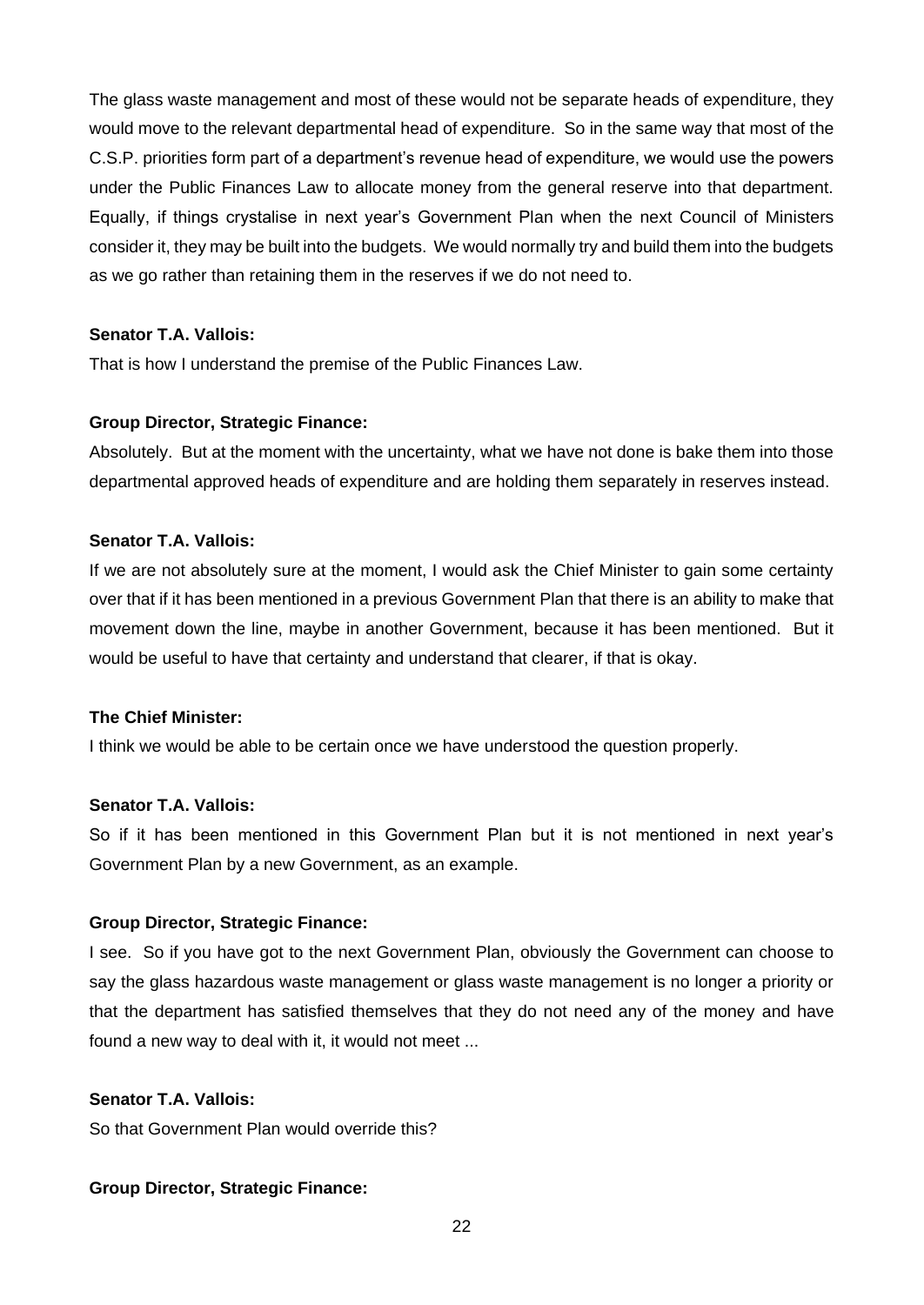It would, yes.

# **The Chief Minister:**

Yes.

# **Senator T.A. Vallois:**

Okay, I am just 100 per cent trying to make it clear in my head. Thank you. Sorry, I will pass it back to Steve.

# **Deputy S.M. Ahier:**

Thank you, Senator. There will be additional revenue spend in 2022 of £24.4 million on modernising government programmes - which is page 53 in the annexe - on top of the agreed £39.8 million continuing programmes previously agreed. What benefit will the public receive for that figure?

# **The Chief Minister:**

Well, for example, it depends on your definition of what benefit you will see but, for example, you will see it says "TETRA Service User" there which, from memory, is a maintenance of the TETRA licences for the police. That means, therefore, because that was not budgeted for, if you like, you will continue to see the same service from the police that you presently get. If you did not have that licence in there, communications by the police might be more tricky because of the fact they would not be able to operate the TETRA communication system.

# **Group Director, Strategic Finance:**

If I may, the figure quoted of  $E24$  million, it is worth noting that  $E21$  million of that relates to the hospital financing, so that has been included within the modernising government due to the fact it is to do with financing. That is the best fit in terms of the C.S.P.s but the bulk of that £24 million relates to those costs of financing and borrowing for the hospital. So the actual number on other initiatives such as the ones that - sorry, estimated - the Chief Minister has referred to is significantly smaller than the £24 million.

## **Deputy S.M. Ahier:**

There have been huge changes to the structure of the Jersey economy over the last 60 years: the growth of the financial sector, the slow displacement of tourism and agriculture, what is the outlook going ahead?

# **The Chief Minister:**

I think the outlook to date is fairly positive, to be honest. The message I get from Financial Services, although we know there always remain challenges on the horizon, that we are well placed to address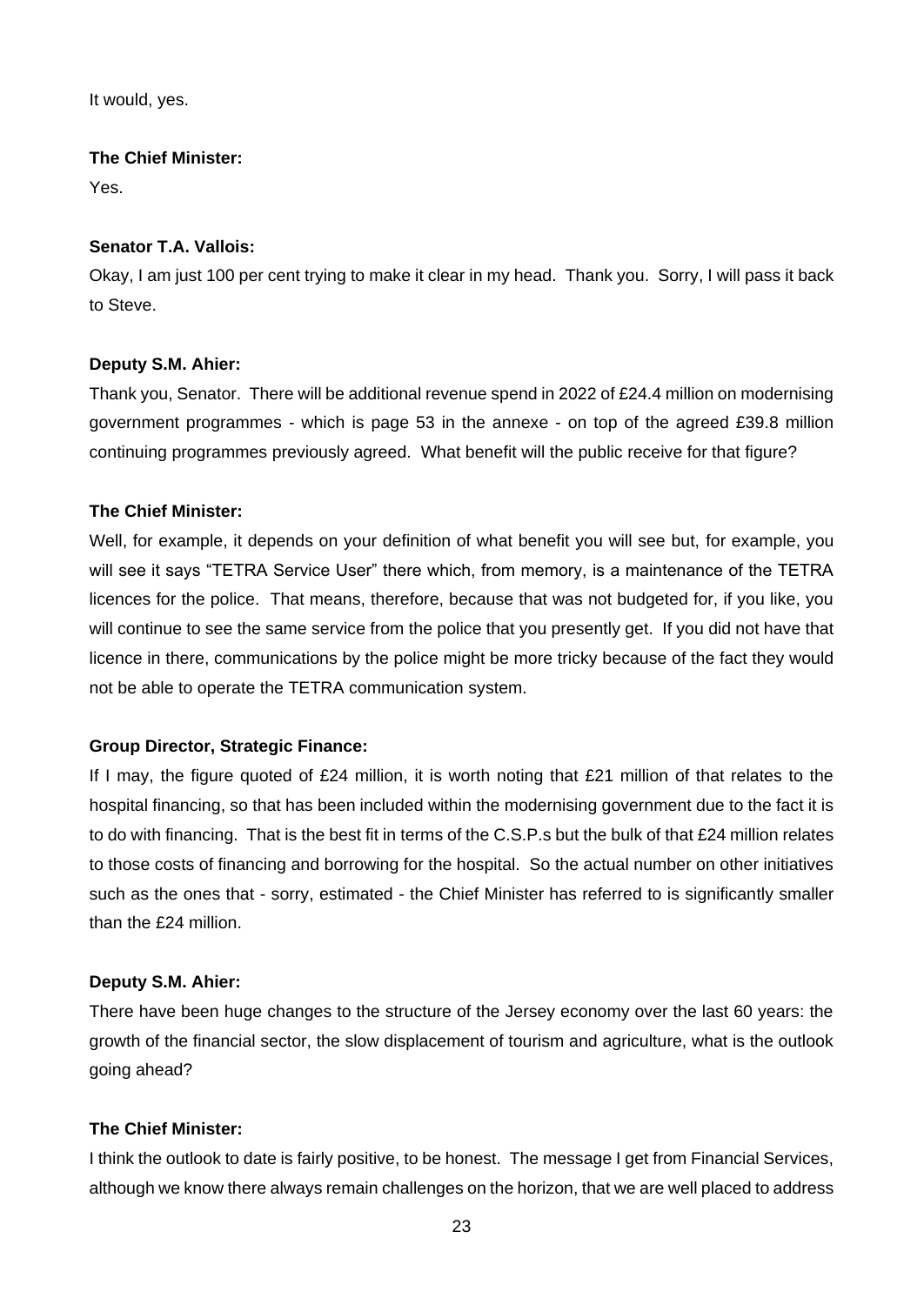them. As I said, we have also put investment in through the Government Plan to support, not only existing economy, but also, if you like, future economic initiatives.

# **Deputy S.M. Ahier:**

Jersey's overall output and productivity have stagnated and fallen. With the potent combination of higher inflation and higher interest rates coming up against high asset priced valuations driven by the scramble for yield, what opportunities are there for Jersey?

# **The Chief Minister:**

Sorry, in terms of looking outward to the rest of the world?

# **Deputy S.M. Ahier:**

More so with productivity falling.

# **The Chief Minister:**

Okay, so 2 areas: one is the issue around productivity. There continues to be work on that which obviously falls under Senator Farnham and the work that he has been doing. There is work, I believe, I might be wrong here, that, for example, cannabis would increase our productivity in the agricultural world because of the revenue that will come through - cannabis farming, I should say, for medicinal purposes - but if you then look wider, as in we put funds aside to, as I said, invest in certain areas of the economy going forward. In terms of the wider question around the outlook, as I said, the message I get from Financial Services and particularly from our direct contacts with J.F.L. (Jersey Finance Limited), for example, is that the attractiveness of Jersey remains high and that business to date has been good in the last 12 to 18 months.

## **Deputy S.M. Ahier:**

If it turned out that the unavoidable risks outweigh the opportunities and the role of finance in our economy diminished, how should we respond?

## **The Chief Minister:**

Well you have 2 areas. You have, as I said, some funds in here already for looking at other parts of the economy. You have various elements which potentially could be used as a contingency. If it was to the critical level, well then you would be into a different ball game, you would have to take measures in the same way as we reacted to the COVID pandemic as a crisis. You would have to take measures that would address that issue, and that is one of the reasons for keeping your reserves as flexible as we can which is also one of the reasons why we have gone down the borrowing route rather than the diminishing reserves because it is about keeping flexibility of response.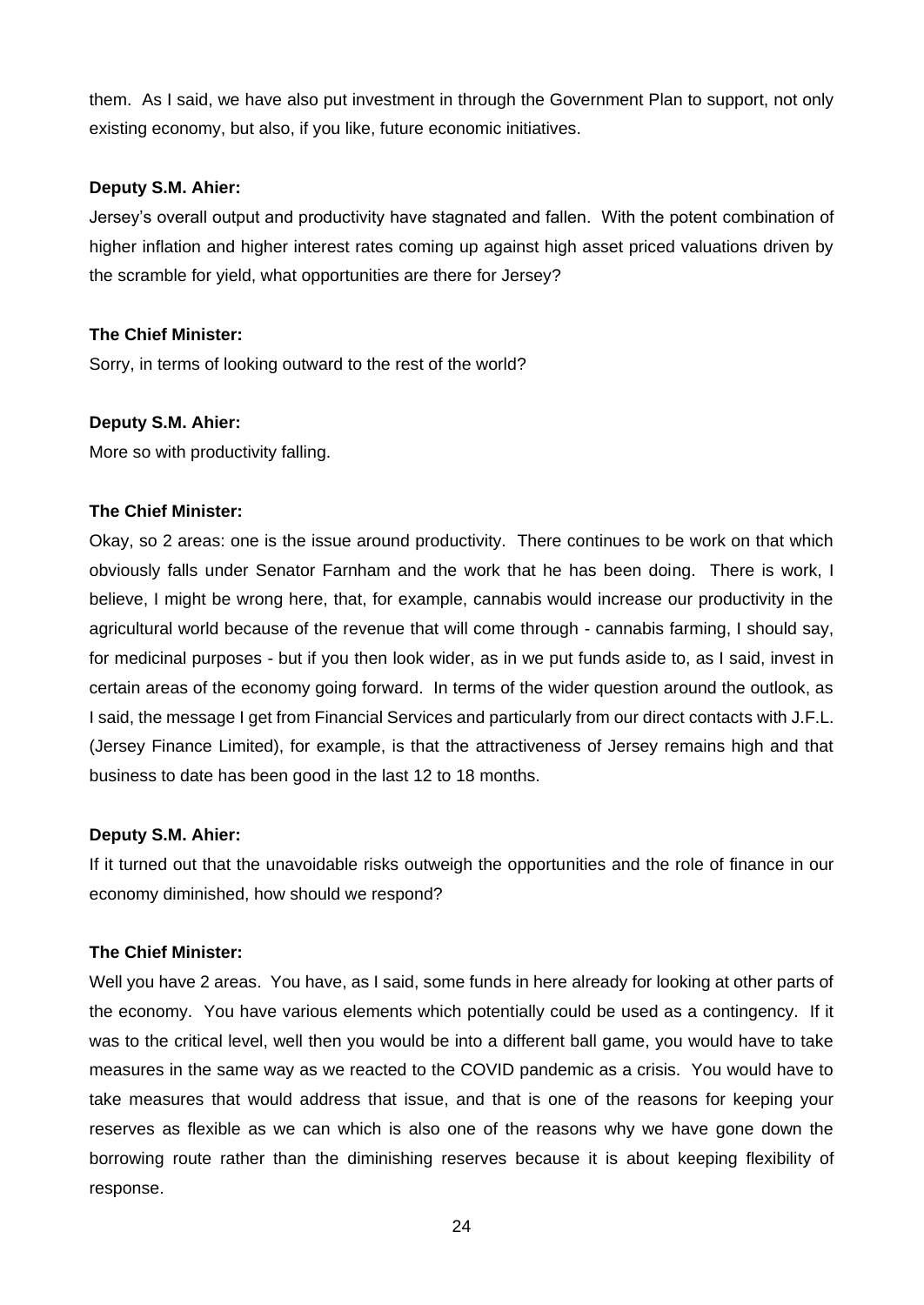#### **Deputy S.M. Ahier:**

Would there be enough scope in this Government Plan to stimulate other sectors such as tourism and retail to give more employment opportunities to local people to pursue a wider range of work?

# **The Chief Minister:**

Obviously there are areas around productivity, et cetera, which it depends. I think the short answer is there are opportunities and there is a sum of money under economic recovery just as a starting point. Equally, as we have suggested, we have earmarked £20 million of the dividend from J.T. (Jersey Telecom) to go towards a tech fund, which I am hoping from the Treasurer we will put some flesh on at some point in terms of what that needs to look like which would then come back to the Assembly to create. But that is then taking a longer-term look and using that windfall to invest in a sector different to Financial Services. Now obviously if you do not do it, well you will not put that investment in, I would just say that at present we have about 6 years' lead on most other jurisdictions and that will be eroded quite swiftly.

#### **Deputy S.M. Ahier:**

I will pass over to Senator Vallois.

#### **Senator T.A. Vallois:**

Just on this area, Chief Minister, what projections does the Government have for the ratio of public spending to gross domestic product or, in our version, gross value added for the economy and will this ratio rise or remain constant?

### **The Chief Minister:**

I have to say, I have not done the calculations. I do not know if anybody has done.

# **Group Director, Strategic Finance:**

No, I think this came up at the previous hearing with the Minister for Treasury and Resources and we are going to look at what those ratios look like. Obviously, there has been quite a lot of shocks to G.V.A. (gross value added) and typically the response of government is to spend more when the economy is suffering. So, it is unlikely to be a flat number going all the way through but we do need to do further work on that, and I think we can provide some of the projections of what that looks like based on the forecasts we have been provided by the economists for G.V.A. and the forecasts within the Government Plan for our expenditure.

#### **Senator T.A. Vallois:**

Will we have that in advance of the debate?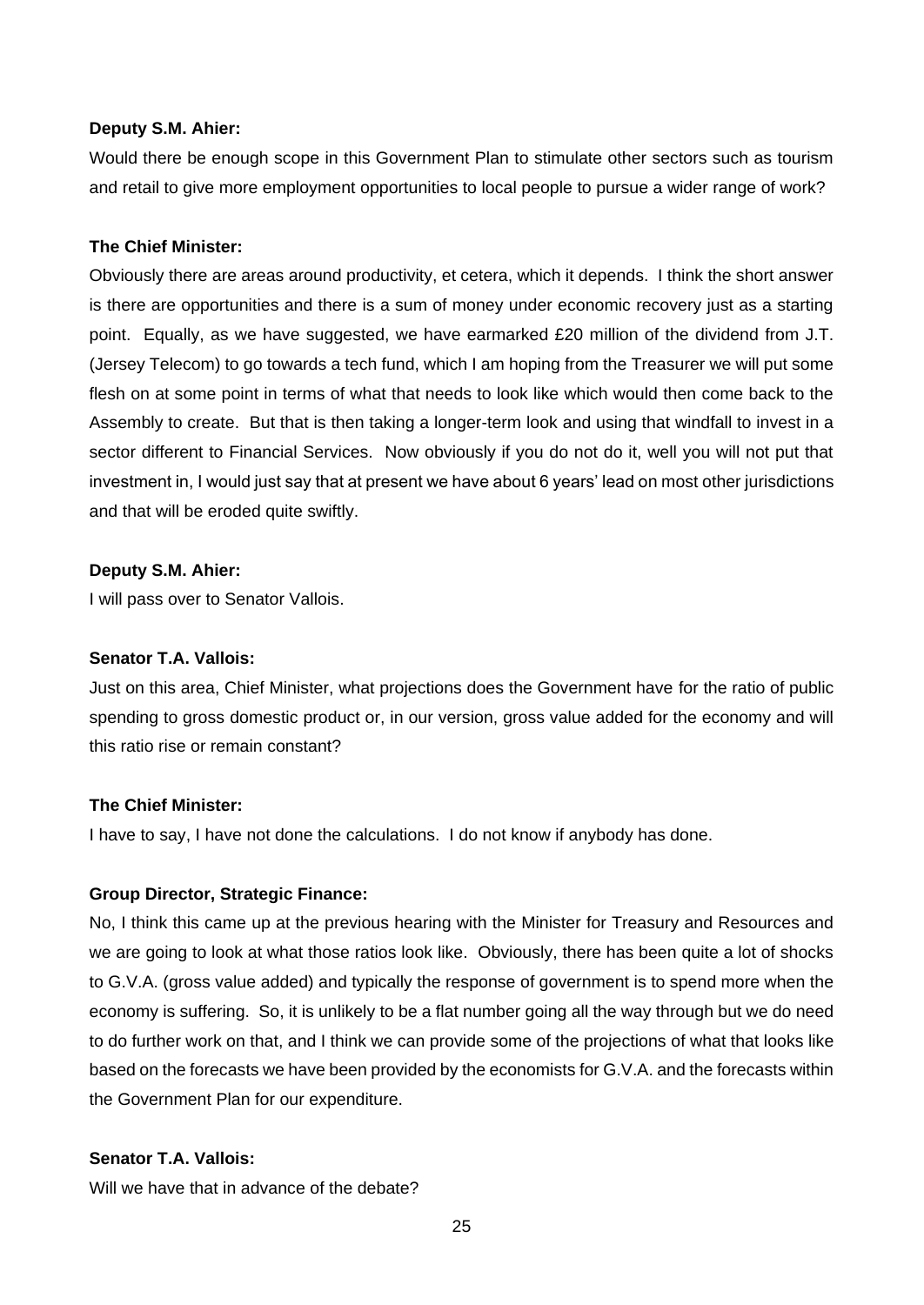# **The Chief Minister:**

If that is a request, I imagine we could. I do not know what the resource requirement would be.

## **Group Director, Strategic Finance:**

I think we can certainly endeavour to get that to you.

# **The Chief Minister:**

I will make the point, which Andy has referred to, obviously we have had to accept an exceptional year in 2020 reverberates on now and so it is difficult to judge what the norm is relative to where we were in 2018 and 2019. These years will have had an exceptional impact.

# **Senator T.A. Vallois:**

But F.P.P. (Fiscal Policy Panel) have changed their forecasting around the economic changes though, have they not?

# **The Chief Minister:**

Yes, F.P.P. have generally, I would say, given us a reasonably positive outlook looking forward.

# **Group Director, Strategic Finance:**

Yes, the wording F.P.P. used was "cautiously optimistic" so there are still risks in the economy but it does seem to be that the drop was slightly less steep than it was feared and also the recovery is faster than was anticipated. So we are not necessarily back to where we were before the pandemic but it could have been worse and some forecasts previously were for it to be worse.

# **Senator T.A. Vallois:**

Just an example of the implications of a drop in G.V.A. having on our public services or our taxation, could you give some of those examples or identify those?

# **The Chief Minister:**

Well G.V.A. drops are your contribution to overseas aid drops, for example.

# **Senator T.A. Vallois:**

Okay, well it is rather sharp and swift, straightforward.

# **The Chief Minister:**

Well if it is a straightforward question, I can give you a straightforward answer, I think, generally.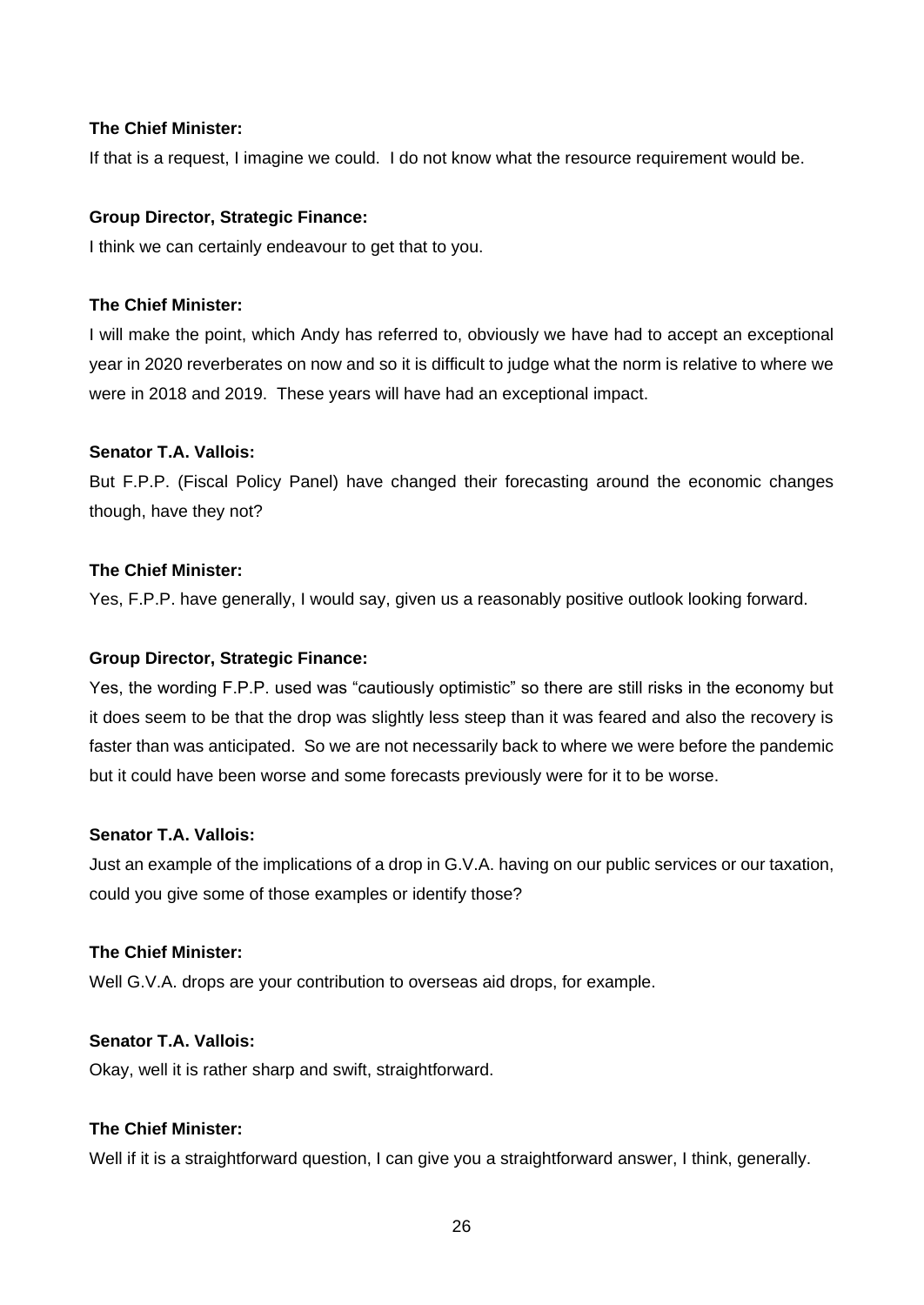#### **Senator T.A. Vallois:**

That is great. Just moving on to the area of performance measurement; I know we touched on that earlier, but just a couple of questions on performance measurement. Page 29 of the Government Plan outlines that as part of the Jersey Strategic Framework, there are a number of reports, so you will see them on page 29, including the annual mid-year report. How do you use these documents to help you inform and deliver a better Government Plan?

## **The Chief Minister:**

In terms of informing and delivering a better Government Plan, I would not necessarily say that, for example, a mid-year review in itself directly informs into a better Government Plan. Some of the metrics that then feed into the D.G.s (director generals) and the accountable officers then say: "What is the underlying trend?" and they would predict the service area as what will inform into. That means we need to put some more resource here or we might need to put less resource here which then informs the Government Plan.

## [15:00]

#### **Group Director, Strategy and Innovation:**

If I might, I think the purpose of the annual report, the purpose of the mid-year report, is to make transparent to the Island, to the States Assembly, what the Government is doing. The Government already knows what it is doing and so that information is kind of held in systems. I think the systems we use to make the production of those reports more efficient by having that record on an ongoing basis do provide some management benefit internally because we go through the discipline of updating them every month. So when we want to do our own departmental check on where our portfolio projects are it is easy to pull that document together, but the main purpose of reporting externally is for the benefit, as I say, of Islanders and the States Members in exactly this sort of an environment.

## **Senator T.A. Vallois:**

I understand that but just for me to clarify, in terms of developing the Government Plan from a political level, you would have the department's management information to help you drive certain delivery and action on certain areas. But from a political point of view, how do you utilise things that have come out, like in the mid-year review, that all the public know about is much as hearsay that here is the proof there is an issue in this area of the public service, to either tweak change or completely get rid of particular programmes? Then when you bring the Government Plan forward you can say: "I have done it because of low performance, it is not achieving the aims that we wanted it to achieve." That is kind of where I am ... because it is great producing lots of reports but what is really important is how you use that information to drive better services and performance.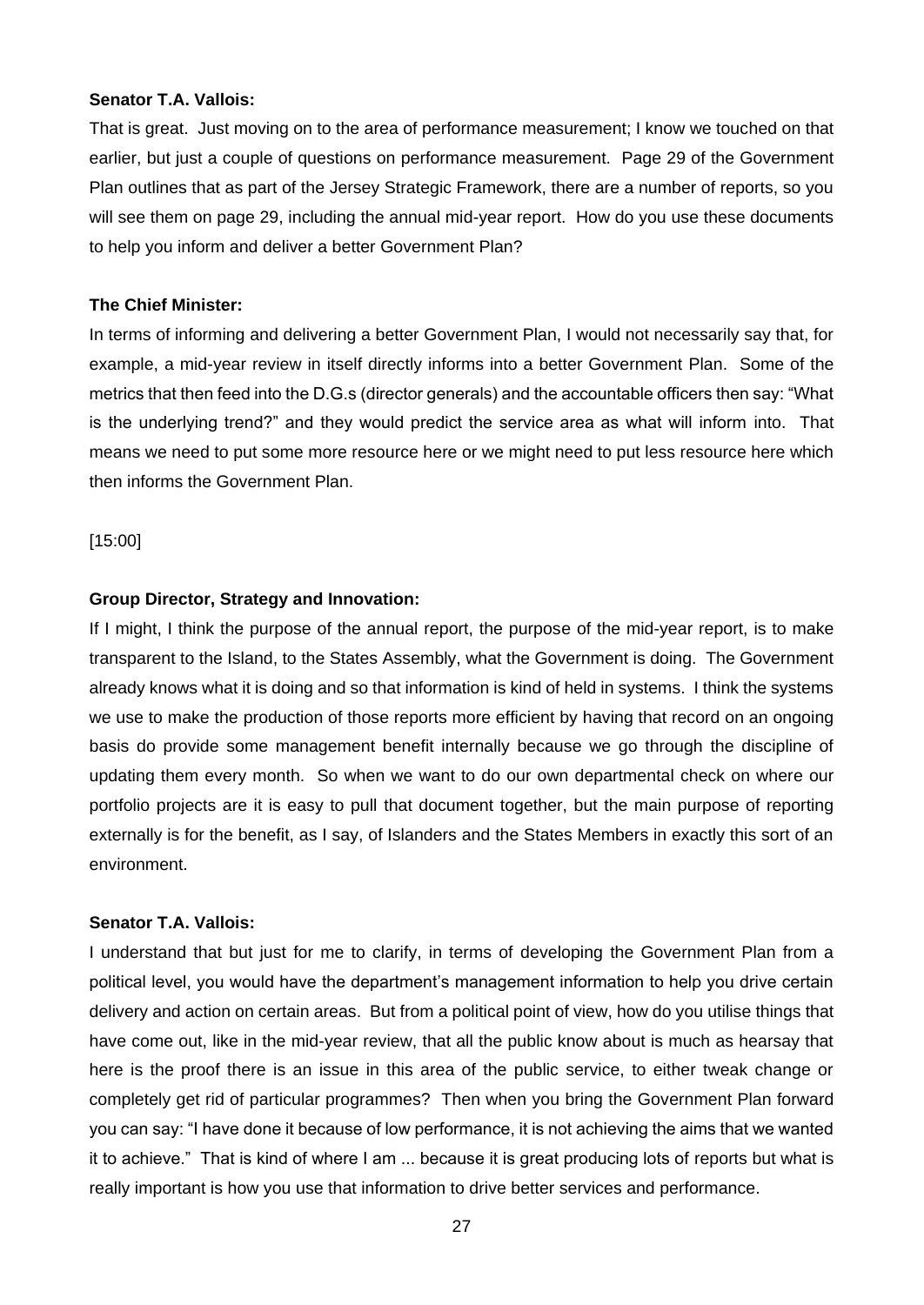## **The Chief Minister:**

I absolutely understand the question; I cannot see how I can give a different answer to what Steve has just said which is basically saying that, okay, let us use your year-end accounts. It does not matter whether it is the States or not but they all usually take 3 or 4 months to produce; therefore, they are historic and backward looking. That is the point about, I do not know, performance appraisal and all that sort of stuff. But in the meantime you have your management position which should be your budget, your action and all the other activities that are going underneath, which in theory are more real time in just informing the decisions in the management of the service. As far as that information, it is going to be more likely to say: "Yes, we can see that C.A.M.H.S. referrals or C.A.M.H.S.' cases are increasing and therefore we need to put more money in there." It is not going to be because 4 months after the event that the mid-year report says that as of the end of June referrals went up.

#### **Group Director, Strategic Finance:**

Just to chip in, the service performance measures that I referred to earlier in the quarterly departmental metrics, as I mentioned before, they were first in the mid-2020 departmental operational business plans and then reported for the first time in the Annual Report and Accounts. For the first time this year, we are publishing those quarterly and will continue to do so. What has happened as a result of that is many departments were already having quarterly governance meetings where they review the data and the service performance and modify and take management action if it was highlighting an issue. Departments that were not already doing that have started to do that this year so the bringing together of the data has kind of encouraged that review process. I think it has the potential going forward to absolutely do what you said, to influence the long-term plan. I think, to be honest, yes, this is a journey that we are on and we are better this year than we were last year. We will be better again next year. So, that process has probably had minimal impact but that data is already available within departments and is informing H.C.S. (Health and Community Services) and I.H.E.'s (Infrastructure, Housing and Environment) plans already and would have fed into business cases where a department felt that they needed to invest to improve.

# **Senator T.A. Vallois:**

Thank you very much, that is helpful. In regards to the actual whole performance framework, is that now fully implemented?

#### **Group Director, Strategy and Innovation:**

No, I do not think it is fully implemented. I think there are still some improvements we want to make. We still have to get into the rhythm of publishing more quarters with the service performance data. I think we are working on and hopefully we will soon see changes to the web presentation of that so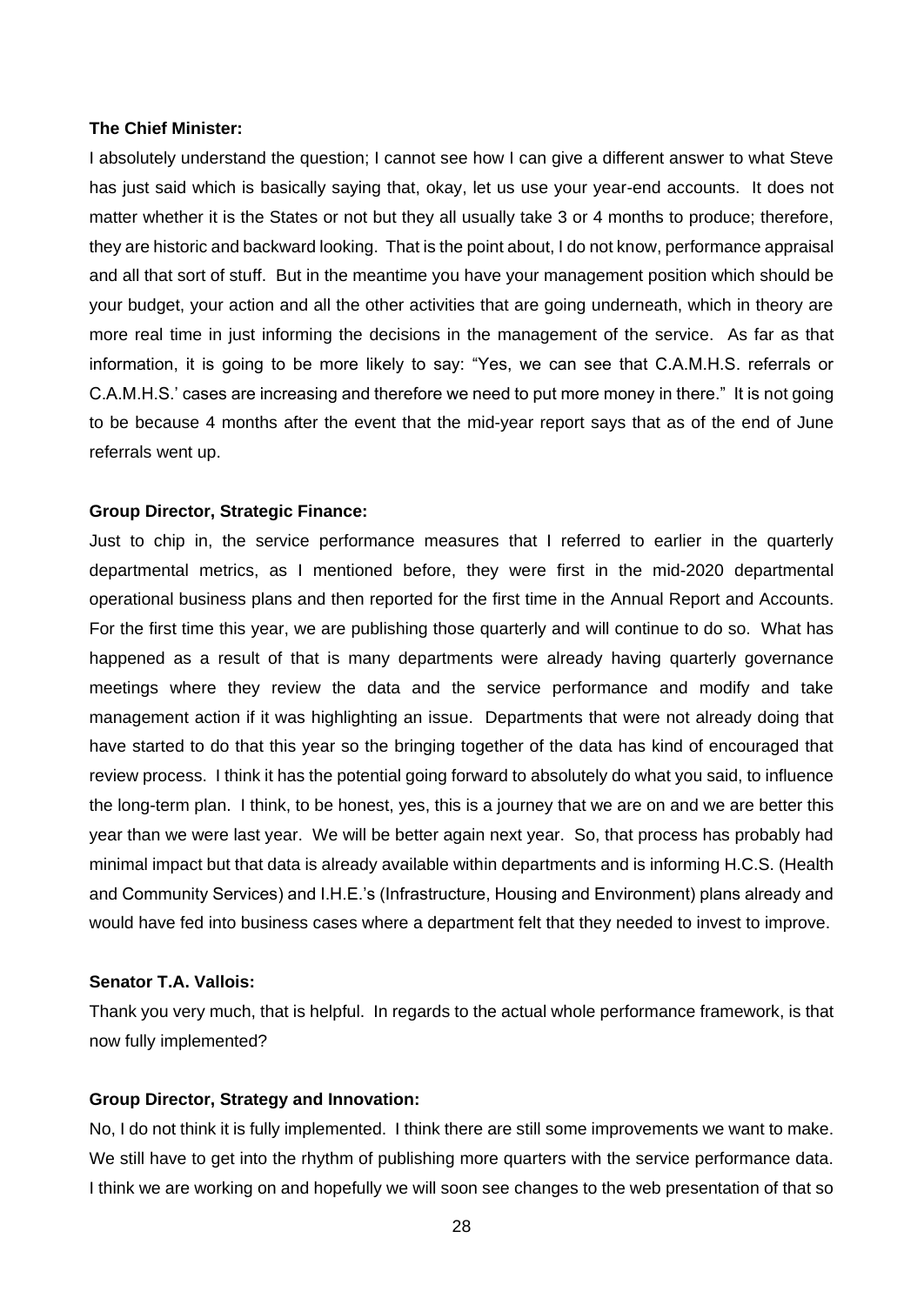it is easier to interrogate, it is easier to use. We continue to work internally on how we link the ... I think we work from the top down, so the connection between the corporate priorities and departmental priorities is now much stronger. The evidencing of departmental priorities, at the same time we have been working from the bottom up on individual priorities and individual action planning. The thing we need to do is to drive a connection between the 2 systems, so effectively the people management, the performance management and the organisational performance management, and it will see improvements in that next year as well.

# **Senator T.A. Vallois:**

Okay, fantastic.

### **Group Director, Strategic Finance:**

The only point I would add to that is, I think we have the building blocks in place but we are now flexing them and making them work. For instance, the quarterly Q3 data which we will be publishing in mid-November, that has gone very smoothly, business as usual, because it is now embedded. It was not the case a quarter ago, so this process will become streamlined and just, yes, this is how we do business now.

## **Senator T.A. Vallois:**

Yes, okay. All right, that is great. I will pass on to Senator Moore.

#### **Senator K.L. Moore:**

Thank you. We are going to look now at technology programmes, if we could. In response to finding 17 of this panel's report last year, it was indicated that improvements in the compilation of the Government Plan would be made to allow the creation of a consistent and co-ordinated I.T. (information technology) spending plan. This has been anticipated in 2020 following a response by a previous recommendation of the same effect. This has been highlighted by the Comptroller and Auditor General in her recent report published this week on the integrated technology solution. She also goes on to recommend the government document and overall I.T. strategy for the States of Jersey, which again was one of our recommendations in last year's plan. It appears that there is still a duplication of work concerning technology infrastructure such as the care model, digital systems, revenue transformation programme which is in phase 3, and the integrated technology solutions. Please, could you explain why these projects are separated and why there is no coherent digital strategy?

## **The Chief Minister:**

Well I am going to look across to Fiona, I am afraid, on terms of the logistics of how those programmes are operated, which I think is probably the starting point.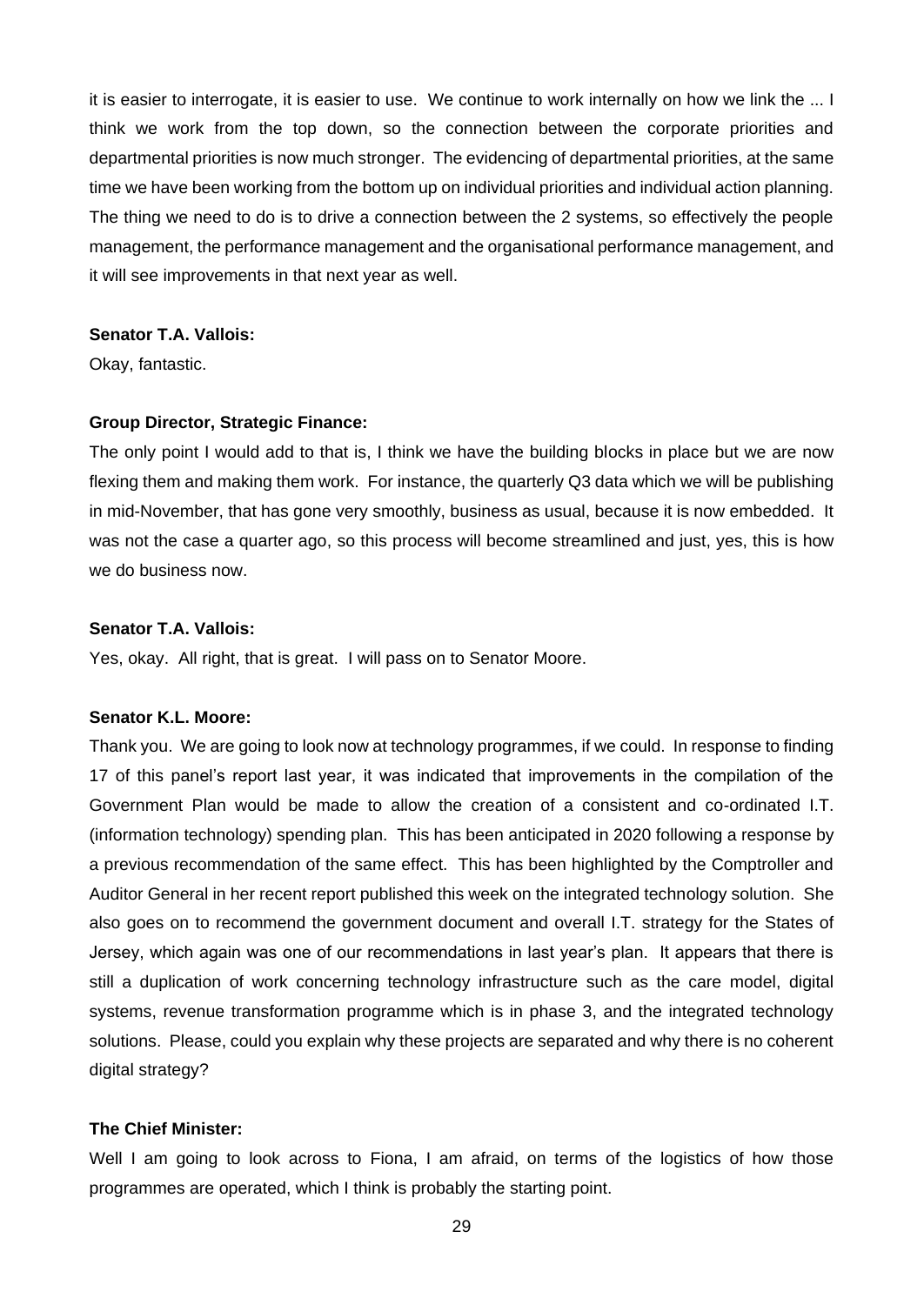## **Head of Technology, Modernisation and Digital:**

I have noted care model, I.T.S. (information technology services) and ...

#### **Senator K.L. Moore:**

I think they are simply examples of the fragmented approach to I.T.S. There have been recommendations made consistently, both from ourselves and the Comptroller and Auditor General, that there needs to be a joined-up framework digital strategy so that costs can be contained, measured adequately and that the project can be managed properly. One part of it is already well documented to be 127 per cent over budget. The Comptroller and Auditor General, I think in her report, indicates that projects of this nature have a tendency to go over budget. We, simply in terms of holding the Government to account, wish to see that the proper and adequate checks and balances are put in place and our recommendations are being met so that these projects are contained going forward so that we have confidence that they will not continue to over-spend, overrun and fail to achieve what they set out to achieve.

## **Head of Technology, Modernisation and Digital:**

So the I.T.S. project, though, is quite different from the care model.

#### **Senator K.L. Moore:**

What we are trying to understand, previously we have been told that health projects would fall under I.T.S. so that it was all one big happy family and that the future digitalisation of government services was the elixir of life and going to save us all in terms of spending and delivery for the public.

### **Head of Technology, Modernisation and Digital:**

So I apologise, because obviously I have not been in those meetings before. But I.T.S. is very specifically the replacement of a number of back-office systems to allow us to have an integrated technology model as described there to support accounting and finance, to support H.R. (human resources) systems, to support asset management and commercial services. So, I.T.S. is absolutely targeted at the, if you like, back-office services of the government as compared to the care model which is related to health systems and is not in any way covered by that. If I have said anything wrong there ...

#### **Group Director, Strategic Finance:**

No, I think that is fair. In the technology transformation programme it was identified that there were a number of - I do not know all the right terms - I think it was pillars of systems that would be constructed to give the overall I.T. landscape for the government. I cannot remember them all off the top of my head.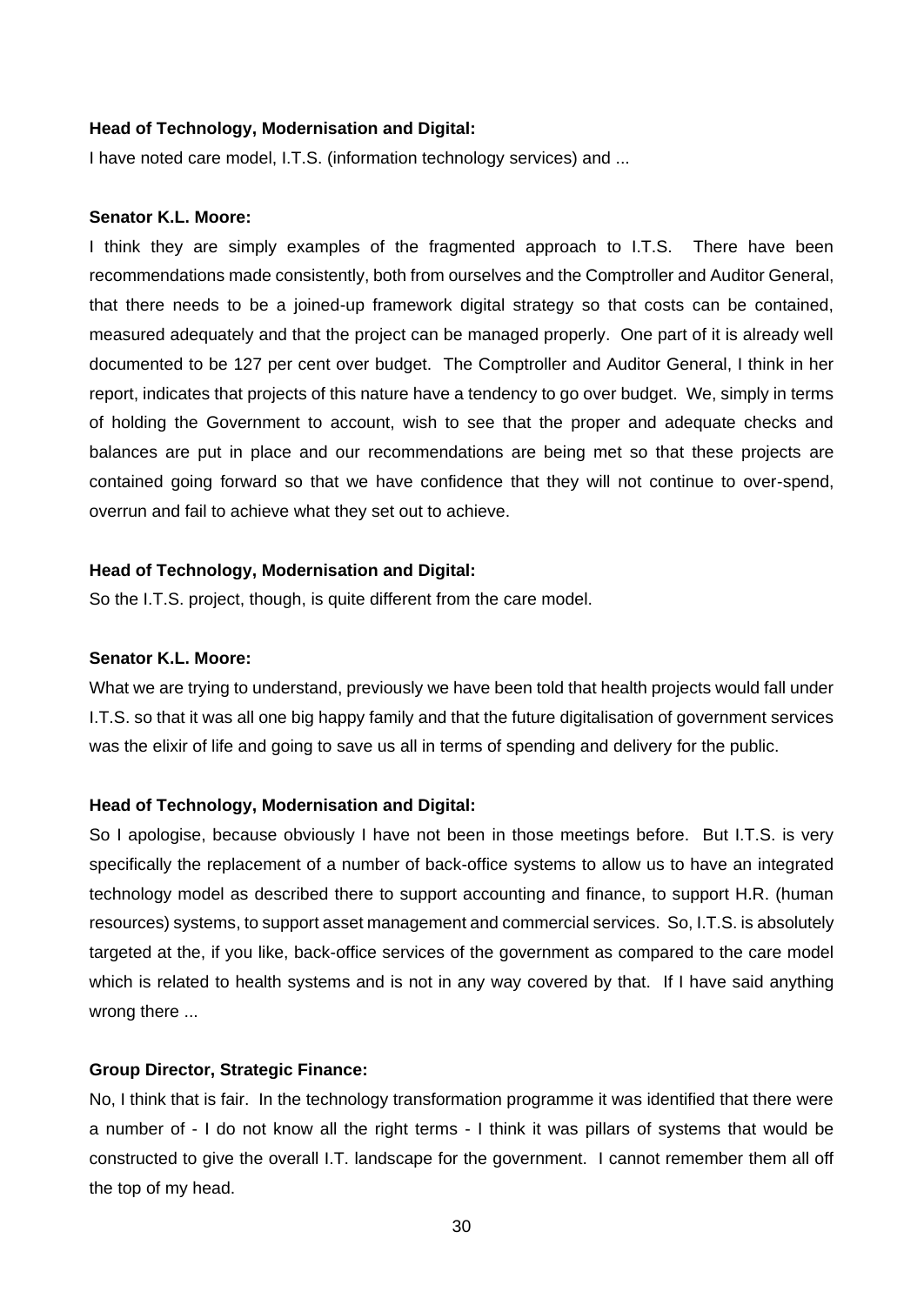#### **Head of Technology, Modernisation and Digital:**

I have got them here. So the technology transformation programme covered a number of things, some of which you discussed in the meeting last week around the cybersecurity programme, I.T.S. which we have talked about, Microsoft Foundations and the replacement and modernisation of our Microsoft services. Then there are other things that have come in around service digitisation which has started this year and others that are planned for future years.

# **Senator K.L. Moore:**

Yes. I think really our question is very simple: why are these all being dealt with in a fragmented way rather than through a joined-up digital strategy, which is what has been recommended to the Government in order to put in place appropriate checks and balances? If I could just really assist you by reminding you of the Comptroller and Auditor General's words from her recent report, paragraph 35, she says: "Neither the outline business case nor the full business case articulate clearly the link between the I.T.S. programme and other active programmes aimed at modernising government services. The approach to managing interdependencies between different programmes is not therefore clear from these key documents." So what we are trying to understand is why is this so fragmented and not being treated as a whole?

## **Head of Technology, Modernisation and Digital:**

In terms of the way that it was handled within the O.B.C. (outline business case) and the F.B.C. (full business case) then that would be directly targeted at the I.T.S. programme in the way that all these programmes are brought together and run. They are all managed through the C.O.O. (Chief Operating Office) - not the care model - but the others are managed through the C.O.O. management system and are governed through that. John has committed that there will be a technology strategy communicated this year and we are working on that.

# **Senator K.L. Moore:**

So that is the chief operating officer?

## **Head of Technology, Modernisation and Digital:**

The chief operating officer, sorry, yes.

#### **Senator K.L. Moore:**

Okay, so could you explain perhaps why that has taken such a long time to achieve, why it has not been delivered yet?

## **The Chief Minister:**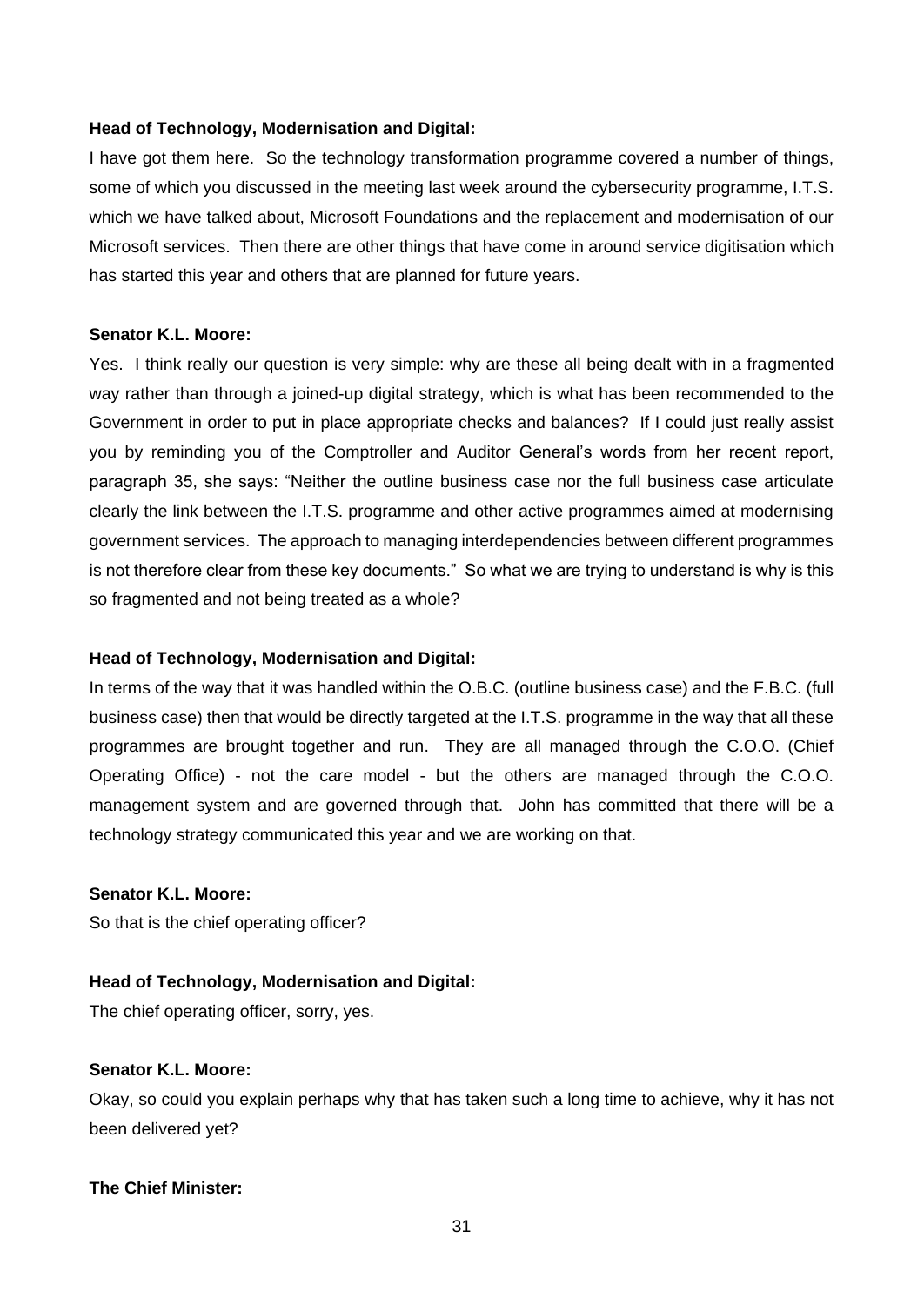I am afraid I am going to guess COVID as being one ...

# **Head of Technology, Modernisation and Digital:**

Well I hate to keep repeating it but most of last year we were recovering from significant technical debt. The activities that we had to undertake at the start of COVID in order to allow 4,000 people to work concurrently from home, which they previously had not had to do, in order to upgrade around 500 of 800 applications in order to be able to run those on a modern operating system, being able to implement Microsoft Teams for multiple ...

## **Senator K.L. Moore:**

In fairness, that had already happened before COVID struck.

# **Head of Technology, Modernisation and Digital:**

No, it had not in the numbers that were needed because, in fact, the Microsoft Foundations programme was just starting and we rolled out several hundred people as a result of the requirement for them to communicate from home.

# **Deputy S.M. Ahier:**

You mentioned previously about the 10 projects that fall within the scope of the project: the Microsoft Foundation, cybersecurity, service digitisation and such like. In the original 2019 Government Plan was also included the electronic patient records. Is that still included?

# **Head of Technology, Modernisation and Digital:**

Yes, so the electronic patient record has just gone through procurement. They have agreed the solution and that comes into play next year.

## **Deputy S.M. Ahier:**

But we were advised by the C.O.O. that that would come under health.

## **Head of Technology, Modernisation and Digital:**

It is being delivered under health and the Health I.T. staff now work within Modernisation and Digital. So, the budgeting for that, I believe, Andy, sits in Health but the delivery will come under M. and D. (Modernisation and Digital).

# **Deputy S.M. Ahier:**

Thank you.

# **The Chief Minister:**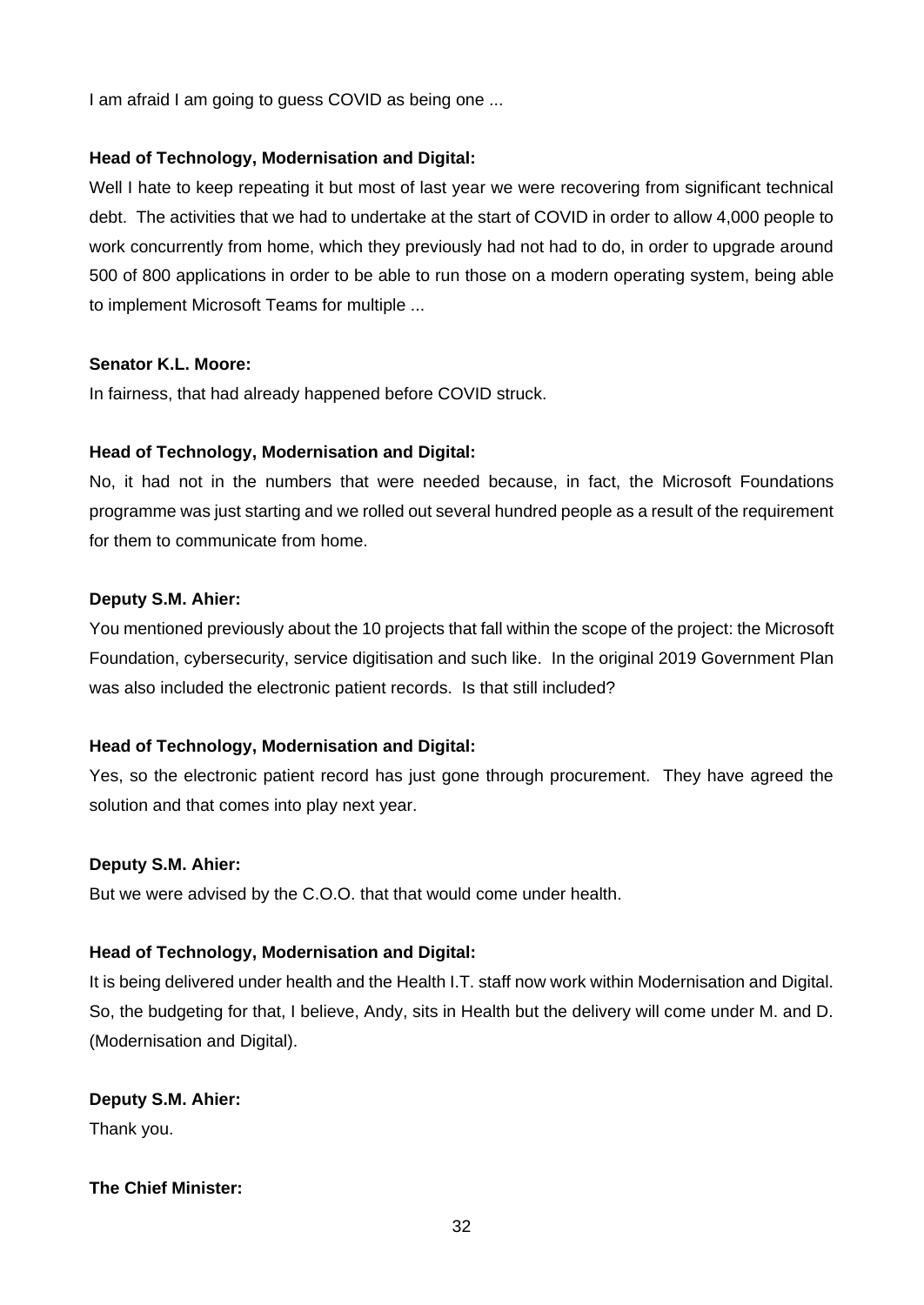Can I just ask, you mentioned a figure of 127 per cent; I was just wondering what figures you are using to do that comparison?

## **Senator K.L. Moore:**

I think they are documented in the Comptroller and Auditor General's report. It is quite welldocumented.

# **The Chief Minister:**

Okay, we will have a look. I do not recall on my original scan of that document seeing those figures.

# **Senator K.L. Moore:**

I think it is the difference between the original sum that was allocated for the I.T.S. project back in 2020 when the full business case was published. There was a transfer of funds to meet the difference, which I think takes it to 127 per cent.

# **The Chief Minister:**

I think the O.B.C. was £40 million and the F.B.C. was £67, £68 million but that includes contingency because obviously it was not there previously but that is not 127 per cent.

## **Senator K.L. Moore:**

I think that it is a figure I have picked up from somewhere in an official document.

[15:15]

# **The Chief Minister:**

That is okay. No, I was just curious.

# **Group Director, Strategic Finance:**

An observation, if I may, as well, in terms of how these things are reflected in the Government Plan, major projects will require to be shown separately and I think that including separate amounts for individual I.T. projects in the Government Plan does not necessarily have to equate to managing them separately and not in a coherent I.T. strategy. So, as an observation, the structure of the Government Plan is certainly not intended to show them as fragmented, it is more to give that transparency on the costs of those individual projects as well.

# **Senator K.L. Moore:**

Perhaps in terms of the figures, I think what is lacking and what the Comptroller and Auditor General is pointing to, is the fragmented approach to the delivery and what these programmes are all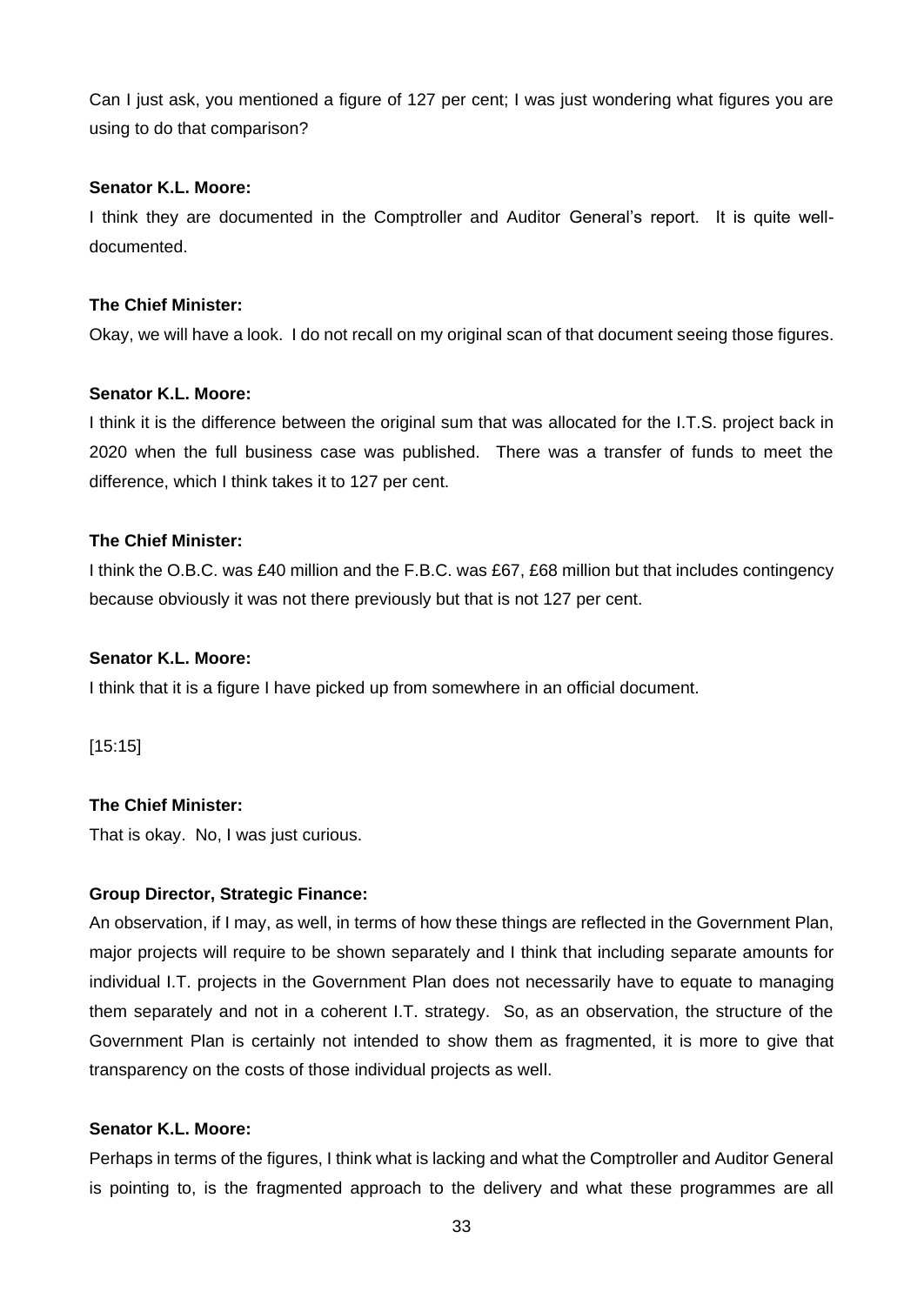intended to do and deliver and so a lack of joined-up thinking appears to be the suggestion by the lack of strategy.

## **The Chief Minister:**

What she seemed to be saying in 33 and 34 is that: "The Government stage would commence work in quarter 1 of 2021 to prepare a technology investment strategy for the coming years that would be available to the public." It does state a draft document had been prepared in 2019 and it just says: "The document, however, is not finalised or approved" and I think the point, on my interpretation of what was said there, is that it needed to be finalised so that there is a published document.

# **Senator K.L. Moore:**

Indeed, and that is why we were asking why it is not.

# **The Chief Minister:**

But I think it is more about she is recognising that work was happening, it just has not been finalised. So there is a subtlety there between an incoherent set of projects going on and the documentation of that strategy, which is what she seems to be calling for.

## **Senator K.L. Moore:**

Ordinarily, one would expect the strategy to set and define the direction of a number of different projects. So, look ...

# **Senator T.A. Vallois:**

Did you say the strategy is in place but it has not been published? Was that what you just ...

## **The Chief Minister:**

Well I said my interpretation of what was written down there was that she was focusing on the documentation of it. Certainly, she references the fact there was a draft document in 2019.

# **Senator T.A. Vallois:**

But her recommendation 5 says: "Document and implement a clearly-defined strategy to measure, monitor and report on whether the I.T.S. programme is delivering the intended financial or nonfinancial benefits and outcomes."

# **The Chief Minister:**

Well I was focusing on the document side in the context of which she says ... look, I have not spoken to her on this obviously but it does say a draft document was prepared in 2019. So, my interpretation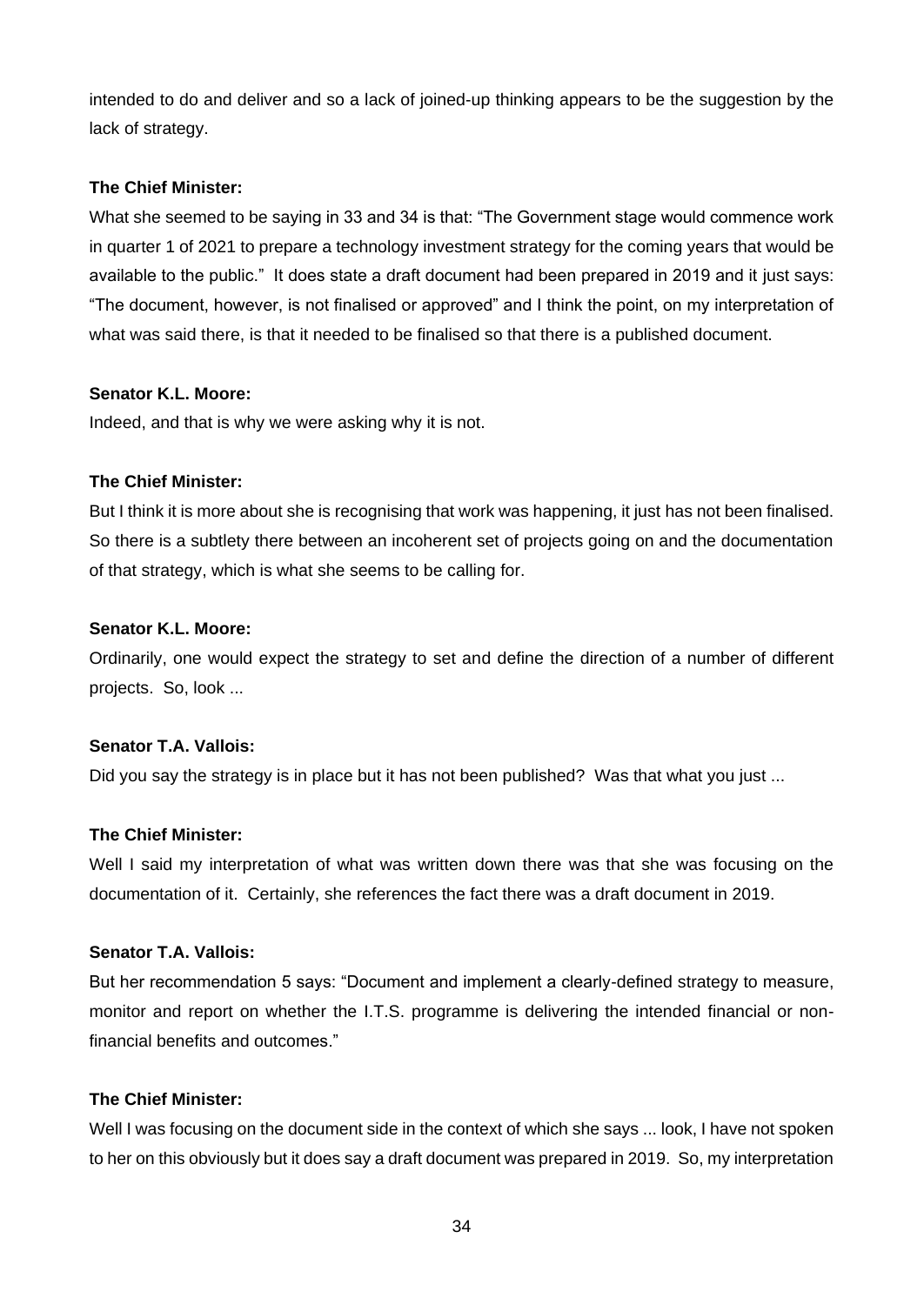of that was that it needs to be finalised; it was not a case of it has not been done. I might be misinterpreting but I was just making the point that it is not a case ...

# **Head of Technology, Modernisation and Digital:**

Sorry, which point did you refer to there?

# **Senator T.A. Vallois:**

Sorry, it was recommendation 5, it is referred to in paragraph 63 of the C. and A.G.'s (Comptroller and Auditor General's) report. We will follow it up.

# **Senator K.L. Moore:**

We will. Would it be simpler if we wrote to the chief operating officer with the remaining questions in this chain and perhaps we can shed some more light on it? Because it is obviously a significant area of expenditure and we would like to ...

# **Head of Technology, Modernisation and Digital:**

I can take that back to him but a recommendation around the strategy of I.T.S. is different to a recommendation around the digital strategy.

## **The Chief Minister:**

Yes.

## **Senator K.L. Moore:**

I think you have outlined your reasons why and we will maintain our position, I think. Shall we move on to Senator Pallett's next question? No, sorry, we are going to ask 21.

## **Deputy S.M. Ahier:**

It is understood a separate digital identification is being set up called "Jersey Me". Why would the use of Yoti continue if the system is not meeting requirements?

# **The Chief Minister:**

Sorry, apologies, the last bit?

## **Deputy S.M. Ahier:**

Why would the use of Yoti continue if the system is not meeting requirements? I understand there has been some concern about an exploit with the privacy controls of the digital COVID status certificate platform.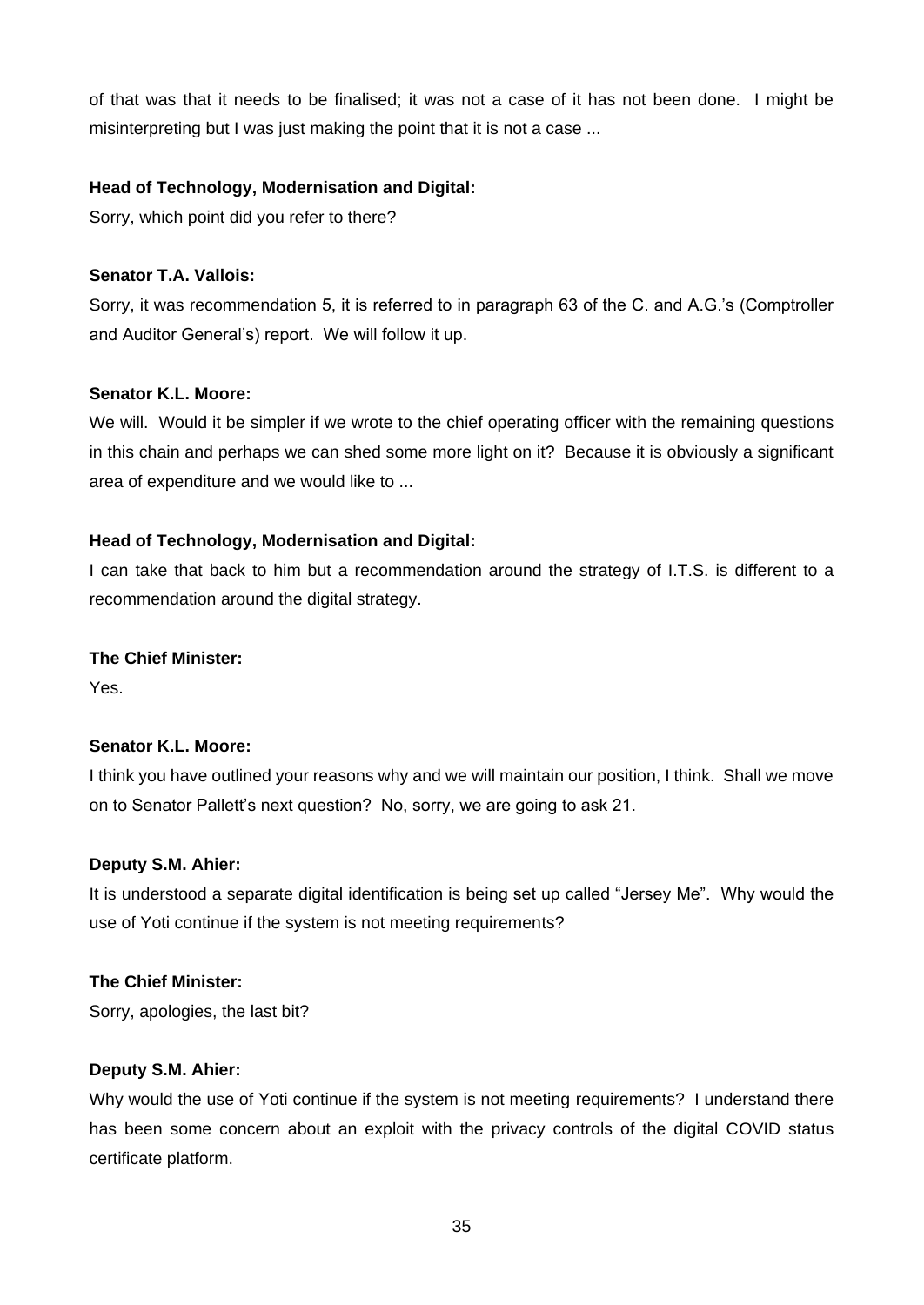# **The Chief Minister:**

Sorry, apologies, the last bit?

# **Deputy S.M. Ahier:**

There was a concern about the privacy controls of the digital COVID status certificate platform on the Yoti site.

# **The Chief Minister:**

I am going to say I think that last bit is separate to the first issue that you have raised but I think Fiona can address both of them.

# **Head of Technology, Modernisation and Digital:**

Which one do you want me to answer?

# **The Chief Minister:**

He has asked 2 questions, I think. If you can deal with the first one.

# **Head of Technology, Modernisation and Digital:**

The concern that you raise about the privacy, the activity that got reported this week, Yoti was not in any way involved in that. It was part of the workflow but there was no question of any security problem with Yoti. In terms of details, I think we have agreed that because it was a public forum that we would not discuss that here. If you would like another briefing, then we could arrange for that.

# **Deputy S.M. Ahier:**

No, that is fine.

# **Head of Technology, Modernisation and Digital:**

The other question that I think you asked was why Jersey Me, when we already had Yoti for tax. Is that ...?

# **Deputy S.M. Ahier:**

Yes.

# **Head of Technology, Modernisation and Digital:**

So, Yoti is used more broadly by younger members of the community and people who are digitally very able and engaged. It was found that we needed another solution to support that, and Jersey Me is that solution. So, individuals will be able to go to the post office and ask to put their registration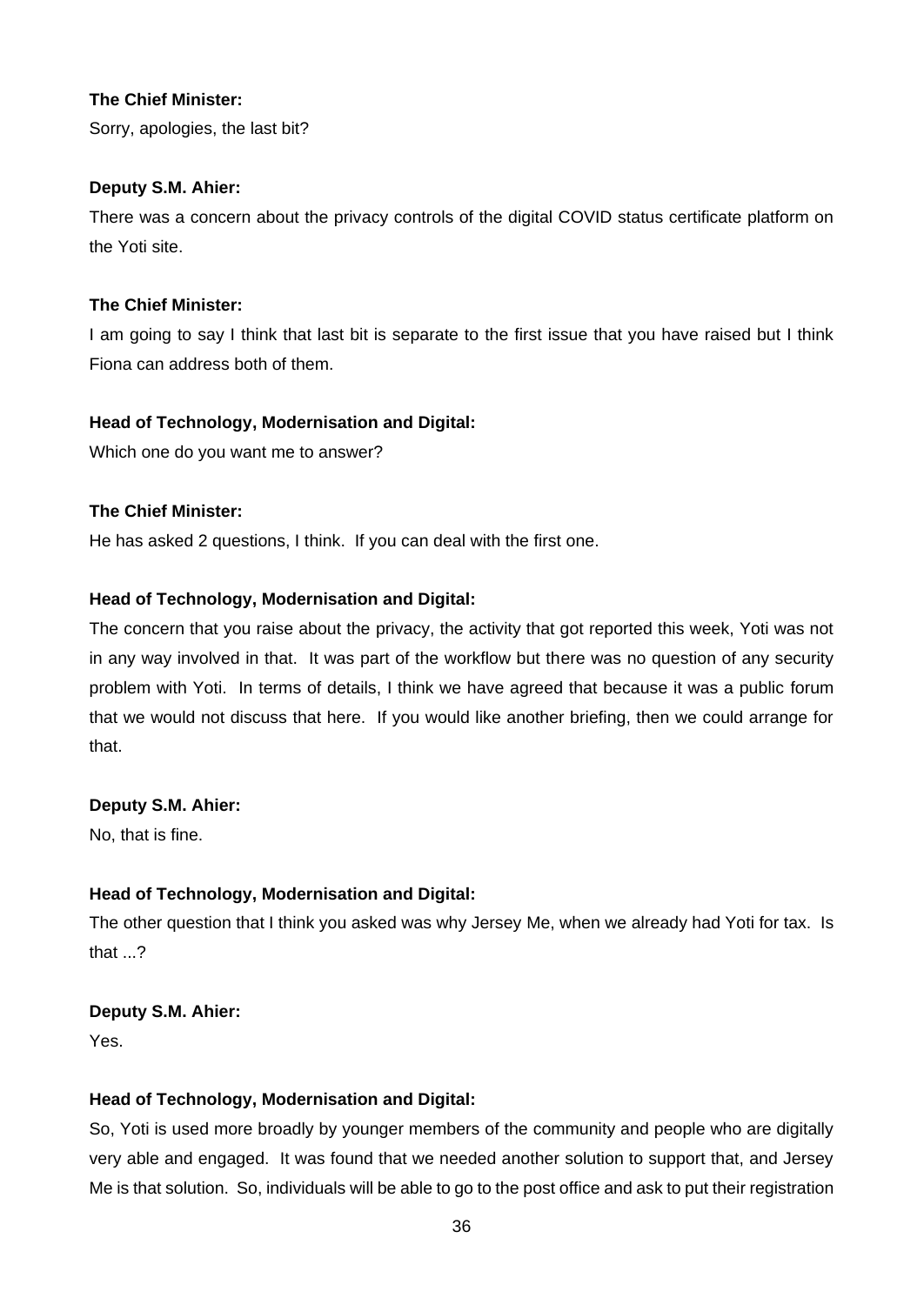through that and that will allow them then to engage with digital services but without having the need for a smartphone.

# **Deputy S.M. Ahier:**

So why are both systems necessary and will they be running alongside each other?

# **Head of Technology, Modernisation and Digital:**

They will be running alongside each other and they both perform a service which does lead to many of the same back-end services. It is also considered that having something which has a backup is helpful and supportive for the people of Jersey.

# **Deputy S.M. Ahier:**

Thank you.

# **The Chief Minister:**

So it is the way in. There are 2 different ways in, if you like, but then once you get in, it will be the same, yes.

# **Deputy S.M. Ahier:**

Thanks. Will there be further phases or releases of the I.T.S. programme following completion of those underway? That is on page 131.

# **Head of Technology, Modernisation and Digital:**

So there are 4 phases underway which you will have seen. So the first phase broadly replaces the current finance system, JD Edwards, and Supply Jersey system that supports commercial services. Release 2 then brings in the support for our employees, so an element of SAP called Success Factors which will allow our employees to engage with that; 3 and 4, 3 is asset management which we talked about a bit earlier and then 4 is all of the elements that we need to complete to get us to the original description. As with most systems, we will find that there are other applications that are then identified and may then lead to further development, not within the current business case and not within the current scope.

# **Deputy S.M. Ahier:**

When will the use of JD Edwards stop and will there be ongoing costs associated with maintaining it as a backup?

# **Head of Technology, Modernisation and Digital:**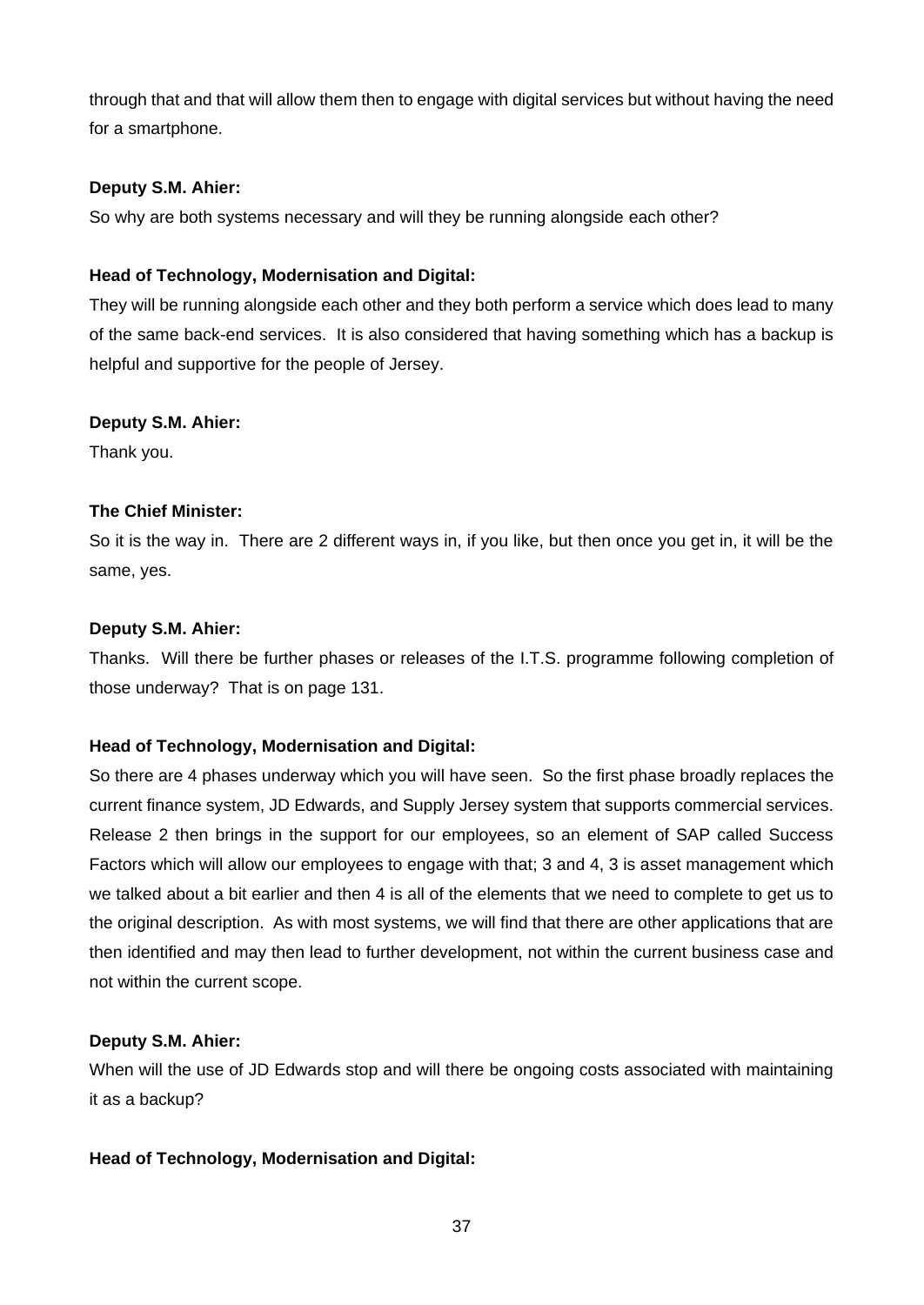No, JD Edwards will not be a backup. JD Edwards is obsolete and will be replaced during the first release of SAP of I.T.S. next year. Obviously in the decommissioning of that, there will be a need to maintain access to historic information because there is no intention to move data that is historic from JD Edwards into SAP. That would be very costly and have a lot of risk associated with it.

## **Deputy S.M. Ahier:**

Chief Minister, what consultation with front-of-house employees has taken place to ensure systems will meet their needs?

#### **The Chief Minister:**

I think that is going back down to the operational side but just really standing back on the fundamental one. JD Edwards, as obviously the main financial system used by the Government, it is in a very, very poor state and you do not want to continue running the services on it. So in terms of meeting the needs, having a system that will keep going will fundamentally meet some needs but the detail ...

## **Head of Technology, Modernisation and Digital:**

As part of the I.T.S. programme there is a workstream, in fact, several workstreams around change and working with each of the departments. As you may have seen, one of the principles is adopt not adapt. What that means is adopt the technology and so we are working with all of the departments to make sure that they understand what that change means for their employees. Just recently, a number of change advocates have been identified in each department to be able to lead that activity with people within the organisation.

### **Senator K.L. Moore:**

If I may, the Deputy's question asked about consultation; therefore, learning from people on the front line. He also stipulated in his question that we would like to understand what learning has been taken from it and how the new system will meet their needs and requirements.

#### **Head of Technology, Modernisation and Digital:**

So in terms of the requirements, those were built over several years. In fact, Andy, you were involved in that.

#### **Group Director, Strategic Finance:**

Yes, if it is helpful, I can give you a view from Treasury as a customer who will be receiving the new system. As part of the procurement piece, so working towards going out to market to purchase a new system, we had a number of workshops with colleagues from across the Treasury but also some of our customers in departments as well, to work out what are those requirements that we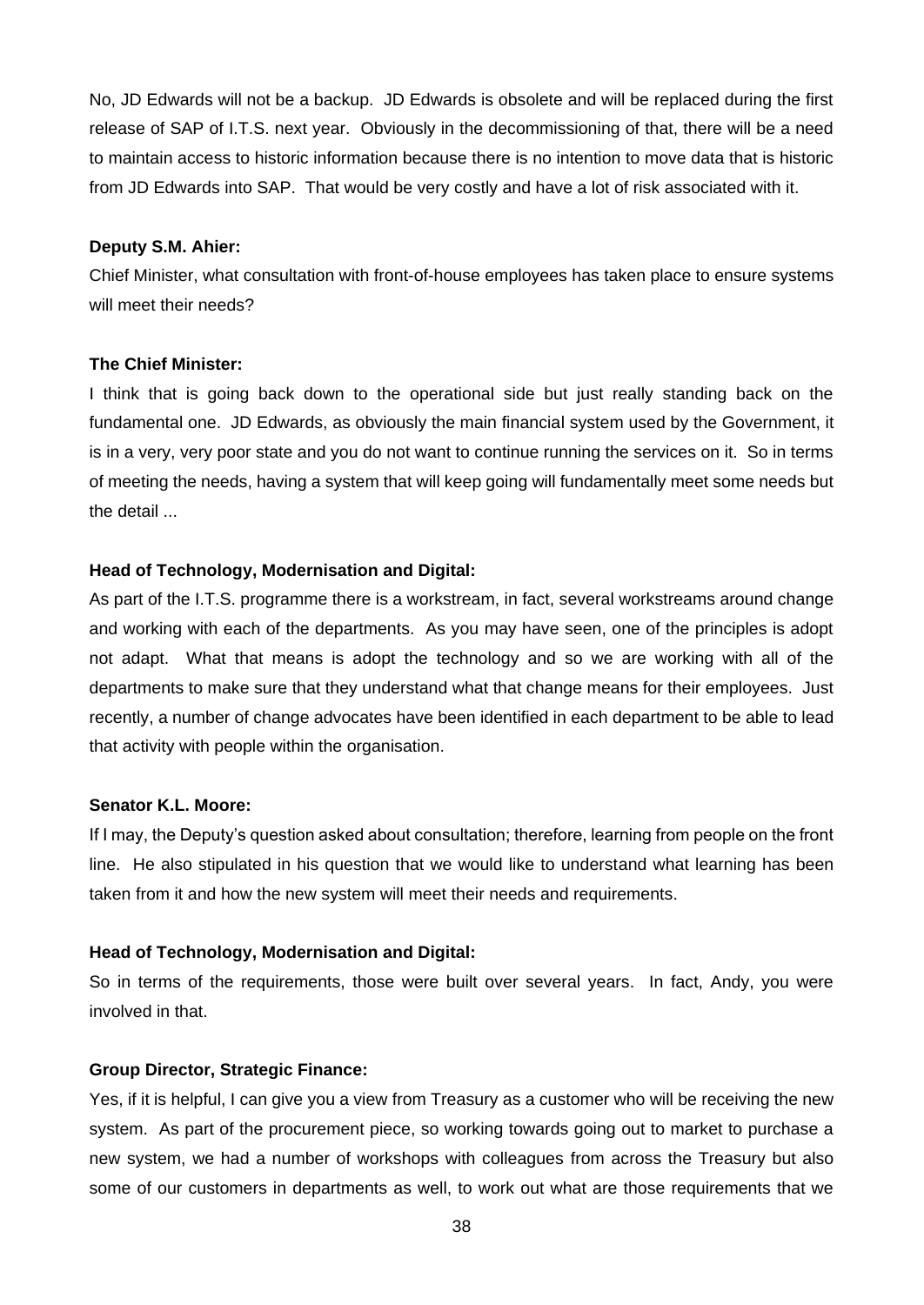need the system to do. So we had people from the front line - although Treasury is often not referred to as the front line - in those workshops working out what the system needs to do. Similarly, once we had appointed the supplier to put SAP in, we have been having workshops to do the design of how the system will be configured, be able to work. As Fiona said, it was based around adopting the system out of the box rather than changing the system, customising out recognition which creates issues with upgrading and ongoing maintenance, but we also had people from the department involved in those workshops. They got to see what the system does and able to comment and feed into how that would work with our existing processes or indeed identify how our existing processes might need to change. So, that is just 2 examples as we have gone through the project how we have engaged with people from Treasury as a specific department and other enabling functions would have had similar engagements as they have gone, I think.

#### **Head of Technology, Modernisation and Digital:**

I think one further example that may help show this is, we need to have a module around health and safety. This was something that was identified independently and after the I.T.S. programme was underway but it could be delivered using the same software, another model of the same software, so it was in order to bring those together. That will be implemented as part of the H.R. element of the solution, so there is ongoing and constant consultation with people on the front line and the change network is very large.

#### **Group Director, Strategic Finance:**

So somebody that sits in the department and not very involved with it, we are aware that this is coming, our staff will be involved I think in user acceptance testing, just making sure that we test it from a departmental perspective. Then as the phases roll out, we will get training to understand how it works in practice for us. Does that help?

#### **Head of Technology, Modernisation and Digital:**

Thank you.

#### **Deputy S.M. Ahier:**

What work remains to be undertaken as part of the cybersecurity project?

#### **Head of Technology, Modernisation and Digital:**

The cybersecurity project, as you know, is quite large and we have just completed tranche 1, which has put in place many of the foundational activities that support cybersecurity for the Government. There is work over the next period to embed all of those things that have been put in place across the departments and across the organisation. Then in the original recommendation, I think there were 50 points that needed to be implemented - and if I get that number wrong, I apologise, I will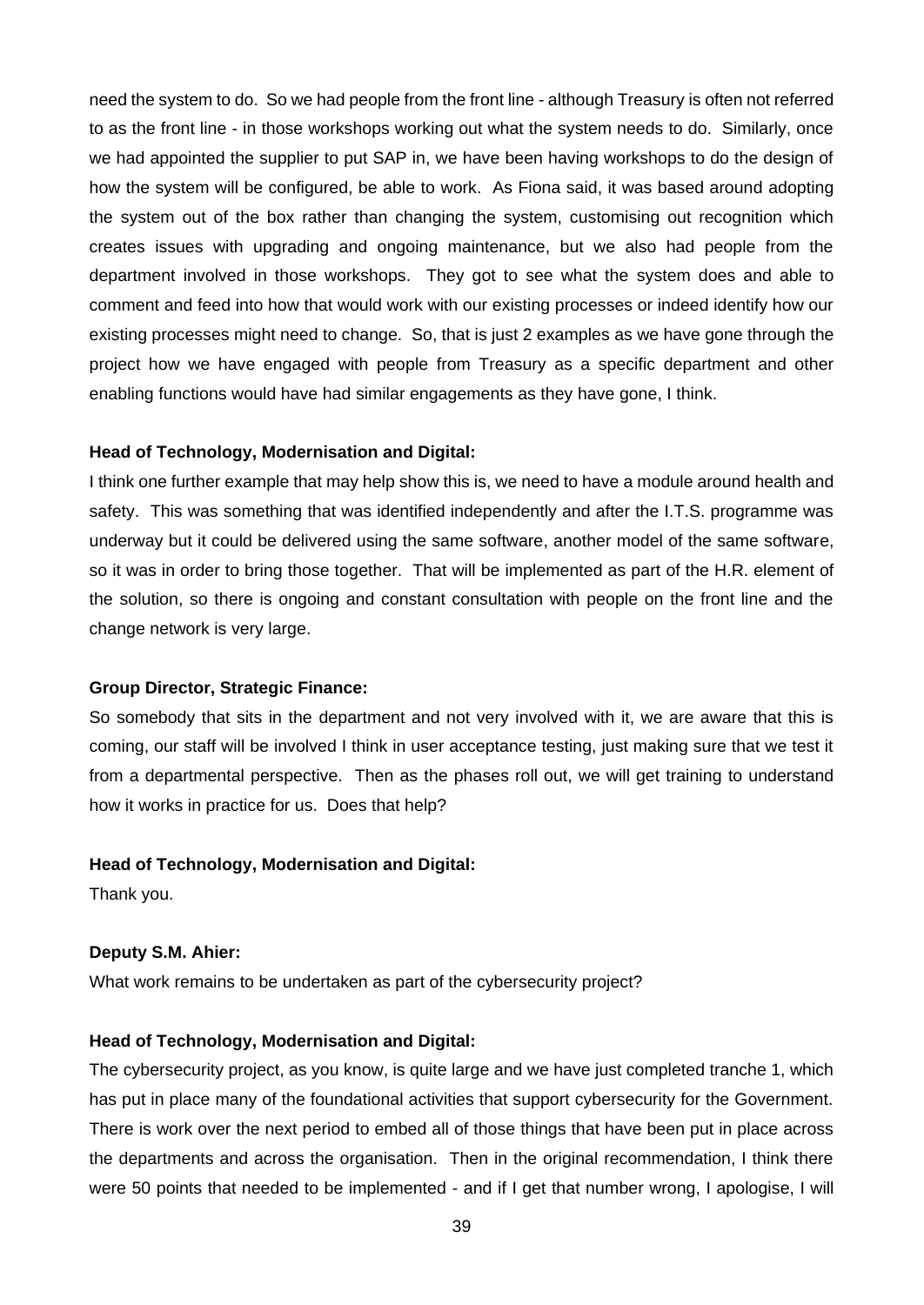come back on that - and we still have a number of those to complete, so the cybersecurity programme will go on for some time to come.

# **Deputy S.M. Ahier:**

Thank you, I will pass over to Senator Pallett.

# **Senator S.W. Pallett:**

Was I hearing correctly that we have agreed not to ask questions around the status of the COVID certificates?

# **Head of Technology, Modernisation and Digital:**

We agreed that we would give a private briefing.

# **The Chief Minister:**

No, we agreed, sorry.

# **Head of Technology, Modernisation and Digital:**

Sorry, you may not have agreed, I apologise for suggesting that.

# **The Chief Minister:**

What was suggested, it is something that might be better in a private briefing rather than a public briefing.

# **Senator S.W. Pallett:**

Okay.

# **Senator K.L. Moore:**

Given that it is public money and a system to support the delivery of a public service, perhaps it would assist the public in their understanding. I think I have read in media reports that the sudden turnaround of that system is being seen as another failure to be transparent.

# [15:30]

Perhaps you might offer at least some suggestion as to why you consider a private briefing the most appropriate way to carry on.

# **The Chief Minister:**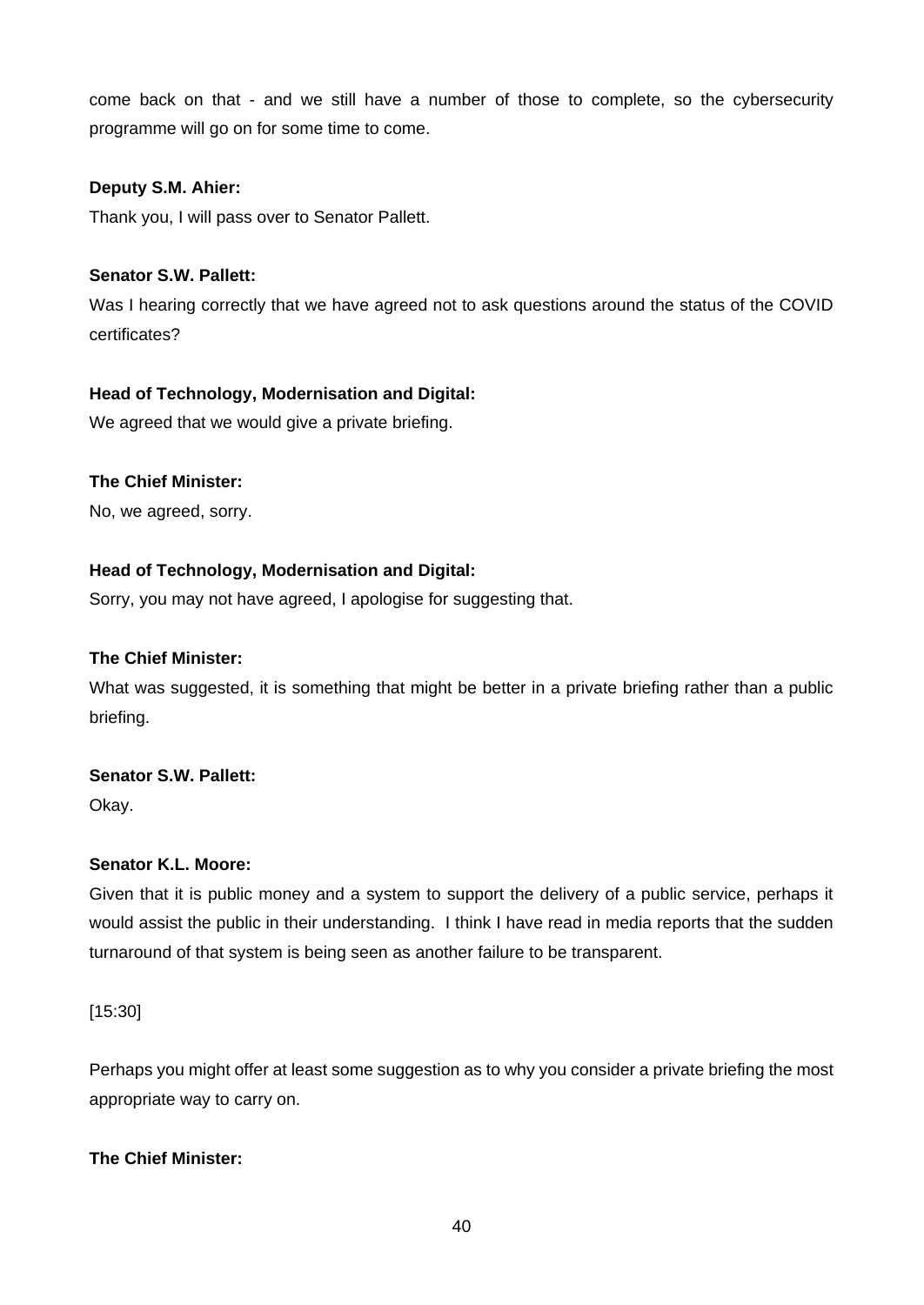Well when we have talked about cybersecurity, if you want to go into the nuts and bolts of the issue, that is generally something we do not talk about publicly. But what I can say publicly is that a risk was identified, it is being addressed, and there was a helpful intervention, shall we say, that identified the risk. I think it was a particular circumstances, but for obvious reasons I would not want to put out in the public domain - and let us be very clear, we think the risk is low - and there was no data lost or anything along those lines, but as a precautionary basis we said: "Okay, we just pause while the matter is resolved."

# **Senator S.W. Pallett:**

Can you comment on who is picking up the cost of any rectifying of the issue?

### **The Chief Minister:**

I think at this stage, and bear in mind this only happened on Wednesday, it is a little bit early to comment on.

#### **Senator S.W. Pallett:**

I will move on to another area. It is clear that some COVID spending has been reduced, such as the potential removal of testing at the borders. Is the Government no longer able to afford test and trace?

#### **The Chief Minister:**

No, there is a provision I think in the budget for next year, I am going to say of £20 million, if it was needed, if that decision came through, but it was based on technology has changed. The lateral flows are better, they can be quicker and it gives us the ability to apply a far greater spread. It is also about, as we keep saying, the risk side and the view certainly was that on the basis you were getting predominantly double-vaccinated people coming over - in other words, most people are coming from the U.K. - that was it proportionate to keep using a P.C.R. (polymerase chain reaction) system. Obviously we are retaining P.C.R. for unvaccinated and certain other categories. We are also keeping it on workforce testing, from what I recall, but it does then ... as I say, it gives the opportunity to switch across and potentially get a higher spread of testing on the lateral flow.

# **Senator S.W. Pallett:**

So what have you budgeted for in regards to test, track and trace next year and what is the anticipated costs? Obviously you are moving away from the level of testing you have been doing.

# **Interim Director, Statistics and Analytics:**

The provision in the Government Plan is for £20 million.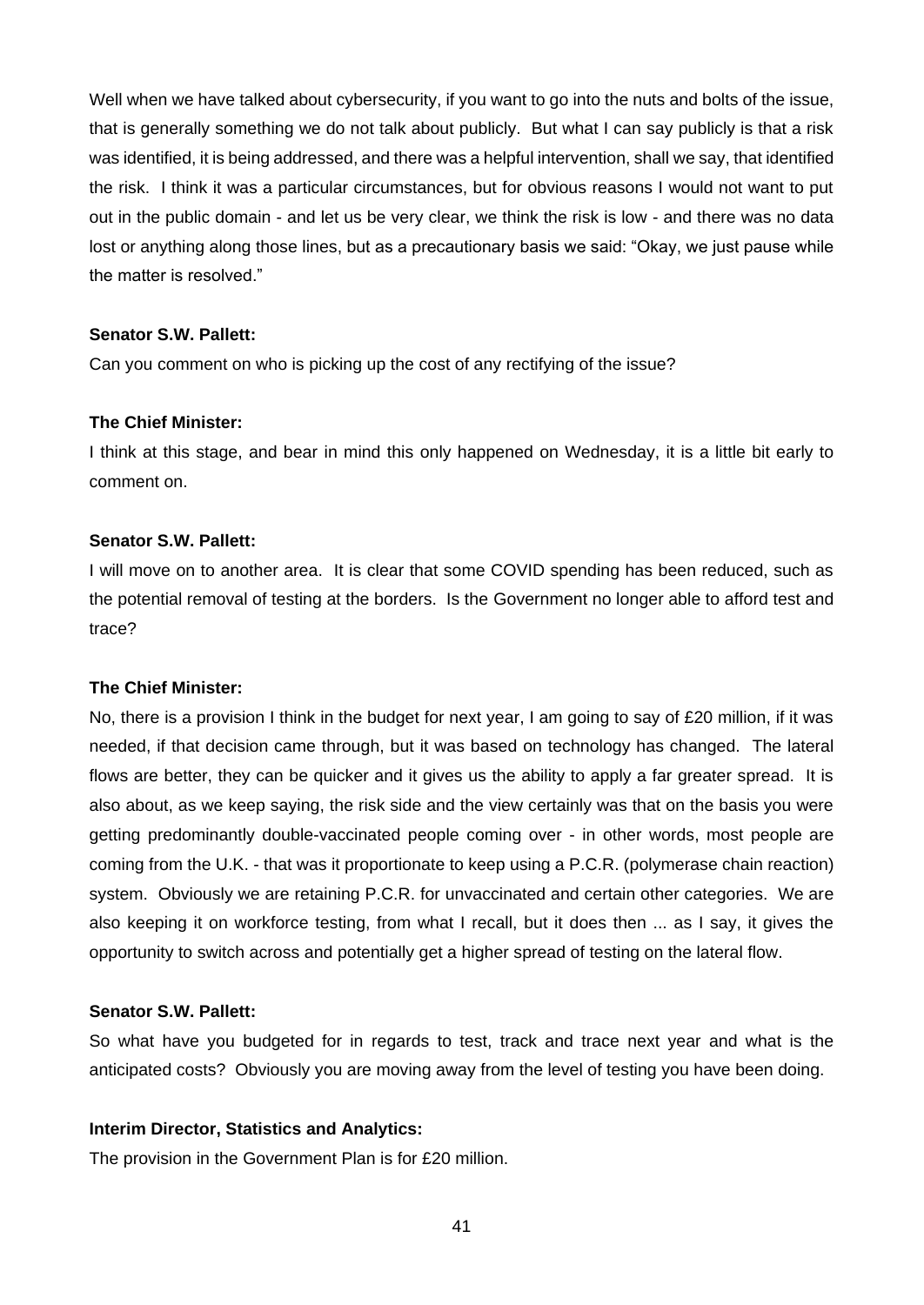## **Senator K.L. Moore:**

But what would the saving be, given the move to lateral flow tests as opposed to the P.C.R. system?

#### **The Chief Minister:**

I do not think we have quantified that as yet because obviously that decision has only been taken. So there is provision in here, which is for full testing ... sorry, for I think a half year of testing or something, but the decision has been taken separately about at what point was the appropriate time to reduce the testing.

#### **Senator S.W. Pallett:**

I am going to move on to capital projects. In a recent hearing with the Children, Education and Home Affairs Scrutiny Panel, the Minister admitted that the allocated budget for the ambulance and fire headquarters had already been earmarked to be spent on different projects, such as the training facilities for firefighters. Is this normal practice?

# **The Chief Minister:**

Sorry, I am going to pause there. Sorry, the budget for the ...

## **Senator S.W. Pallett:**

The budget for the ambulance and fire headquarters has already been earmarked to be spent on different projects.

## **The Chief Minister:**

I do not think it has gone away. I am presuming what he means is there is a timing issue.

#### **Senator S.W. Pallett:**

This is something the Minister for Home Affairs has said, so ...

## **Senator T.A. Vallois:**

If I can help clarify, because I was at that hearing, so there is £500,000 earmarked, I believe under the major projects, for fire and ambulance headquarters. We understand that there may be an issue with spending that money on that particular project in 2022 and they are expecting to spend it in 2023, but that money could be used for training facilities for firefighters that they know that they have a need for. Is it appropriate to identify a budget for something that it is not going to be spent on?

**Group Director, Strategic Finance:**If I can comment on the technicalities of that, because the Government Plan includes the ambulance, fire and rescue headquarters as a separate head of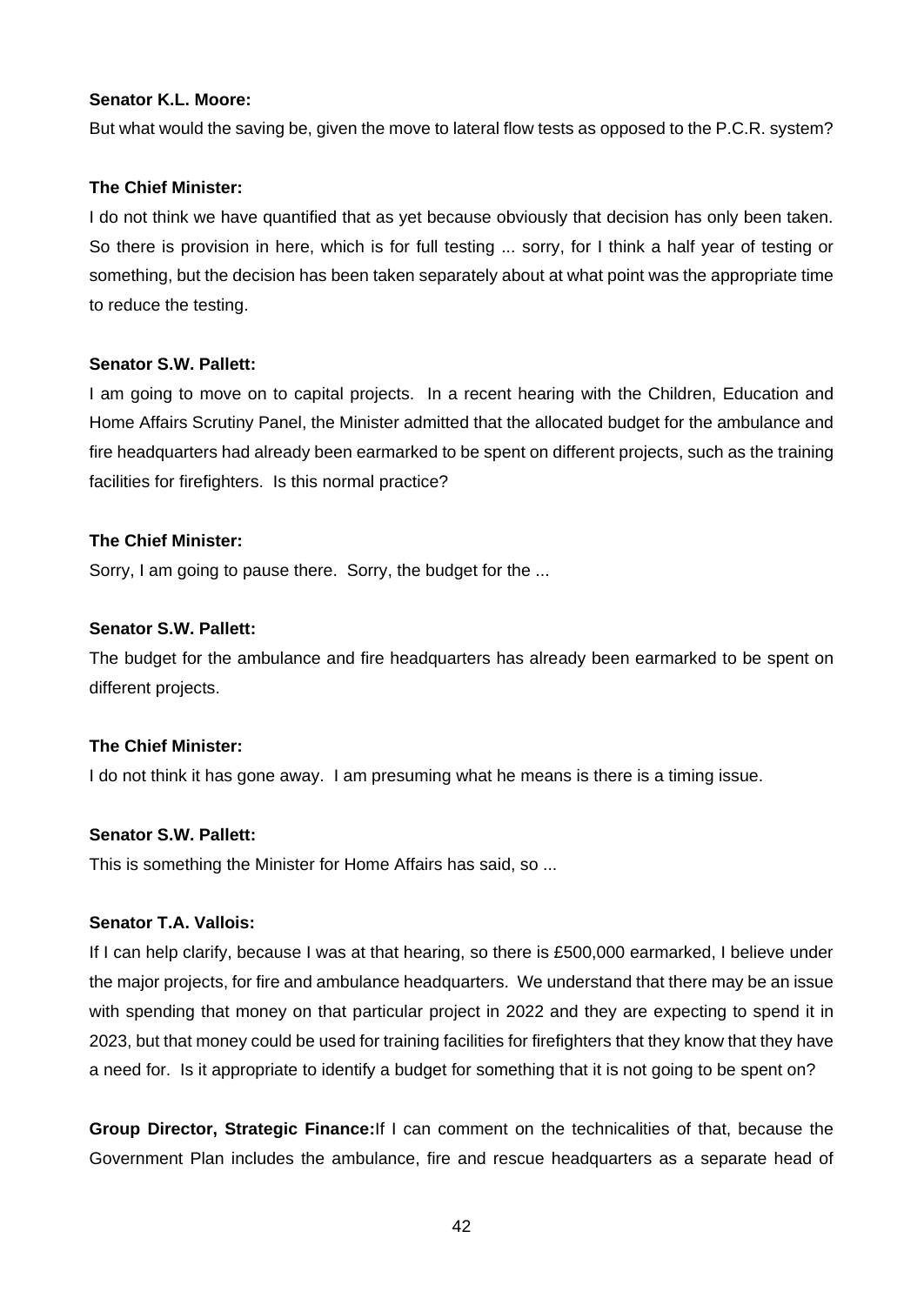expenditure, it cannot be spent on another purpose without an appropriate decision being made, for example, by the Minister under the powers of the Public Finances Law to reallocate that money.

## **Senator T.A. Vallois:**

So it has to go back to the Minister for Treasury and Resources as a business case to reallocate that £500,000?

# **Group Director, Strategic Finance:**

It would certainly have to be transferred between heads of expenditure. I would need to remind myself of our policy of whether a business case ... certainly if you were taking money out of reserves, you would need a business case. Between heads of expenditure, I would need to clarify that, but there would need to be a Ministerial Decision to reallocate that funding unless it could be ... well, unless the training facilities are seen as part of the wider strategy of delivering the ambulance, fire and rescue headquarters, in which you could probably say that you are still using that head of expenditure for the relevant purposes. However, I am not that close to this, so I would not like to comment on whether or not that is the case.

# **Senator S.W. Pallett:**

Planning permission was refused yesterday on Oakfield Sports Centre. I think you will be aware of that. Where does that leave Fort Regent in terms of moving the project forward? I am specifically thinking more internally than externally, because clearly to be able to decant some of the sports that are currently there we need to have somewhere to put them, so where does it leave the project?

# **The Chief Minister:**

No doubt the Fort Regent Steering Group will be updated in due course. I see it has only happened yesterday. I am assuming that there will be a reapplication, but whatever it is, certainly the view is that we have got to move everybody out because of the asbestos and Legionella issues in terms of the infrastructure, which you are familiar with, and it will be very, very difficult to do that work in any efficient way - which also means cost way - with having people on the site.

# **Senator S.W. Pallett:**

Is the intention to carry on with the current timetable for removing the tenants out of the Fort? I mean, you mentioned some of the issues and they are serious, so I presume the intention is to try to keep to the timetable.

## **The Chief Minister:**

I have not followed up precisely on the reasons for the rejection, if that makes sense, in terms of the officer recommendations. I did see somewhere something about concerns around height, but yes,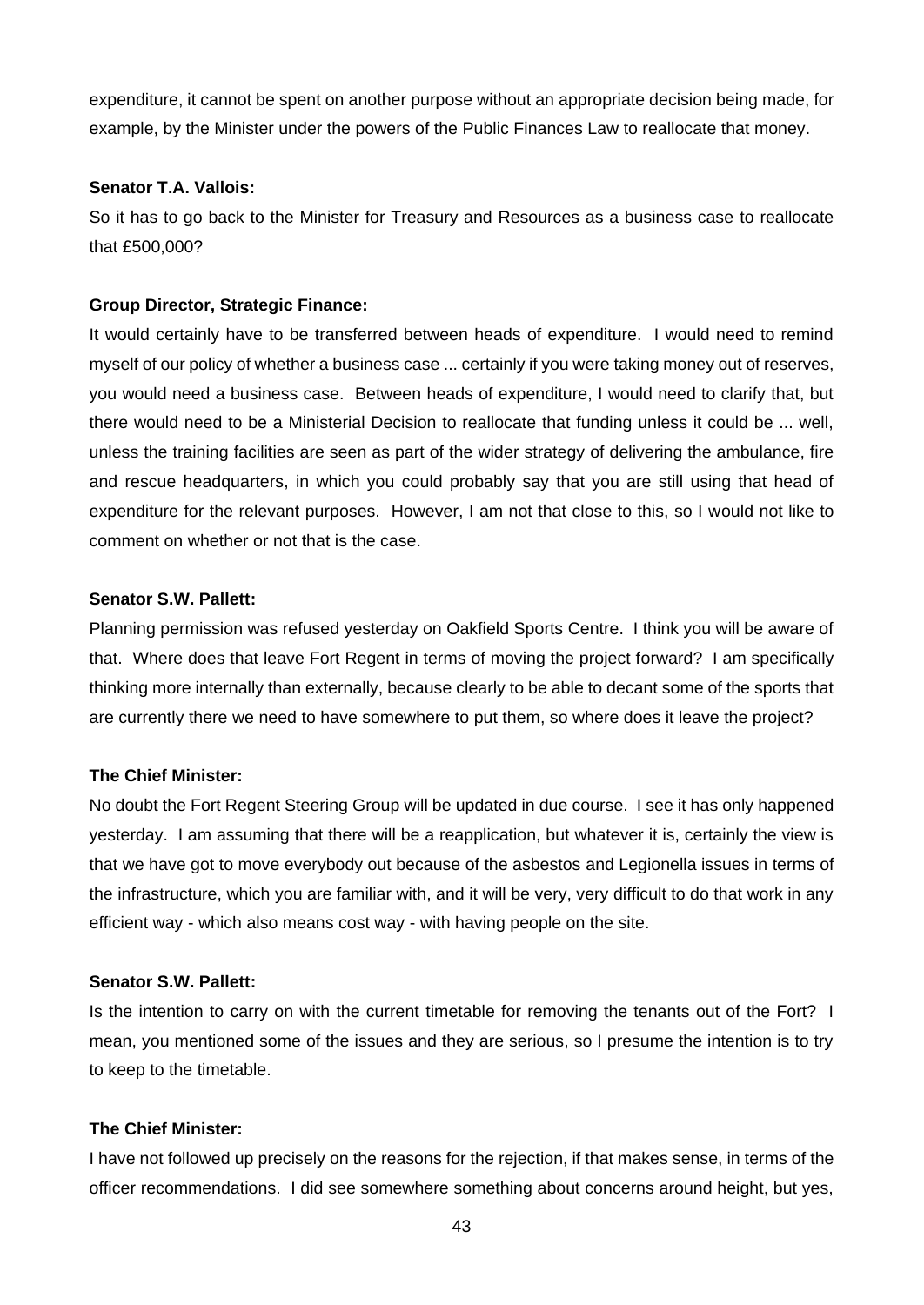if it delays the project internally, it will delay the project internally, but I would hope we have all got a will to try to deal with it. The work that has been done in terms of public consultation on the proposed future for the Fort has been statistically representative. The samples that we have, the surveys that we have were very well received. We can commence, as you know, the external work. In fact, that is due to start I think this month, if not ... certainly in the next 2 to 3 weeks is my understanding, so obviously that can go ahead. But as I said, there were ... I will stop there. That can go ahead, but basically we have got to find an alternative solution. Now, if that is capable of being done and turned around swiftly, we will turn it around swiftly.

# **Senator S.W. Pallett:**

What will be the position in regards to fiscal stimulus funding now that that project has been delayed? There was a request I think to allow the funding to be used up to March - I think the end of March this year - so clearly if it has got to go back to Planning, it is not going to meet those deadlines. What is your view around the use of the fiscal stimulus funding, considering I think we are beginning to get information that there is not capacity within the building industry, that it is at full pelt now, so is the fiscal stimulus money going to be withdrawn from those projects?

# **The Chief Minister:**

I think using Oakfield particularly, let us find out what the exact issue was on the basis it was yesterday, and then no doubt the project team will come back with some alternatives. Now, if it is a case of design versus site and it can be turned around and we can turn it around swiftly, then we will turn it around swiftly and put another application in, but I do not know the specifics.

# **Senator S.W. Pallett:**

In terms of the Government Plan and the Inspiring Active Places strategy, where does it leave that?

## **The Chief Minister:**

Potentially it may have an impact on it, might it not?

## **Senator S.W. Pallett:**

When will a new plan be considered for this? Because when we spoke to officers a couple of days ago, there did not seem to be a plan B.

## **The Chief Minister:**

As I said, I think let us just see exactly what Planning have said. If Planning do not support sports and do not want it in a different place, then that is a different issue we will have to deal with, is it not?

## **Senator S.W. Pallett:**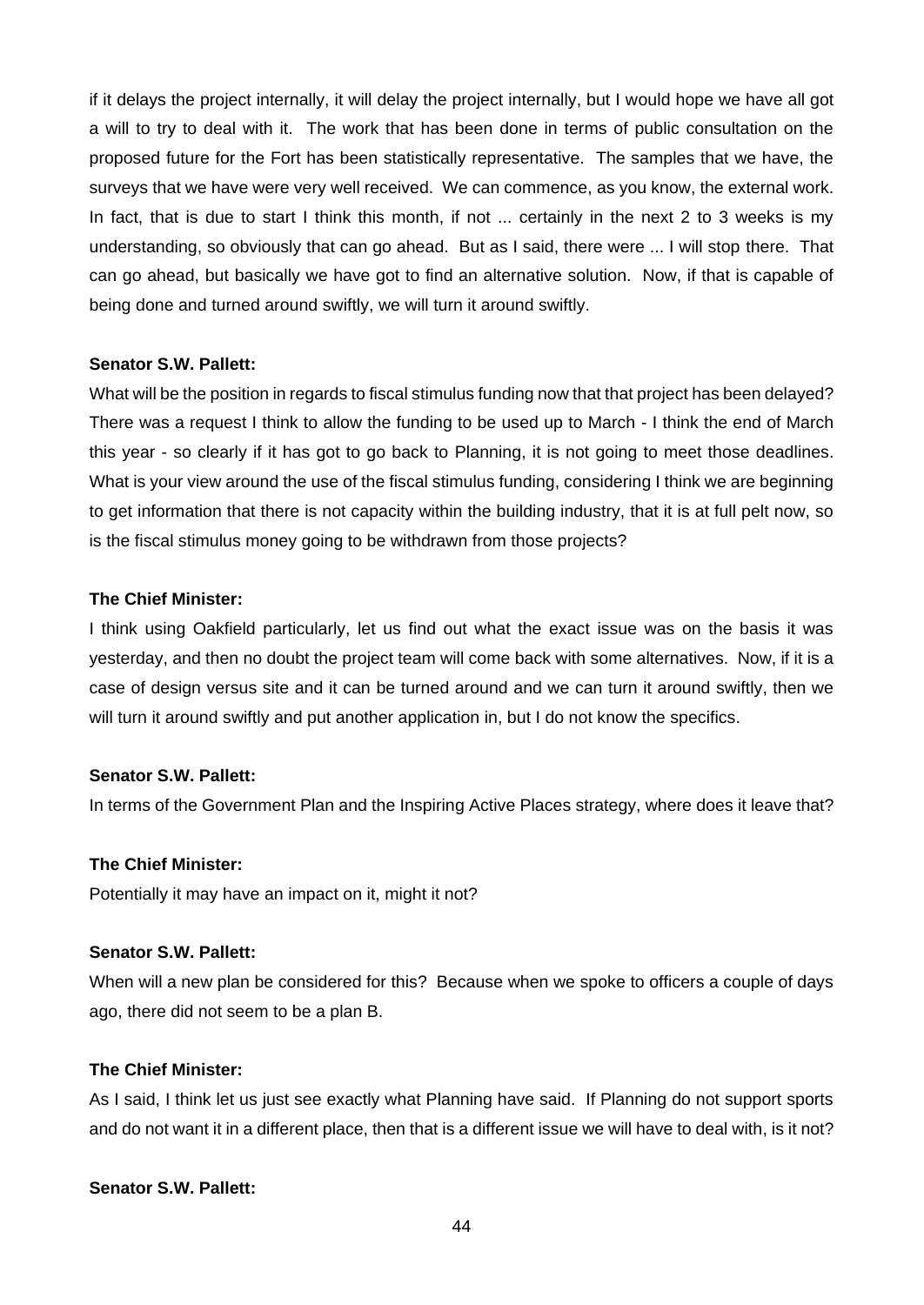I think it is unfair to say Planning do not support sport. They have got to abide by Island Plan guidelines and clearly that had issued.

#### **The Chief Minister:**

Evidently, but as I say, I try not to get involved in planning matters because obviously it is very much for a matter for that side of things. I was obviously referring to the officers rather than the politicians.

# **Senator S.W. Pallett:**

I am just conscious of time. I am going to hand over to Senator Vallois.

#### **Senator T.A. Vallois:**

Yes, just a quick question on the efficiency and rebalancing programme, I think page 87, 86. Well, a number of pages mention them, anyway. I think page 83 of the Government Plan identifies that should an efficiency not be met, non-pay inflation will be reduced. Chief Minister, does this not risk pressure to departments should costs increase unexpectedly? What we have seen particularly over the last few weeks/months is the increase in gas prices, the increase in electricity that is coming down the road, the resources to support the delivery of that service. Is there not now a risk against having that as part of a delivery plan?

#### **The Chief Minister:**

I think there are 2 answers. The short one, which hopefully Andy can also correct me if I am wrong, but my recollection was that Ministers were reminded that there did not - I do not think - use to be an inflation provision or at least departments did not have access to an inflation provision for quite a number of years. So in other words, in among our territory they were kind of used to absorbing the costs anyway and therefore the fact there was any pot was welcome. This obviously does not utilise all of it, if I recall. The second point is that the reason we have gone for, let us call it a plan D, that does not mean that there is not still pressure to achieve plans A, B or C, which I will elaborate on, but plan D was to make sure that there was an end stop, i.e. a mechanism to achieve the oneoff saving, if that is where they get to. The issues, as you will be familiar with, plan A was the original proposals laid out in the plan around achieving a recurring savings, plan B was where there was perhaps at the time a degree of either reservation or uncertainty potentially from the Minister about the capability of that saving being implemented and was basically suggesting that the department/Minister came back with an alternative recurring saving of the same amount, but possibly in a different area. Plan C was saying, okay, if that was not going to be achieved, the department still had to achieve a one-off saving and then essentially the recurring pressure came back the following year. To elaborate on that, obviously in the first year of 2020 the target was £40 million and in recurring terms we achieved about £25 million. The balance was achieved in terms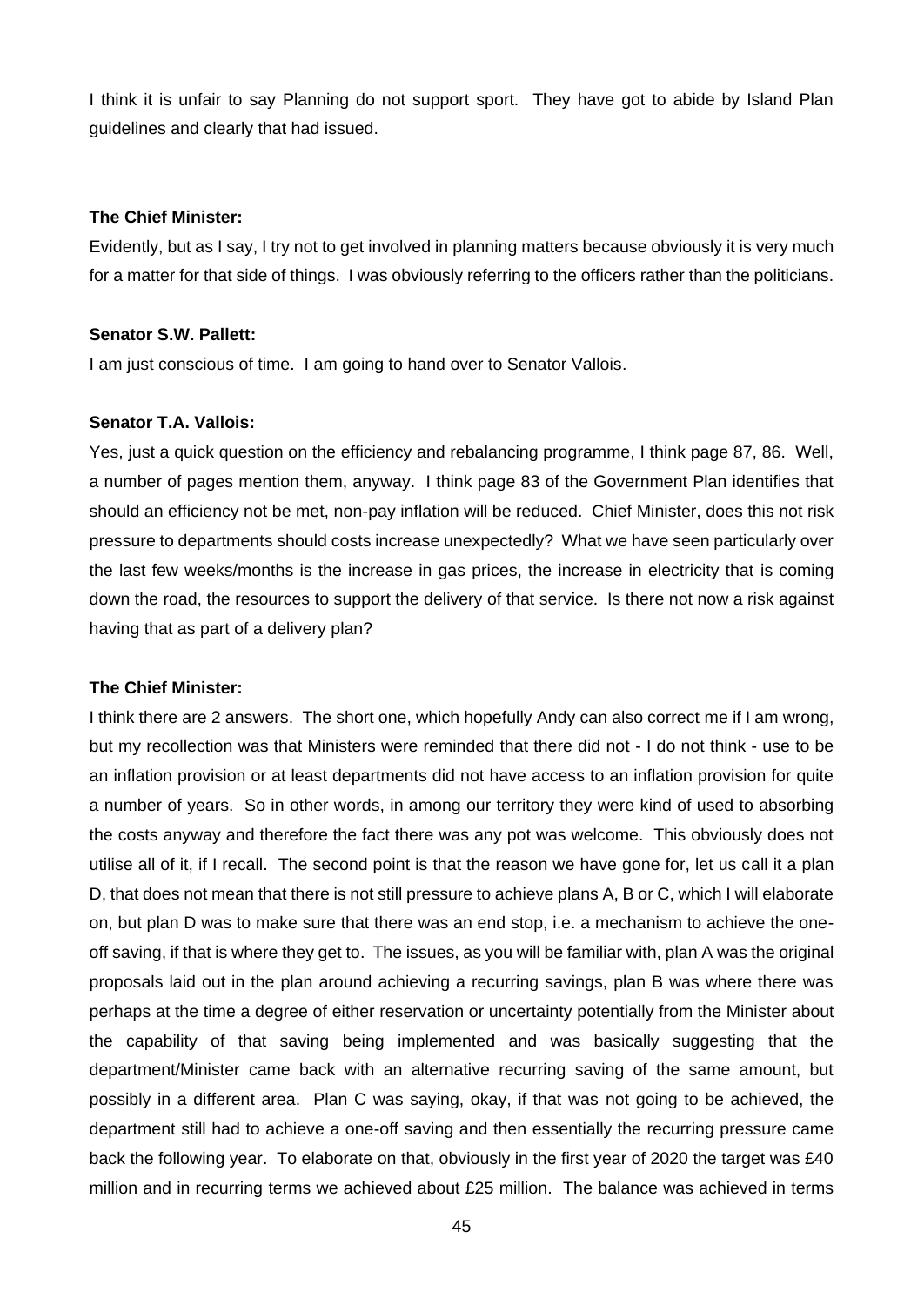of a one-off, but that £15 million was carried forward into the following year, so therefore if you take 2020 and 2021, £40 million plus £20 million recurring, £60 million in total, we have now basically achieved the £40 million and are on reasonable track to achieve £15 million of the £20 million, roughly. So of that £60 million target over 2 years, we are now at £55 million achieved - I would not say achieved, but on target to achieve - and therefore £5 million will be carried forward into the following year as a recurring pressure. That £5 million is shrinking, from memory, that one-off part of it can ... sorry, within 2 specific areas that one-off amount can be offset against inflation if there is no alternative. It is a very much a last ... well, no, I was not going to use "last resort." It is the last option.

# **Senator T.A. Vallois:**

There is a last resort after the last resort.

# **The Chief Minister:**

It is the last option, but the pressure will still remain on D.G.s to deliver the recurring savings in the future.

# **Senator T.A. Vallois:**

Just on that basis, I have to ask this question because I have heard you answer many questions where it is talking about dealing with legacy issues. Some of the legacy issues we have seen from the past, and you are trying to deal with moving forward, has been partly because we have taken money away from important things like training or we have not put inflation on budgets to help deliver the service. What is the risk going forward with this Government Plan that that accumulates again and you leave a legacy where we have not properly provided the services or the budgets for the services?

[15:45]

# **The Chief Minister:**

I think we need to keep it in perspective. I am going to look at Andy, but off the top of my head we are talking about £3 million, I think.

# **Group Director, Strategic Finance:**

So the allocation against non-pay inflation is £5.3 million.

# **The Chief Minister:**

Sorry, yes.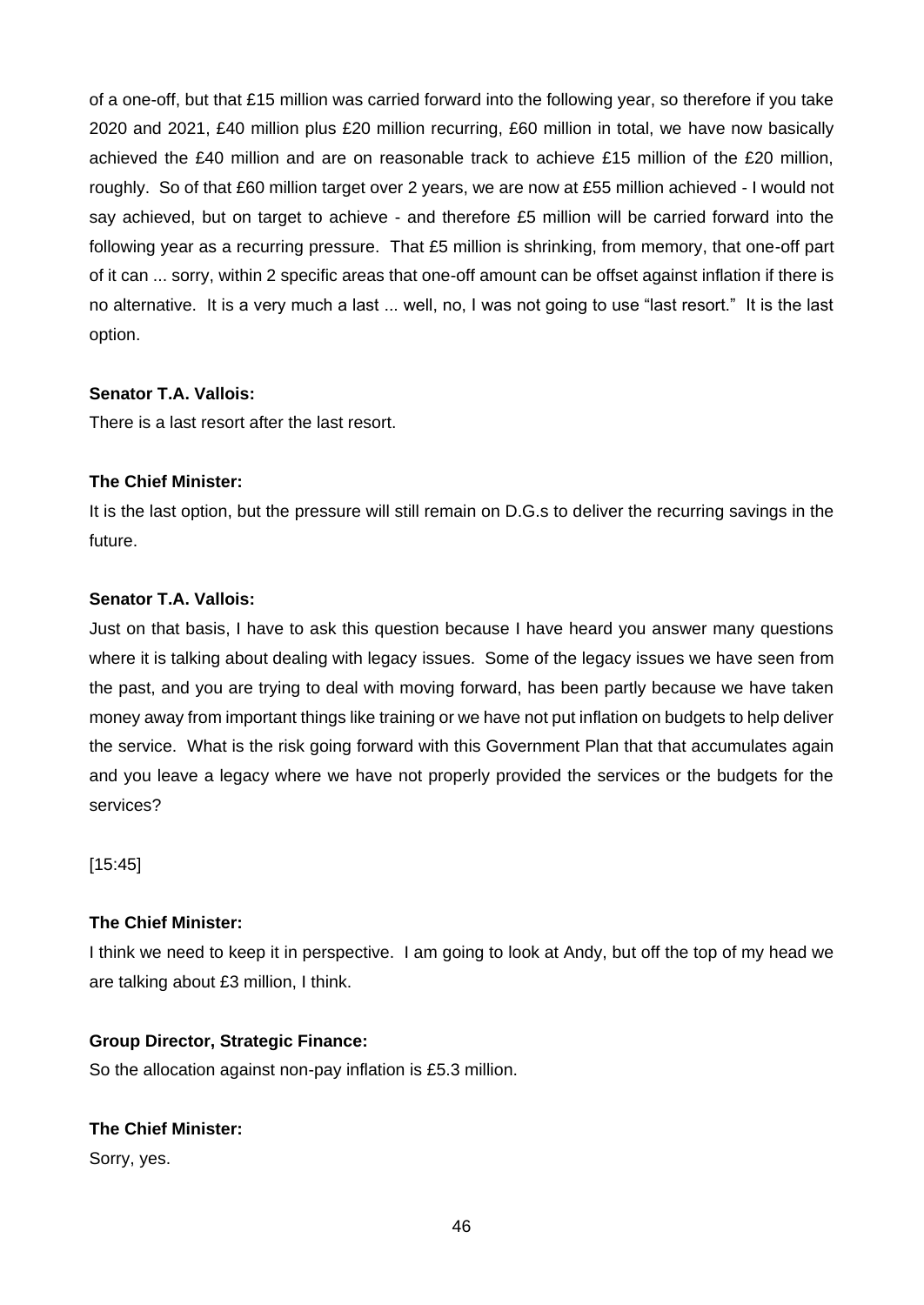## **Group Director, Strategic Finance:**

But not all of that is relating to amounts that were unable to be delivered by departments. There was always an intention to use some element of non-pay inflation restraint. As the Chief Minister has said, that is something that we have used successfully over a number of years for departments to help deliver their efficiencies and departments have been generally able to do that through various means. Sorry, Chief Minister, there is still provision for non-pay inflation held centrally in reserves. As the Chief Minister said, that £5.3 million was not the totality of it. As we know, inflation, when we were drafting the Government Plan, was at 3.5 per cent, so there was a significant amount. So there is provision still if there were very specific things in departments. Were inflation to become unmanageable it could be used, but it is not a blanket everyone gets 3.5 per cent applied to their non-staff budgets.

## **Senator T.A. Vallois:**

It is just making a case for it each time?

#### **Group Director, Strategic Finance:**

Yes, absolutely.

# **Senator T.A. Vallois:**

So how much bureaucracy and how much cost does that add to the Treasury every time somebody has to go back and say: "Well, now I have got an issue" that might potentially have been foreseen? I am playing devil's advocate here but I think it is important.

# **The Chief Minister:**

It will not be significant in the context of the amount of money that we are dealing with, but I think the point being is that it was mainly to make sure that there we could not be accused of not having a final plan to achieve that balance, so it is there. As we were saying, based on where a number of people were claiming that we would not achieve the £40 million, yes, we did not achieve it in year 1, but we did achieve it and we have achieved it in year 2 and we are well on the way to achieving the £20 million in that second year. So as long as that has a - what is the word - thought process maintained, part of that will fall into the responsibility for future Council of Ministers, then it is realistic. Obviously when you get then through, and next year will be a tough year, but once you get on to the ... I think it is the following year, I cannot remember if it is 2023 or 2024, you will start seeing savings coming out of the strategy, which obviously will make a significant contribution to that £20 million and potentially hopefully benefits coming out of I.T. systems, which are not particularly quantified.

# **Senator T.A. Vallois:**

A little bit less now, according to the C. and A.G. report, but ...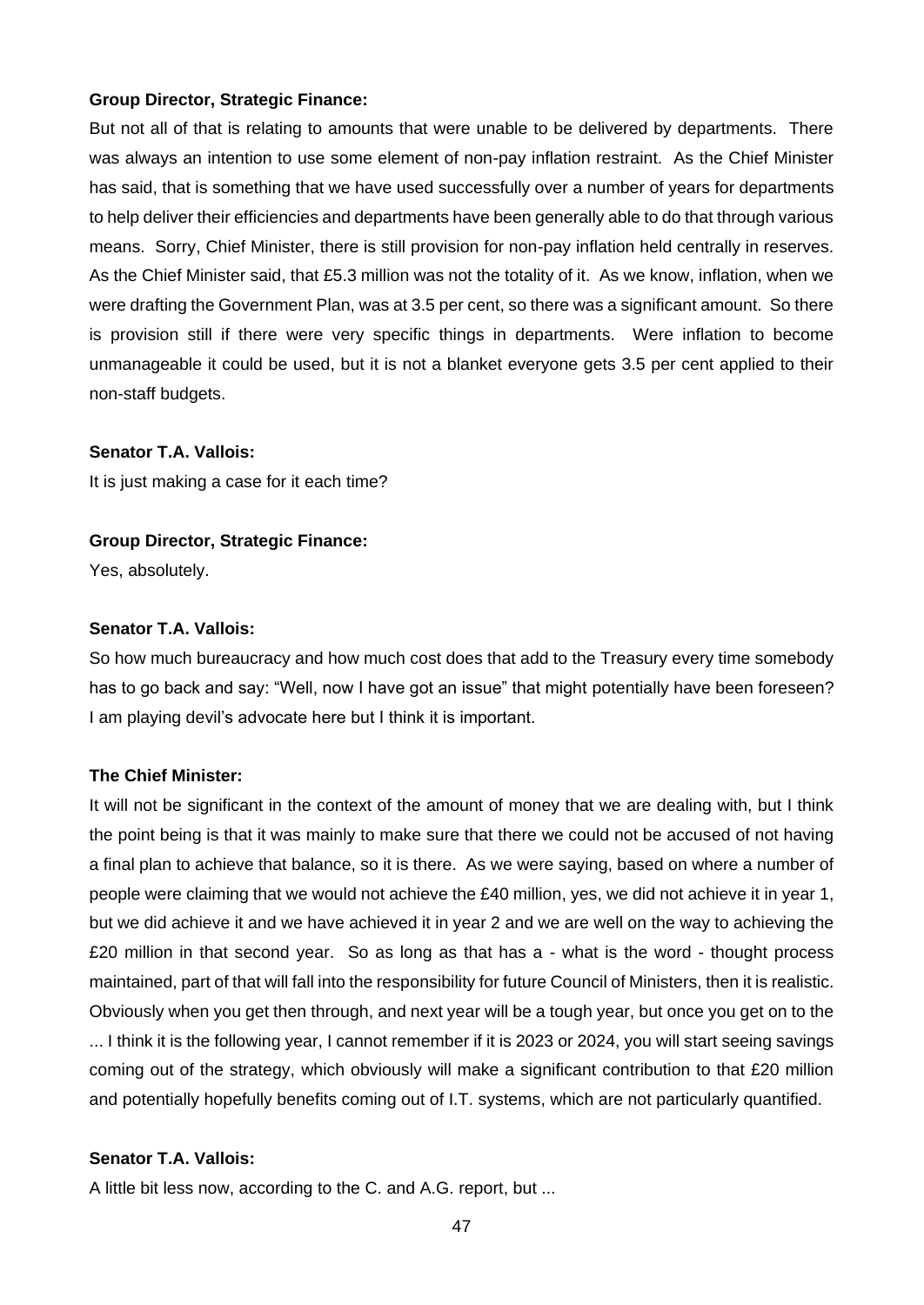# **The Chief Minister:**

They are not particularly quantified in that, yes.

## **Senator T.A. Vallois:**

But just when you talk about recurring numbers, it is quite easy to focus on the numbers, I understand that. I know that; I do that regularly.

# **The Chief Minister:**

You mean what is the consequences behind it.

# **Senator T.A. Vallois:**

I think for me that ... not just the consequence, but when you are talking about recurring, I want to understand, because as I understand the money for the efficiencies of savings or rebalancing or whatever we call it these days, it comes out on 1st January next year. That comes out of the budgets. That is like bye-bye, that is gone. I think it is the tangible effect, the actual is that recurring just purely because we are just not going to do it anymore or we just do not have the money, because that has now been taken out of our budget or ... I want to understand the real substance of the kind of efficiency, if you get what I mean. Is it truly an efficiency?

## **The Chief Minister:**

The one - and you may challenge me on this - I will cite, which you will be familiar with, I think it is the better use of theatres in the hospital, which therefore is a genuine efficiency. For the sake of argument, this is an in principle, not a detailed, because I have probably got the detail wrong, but if it turned out that the theatre was only opening up at 10 a.m. or the teams were not quite co-ordinated properly, so the reality was the theatre did not get opened until 10 a.m. and there were some gaps and then there was another set of operations at 3 p.m. in the afternoon, without adding costs, if you get your scheduling right, you use that asset. If you like, you sweat that asset better and get more operations coming through, which therefore makes it more efficient, and that was quantified as a number.

# **Senator S.W. Pallett:**

That is true if you can get the culture right within the service.

# **The Chief Minister:**

That is part of the issue, is it not, but ...

## **Senator S.W. Pallett:**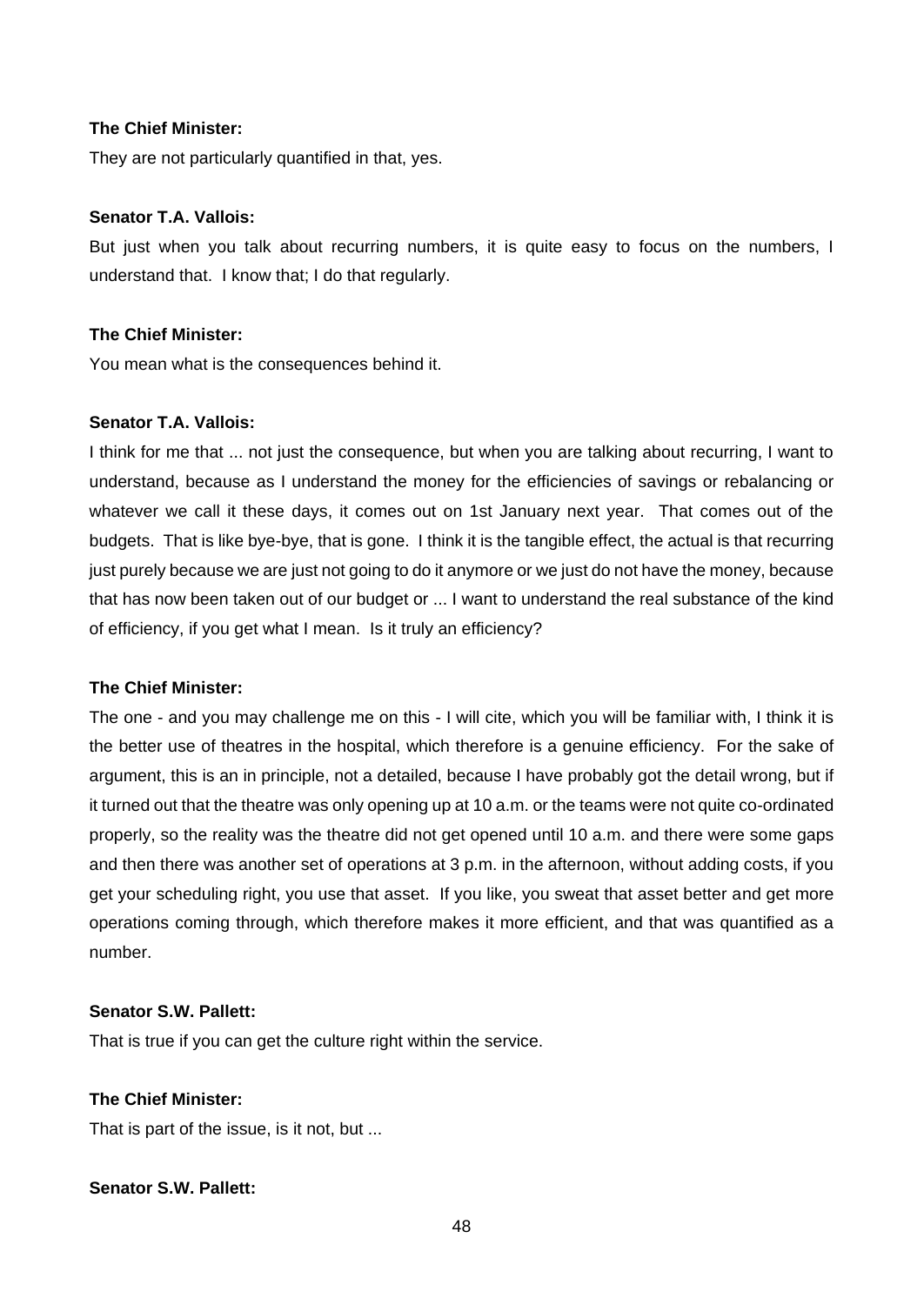It is. How are you going to deal with the culture?

# **The Chief Minister:**

That operation or that is the responsibility of the D.G. then, is it not? But I am giving you the point that that is a genuine efficiency. It is not ...

## **Senator S.W. Pallett:**

If you can do it.

# **The Chief Minister:**

Yes. It is not a cut and it is not not painting the windowsills on the granite building in the hospital so that they rot.

# **Senator T.A. Vallois:**

Okay, that is an example. I am not going to go through the whole ...

# **The Chief Minister:**

No, but that is the principle. Yes.

## **Senator T.A. Vallois:**

... £60 million worth of savings, but okay, I will pass on to Senator Moore.

## **Senator K.L. Moore:**

Thank you. A brief session on funds now. Page 171 outlines the currency and coinage funds and the balances maintained are just shy of £125 million. Has the Council of Ministers given any consideration to that position, given the imminent threat of inflation?

## **The Chief Minister:**

Sorry?

# **Senator K.L. Moore:**

So just shy of £125 million will be subject potentially to inflation, which is much talked about at the moment and anticipated, therefore it will mean the real-terms value of that amount of money will be less. Has the Council of Ministers given any thought or consideration to that matter?

# **The Chief Minister:**

The reason I am frowning is because my understanding of the currency and coinage funds was that basically for every pound - paper pound, if you like - that a bank requests from us, that bank gives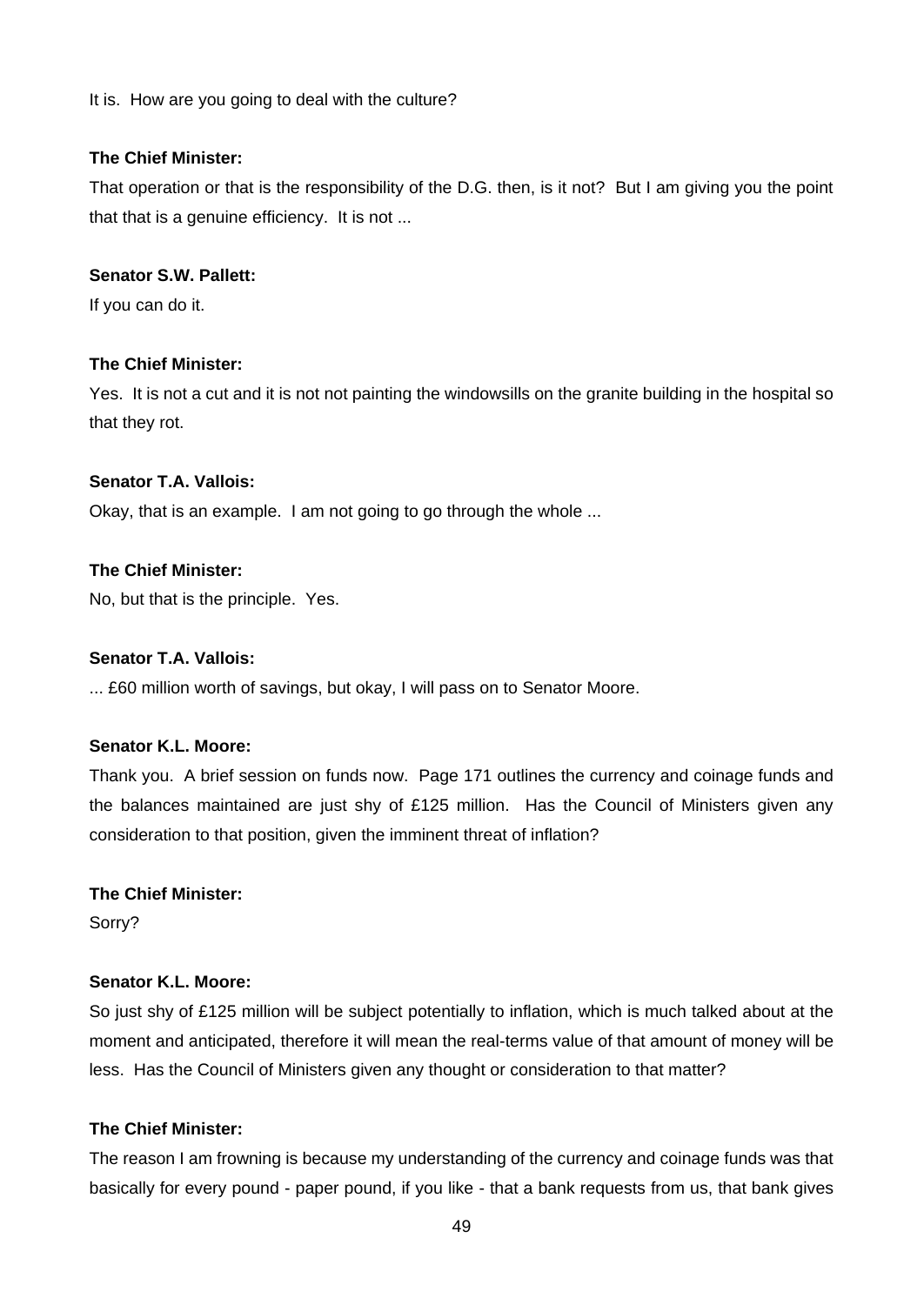us an electronic pound and it goes into the fund and obviously there is a return generated, which offsets, I had understood, the inflation element and ...

# **Senator K.L. Moore:**

Yes, it is matched pound for pound, so the currency in circulation, yes, but I am just interested whether you might have given any consideration to the impact that inflation will have on the real position.

# **The Chief Minister:**

But that is what I am saying, I think it does generate a return as well, which will mitigate the effect of inflation. Do you want to clarify my knowledge?

# **Senator S.W. Pallett:**

It does make a return, which is generally returned to the Consolidated Fund as part of general revenue, but I am sorry if maybe I am not understanding your question. The impact of inflation, because it is matching with the physical cash that goes out ...

# **Senator K.L. Moore:**

But that physical cash will be worth less.

## **Senator S.W. Pallett:**

That is true, but it will be worth less, both the liability, if you will, as in the currency in circulation but also the currency, the assets being held to offset it within the fund, so those 2 numbers, if you will, will be the same.

## **Senator K.L. Moore:**

Yes, so it is downward pressure across the whole economy because we are unable to manage our currency, so we are pinned to it.

## **The Chief Minister:**

No. It is a very rare position where the currency is backed by money.

## **Senator K.L. Moore:**

It is just a very high-level question. Clearly the answer is no, so we will move on because we are really short of time, but thank you, I appreciate that. Page 175 I think identifies that there are no immediate plans to proceed with an infrastructure fund. Could you give us a little more information? Because this fund has obviously been heralded and presaged in previous Government Plans for the past 2 years.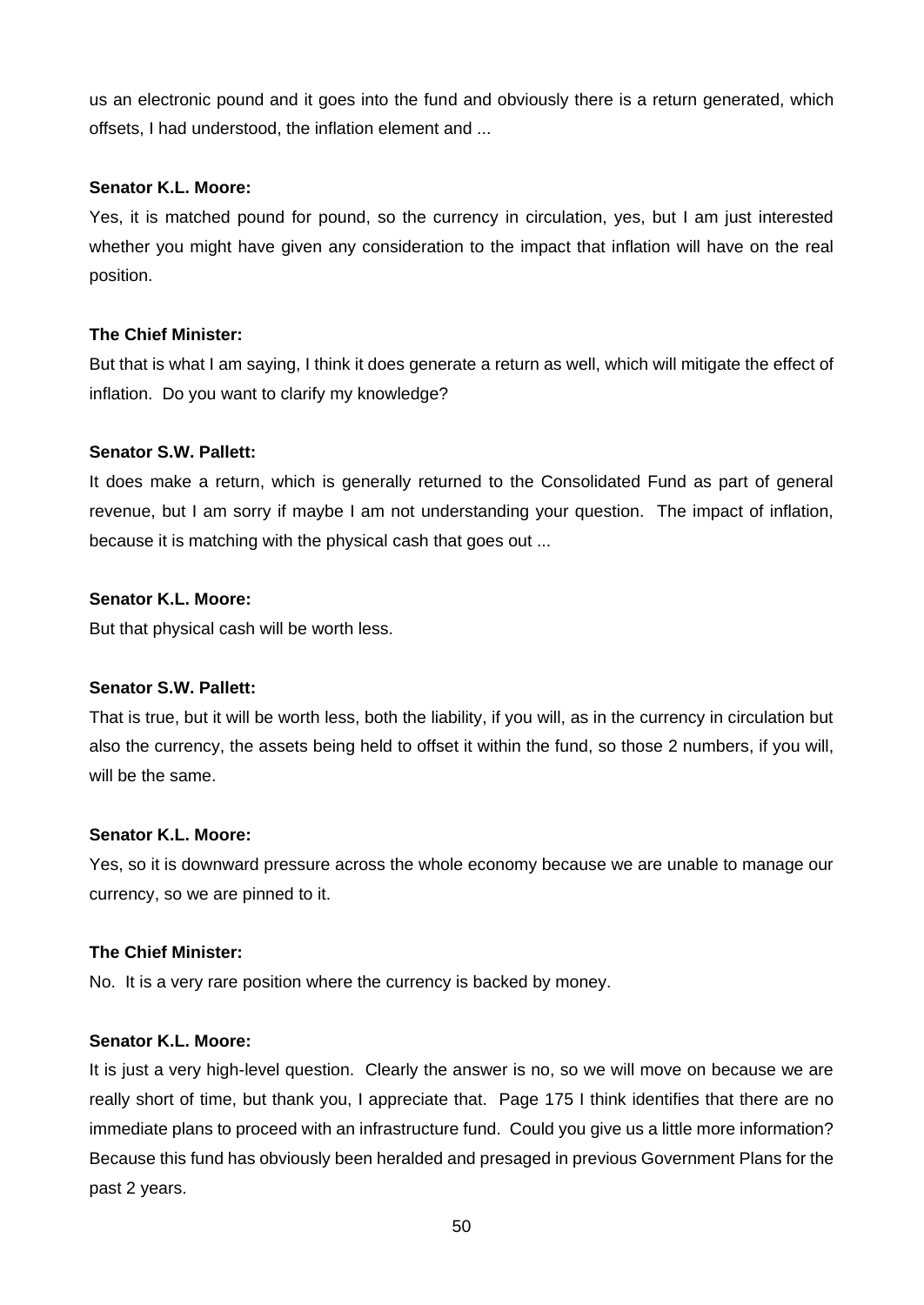## **The Chief Minister:**

I think it is really just a reassessment at this stage with the delays that have come out from COVID and it has got to that point where I think it is a matter for a future Assembly and a future Council of Ministers.

## **Senator K.L. Moore:**

It was something that was on the C.V. (curriculum vitae) of the previous chief executive as having developed it, so I think we could do with a slightly better answer on that one, please.

## **The Chief Minister:**

I cannot add any more to that, I am afraid, than what I have just said.

## **Senator K.L. Moore:**

But what aspect of COVID might have prevented the proper development of the infrastructure fund?

# **The Chief Minister:**

COVID has had an impact on a whole range of areas and depending where they were what that priority level was. Certain things got pushed down the queue. As far as I am concerned - I am looking at Steve and Andrew - that was one of them and the impact ...

## **Senator K.L. Moore:**

That meaning that private companies no longer have an interest in investing in the infrastructure of Jersey; is that what you mean?

#### **The Chief Minister:**

I believe there are still expressions of interest out there, but the point being is that in terms of developing what that fund might look like, as I said, it has been pushed down the queue and I think we are probably at that stage where as a significant amount of policy, it probably sits in future plans for the next Government, if they wish to go down that line. But at certain points we have got to prioritise. There are certain things we want to bring through and forward and obviously, as I said, the impact of COVID on certain policies has been significant. Anything you wish to add?

#### **Head of Finance and Business Partnering:**

Only to add in terms of the long-term infrastructure planning, I understand the Island Plan includes a requirement to undertake a long-term infrastructure growth plan, which is still underway, so the funding of elements of that could be met in a number of different ways.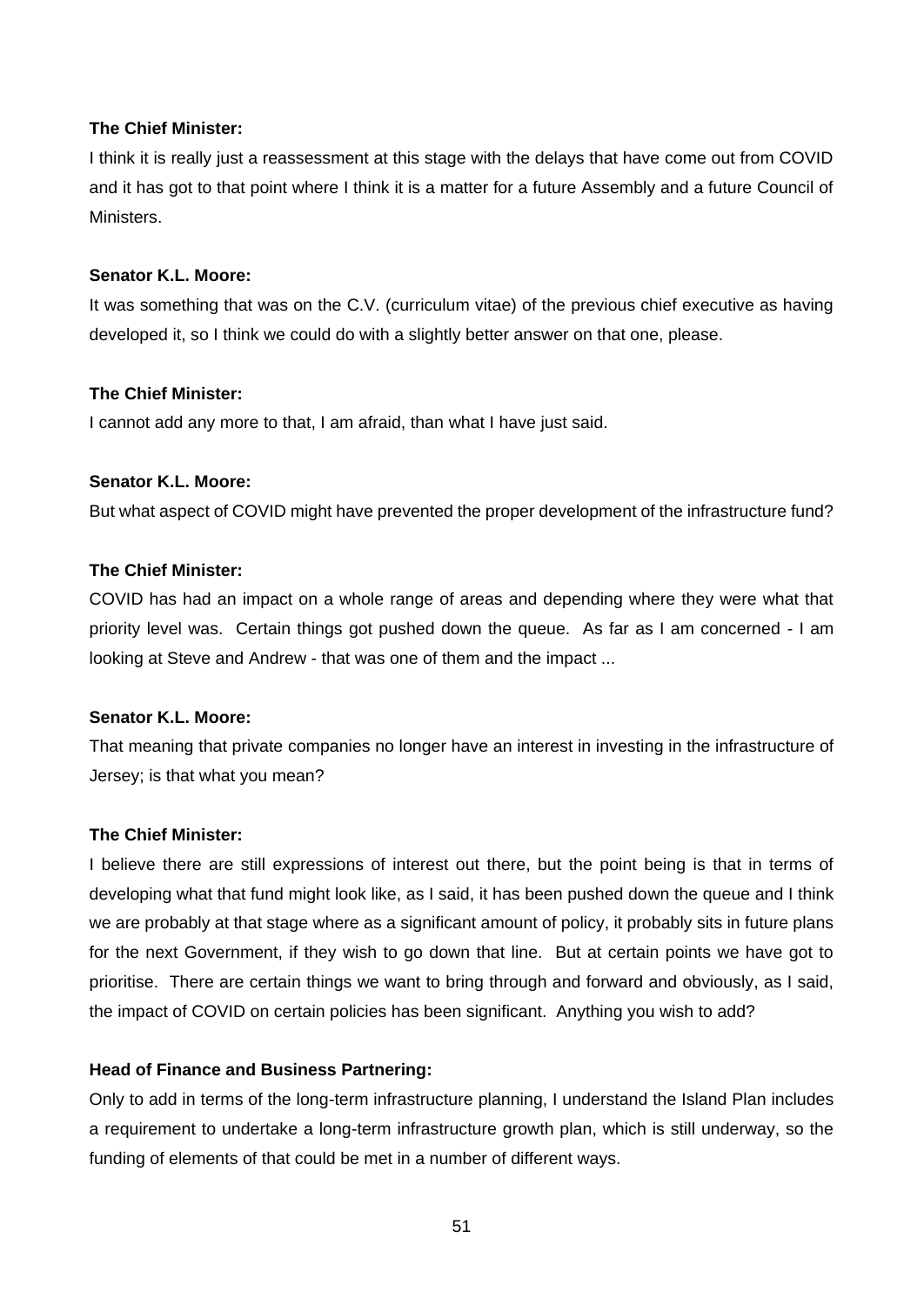## **Senator K.L. Moore:**

There is a considerable number of capital projects still within the Government Plan and that is why we are asking the question. You are carrying on with those projects, yet not with the infrastructure plan.

# **The Chief Minister:**

No, but they are funded. Those capital projects are funded.

# **Senator K.L. Moore:**

But you had more capital projects on your horizon.

# **The Chief Minister:**

I think there are some. We are aware there are long-term infrastructure issues which will need to be addressed, but those are not ... as I said, the capital projects in progress are funded.

# **Senator K.L. Moore:**

Thank you. Page 173 talks about the Climate Emergency Fund. That estimated the balance to reduce from £5.5 million next year to £170,000 in 2025. Could you just describe what you envisage to see that expenditure ...

# **The Chief Minister:**

Sorry, what I envisaged?

# **Senator K.L. Moore:**

How you expect that expenditure to ... what do you expect it to deliver?

# **The Chief Minister:**

In principle, the original reason we set up the fund as it was was mainly so there was some, if you like, seed corn money I think would be the best way of describing it, with a small flow of money going in - obviously it was mainly through fuel duty - to at least be able to start implementing policies around the climate emergency. You could see that one coming, but obviously, as has already been alluded to, there have been streams of work, one around the carbon neutral side of things and secondly around, if you like, for want of a better expression, environmental work that will raise money, which will need to come together to essentially fund the significant work that will need to come through.

# **Senator K.L. Moore:**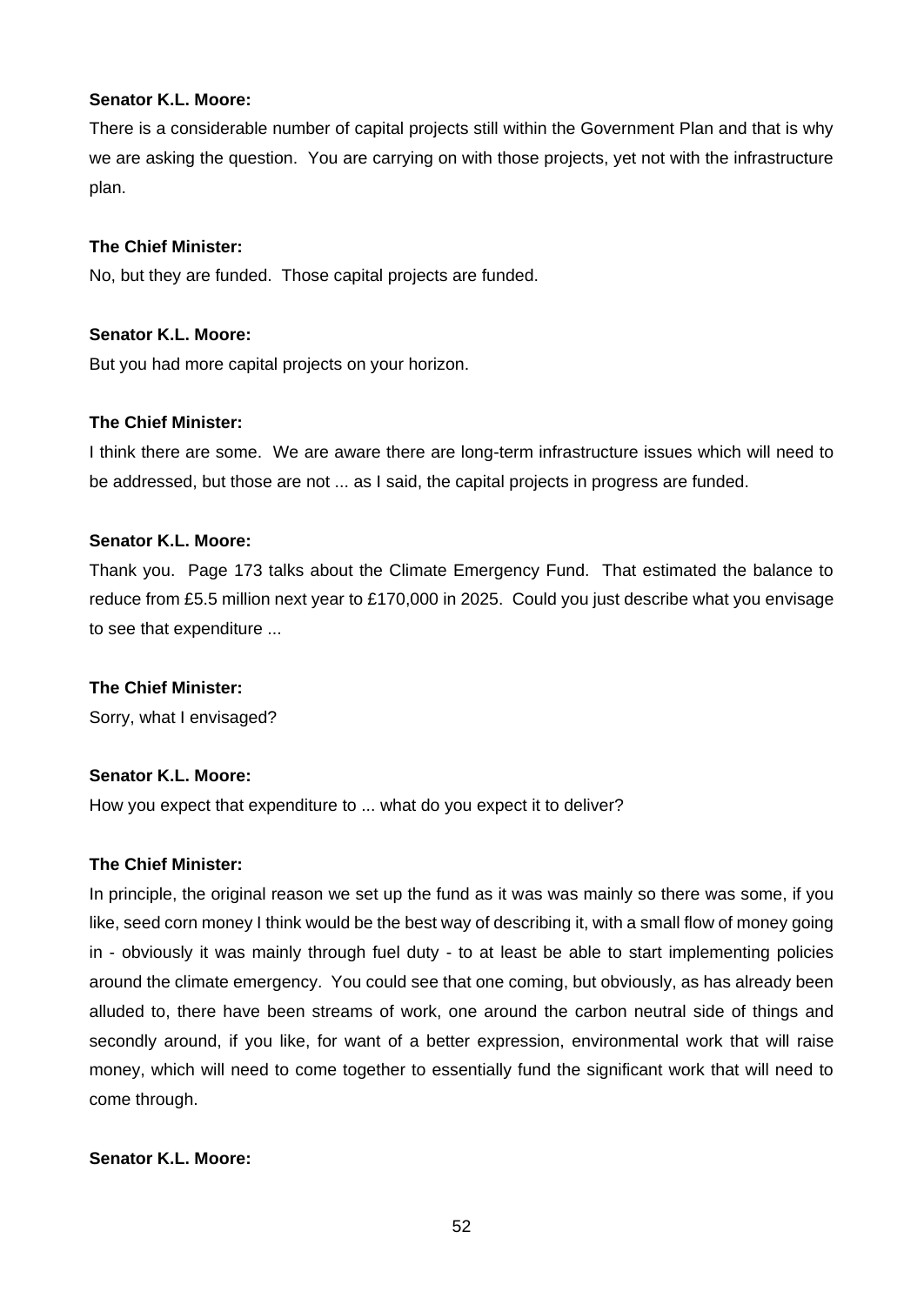The Government Plan describes it: "The carbon neutral roadmap will be agreed by the Assembly in 2020." When do you expect that to be published?

#### **The Chief Minister:**

Published?

#### **Group Director, Strategy and Innovation:**

It is due to published just before Christmas and for a period of consultation and lodged for debate.

## **Senator K.L. Moore:**

Thank you.

## **Senator T.A. Vallois:**

Just one more question on funds. Just on the Strategic Reserve Fund, so on page 168 it states that: "More generally it is intended that the Strategic Reserve be used as a sinking fund for debt issued by the States." If I recollect the debate on the hospital, that was not what was agreed, so will there be an amendment to the use of the Strategic Reserve?

#### **Group Director, Strategic Finance:**

Yes, that is part of the proposition.

## **Senator T.A. Vallois:**

Okay. For the whole amount?

## **Group Director, Strategic Finance:**

Just for clarity of what we mean, the sinking fund relates to the COVID debt and the proposed refinancing of pension liabilities. Those are amounts where the borrowing will be used immediately to repay the liabilities that exist.

# **Senator T.A. Vallois:**

Similar to how we are doing with the hospital?

## **Group Director, Strategic Finance:**

With the hospital we will be using the money to buy a hospital over a period of time and we will repay the debt in the future, but the return to the Strategic Reserve will be used. The difference with the pension debt and the COVID debt are that there are existing expenditure streams which have been identified that will repay both the interest and the capital on those amounts. So, for example, we talked about the P.Y.B. (prior year basis) C.Y.B. (current year basis) monies being used to repay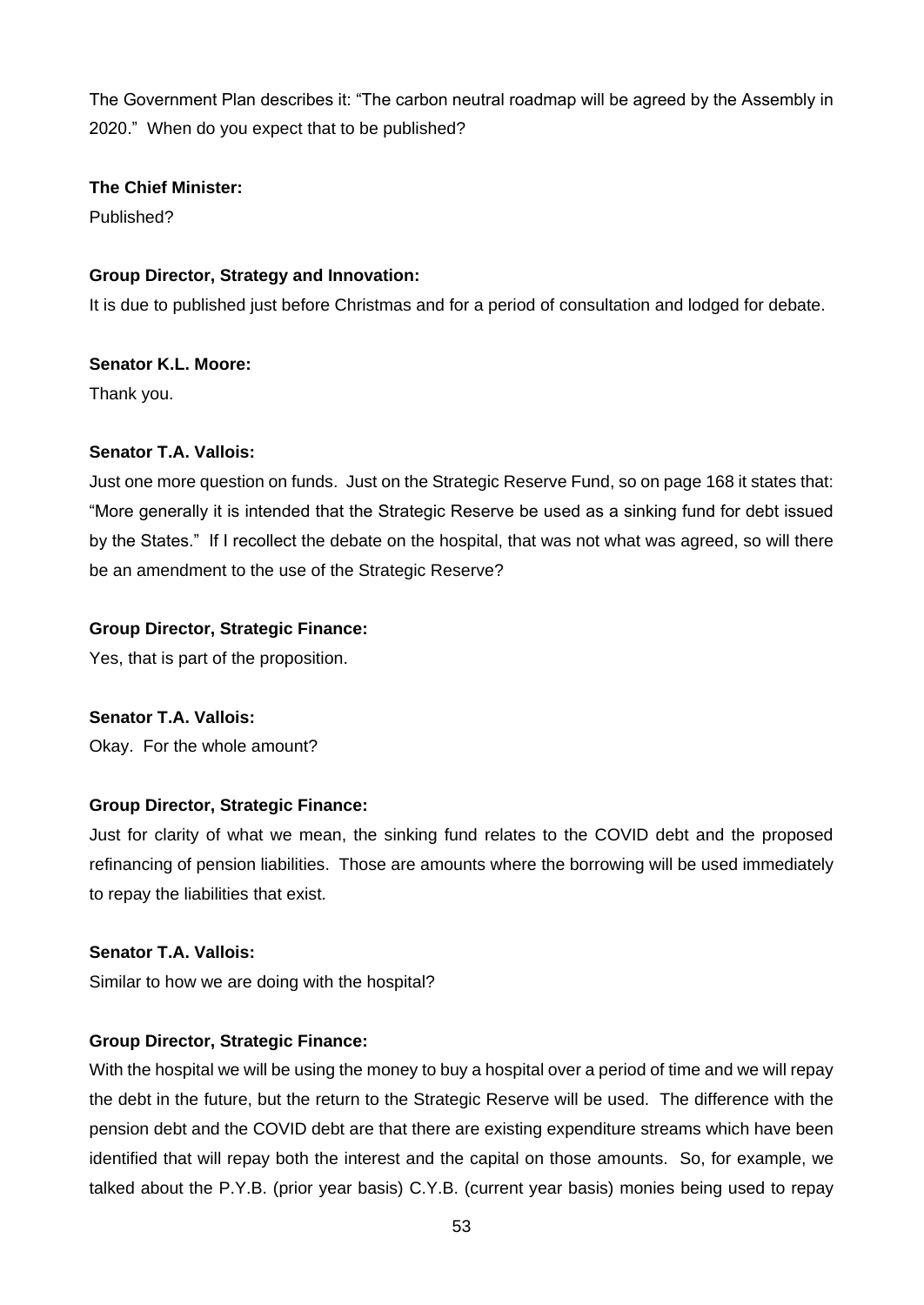the COVID debt. Physical money will come in. It will be more than is required to pay the interest on the bond. Some of the additional amount will be held in the Strategic Reserve to build up, using investment returns, the amount of money to repay the debt once it becomes due, so rather than having to take it out of your capital, you will have built up that money. It is like saving up to repay the debt in the future.

# **Senator T.A. Vallois:**

Just to clarify on this one, like I did with the hospital one, are we making sure that the capital that is assigned under the Strategic Reserve is still not touched, so we have got a cap on a certain amount that goes up by R.P.I. every year? Are we making sure that that stays unfettered?

# **Group Director, Strategic Finance:**

I will get back to you and confirm, but I am not aware of any changes proposed to that currently.

# **Senator T.A. Vallois:**

Okay, thank you.

# **Senator K.L. Moore:**

Chief Minister, your Minister for Treasury and Resources, when asked about this borrowing strategy and when asked what the plan B was if markets turned and it was not possible to deliver the level of returns to make the Government's proposed plan to leverage the Strategic Reserve Fund work, she did not have a plan B. What would your plan B be? In the worst-case scenario, what do you have to offer?

# **The Chief Minister:**

Just to be clear, what you are saying is the entire reserve has been wiped out and there is no money?

# **Senator K.L. Moore:**

There is a considerable risk in the leverage that the Government are proposing, so if that risk does not pay off and it does not work out, your magic money tree loses its leaves, what is the plan B?

# **The Chief Minister:**

I do not like the words "magic money tree" because that is fairly emotive and implies that we are just dreaming it up.

# **Senator K.L. Moore:**

We were told by the Minister for Home Affairs that the whole project is free, so ...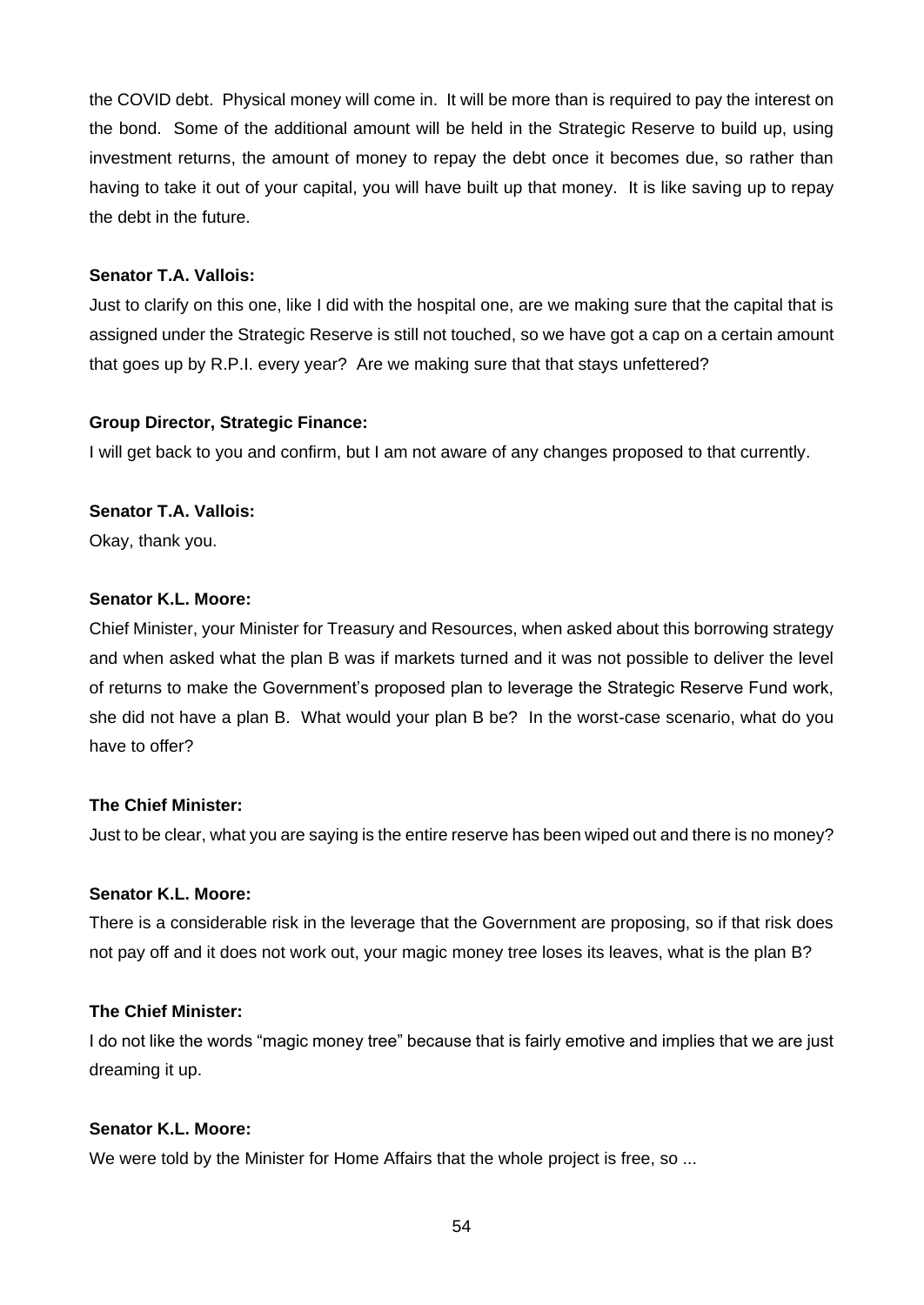## **The Chief Minister:**

I think what the Minister for Home Affairs is basically saying is that it does not draw down taxpayer monies and therefore that principle, if you look at shall we say risk ... when I say risk, the cost is ... let us say it is 2 per cent that we borrow - and I hope it would be less, but we will see, let us just see what the market comes back at in particular times - but our returns are between 5 per cent and 7 per cent, so you are already talking quite a major shift to not to be able to afford the payments.

# [16:00]

You are also talking about it being sustained for 40 years. Now, it is very clear that the returns go up and down. I have said that publicly on a number of occasions, but obviously what we are looking at is the average period of time and so, frankly, if you were looking at a period where the reserve is gone, that is bearing in mind ... well, depending on what number you want to pick, but let us say it is £1 billion, that is pretty significant. If you are saying there is no revenue coming in, that means we have just gone into a financial meltdown. I think we will have quite a variety of problems on our hands, when particularly the Health budget is £150 million and Education is £100 million and we are not able to pay £15 million in interest. So the plan B, if that is the scenario, which I do not agree with, your plan B will also have to encompass how you are going to pay for the schools, how you are going to pay for the health services and all the rest of it. As I said, in materiality terms, paying for the interest on the hospital on a fixed rate in inflation times over 40 years would not be top of the priority list. It would be how do you maintain schools and keep them open.

## **Senator K.L. Moore:**

So we would default on the debt?

## **The Chief Minister:**

No, I did not say that, because I have said I think your scenario of a "everything is gone" would mean that you are having to deal with a whole variety of other issues before you have to worry about roughly £15 million of interest in the context of what we presently spend.

# **Senator K.L. Moore:**

If we may just keep you a couple more minutes, we have got 2 questions.

## **Deputy S.M. Ahier:**

Just quickly. Yes, it is on the borrowing. Why has refinancing of past service liabilities not previously been proposed by the Government? Why has it come up now?

# **The Chief Minister:**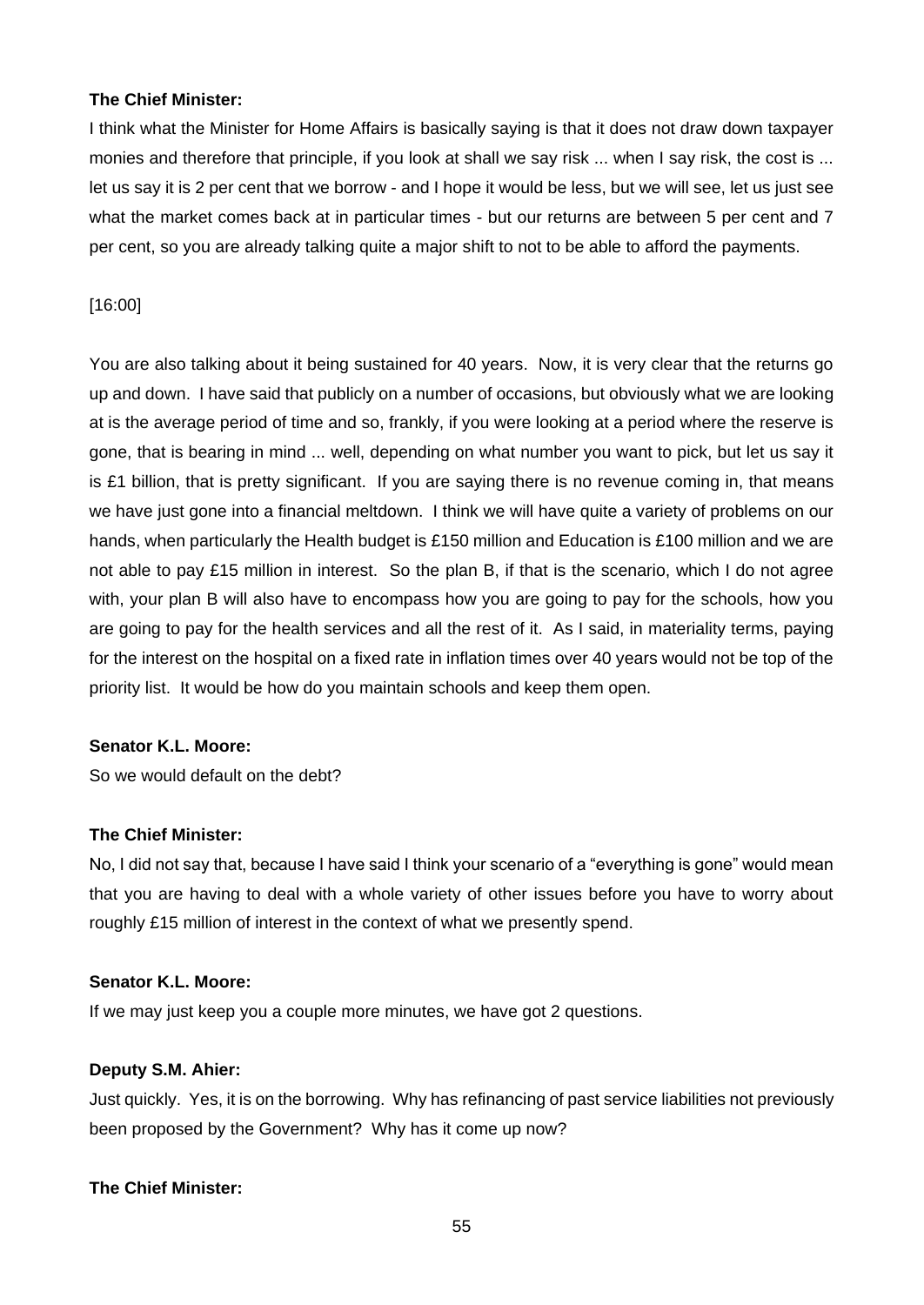I think you would have to ask previous governments. Let us be clear, as I said, the benefit that comes out of it, particularly at a time of lower interest rates in the first 30 years, I believe ... certainly the figures I have been given are net. A net improvement would be about £300 million and over the 100 years or so, it is about £3.6 billion, £3.7 billion. When certainly the case was brought to me ... we have obviously referred to it in I think the 2 previous Government Plans. One was work that was happening. I would have preferred to have got this sorted out last year, but obviously again COVID has caused delays, but we did put a bit more meat on the Government Plan last year around it and this year we are saying we would like support from the Assembly on that. If the Assembly choose not to do it, well, you can justify to the taxpayers why you do not want to save that amount of taxpayers' money.

#### **Deputy S.M. Ahier:**

Are Members due to get a briefing on the refinancing?

#### **The Chief Minister:**

If that can be arranged, that is not a problem. I would have thought it is really ... I mean, it is fairly straightforward. It is basically saying that we incur a cost, I shall say, on the funds of somewhere between 5 per cent and 6 per cent, off the top of my head, and you can refinance it at hopefully low rates at the moment.

## **Deputy S.M. Ahier:**

The Government Plan identifies a borrowing requirement of £1.74 billion. Why is this necessary, Chief Minister?

### **The Chief Minister:**

There are 3 tranches to that, obviously. Sorry, there are 3 additional ... when I say "additional tranches", relative to the last couple of years. Obviously in there we have already got the Andium bond, so you would have to ask previous Assemblies as to why it is necessary, but it was deemed necessary to invest into housing stock. I am doing roundings here, so let us say £750 million roughly on the hospital. We are obviously carrying that out; the Assembly has agreed that. The COVID debt, the reason the COVID debt was necessary was to keep the Island and protect lives and livelihoods going for, to date, 18 months. It is less than what we are projecting and we have a plan to repay it, as we have a plan to repay the hospital. The pension debt is an existing liability and we are saying we can fund that far cheaper going forward, so "necessary" means I think that is our duty to taxpayers to do it.

# **Deputy S.M. Ahier:**